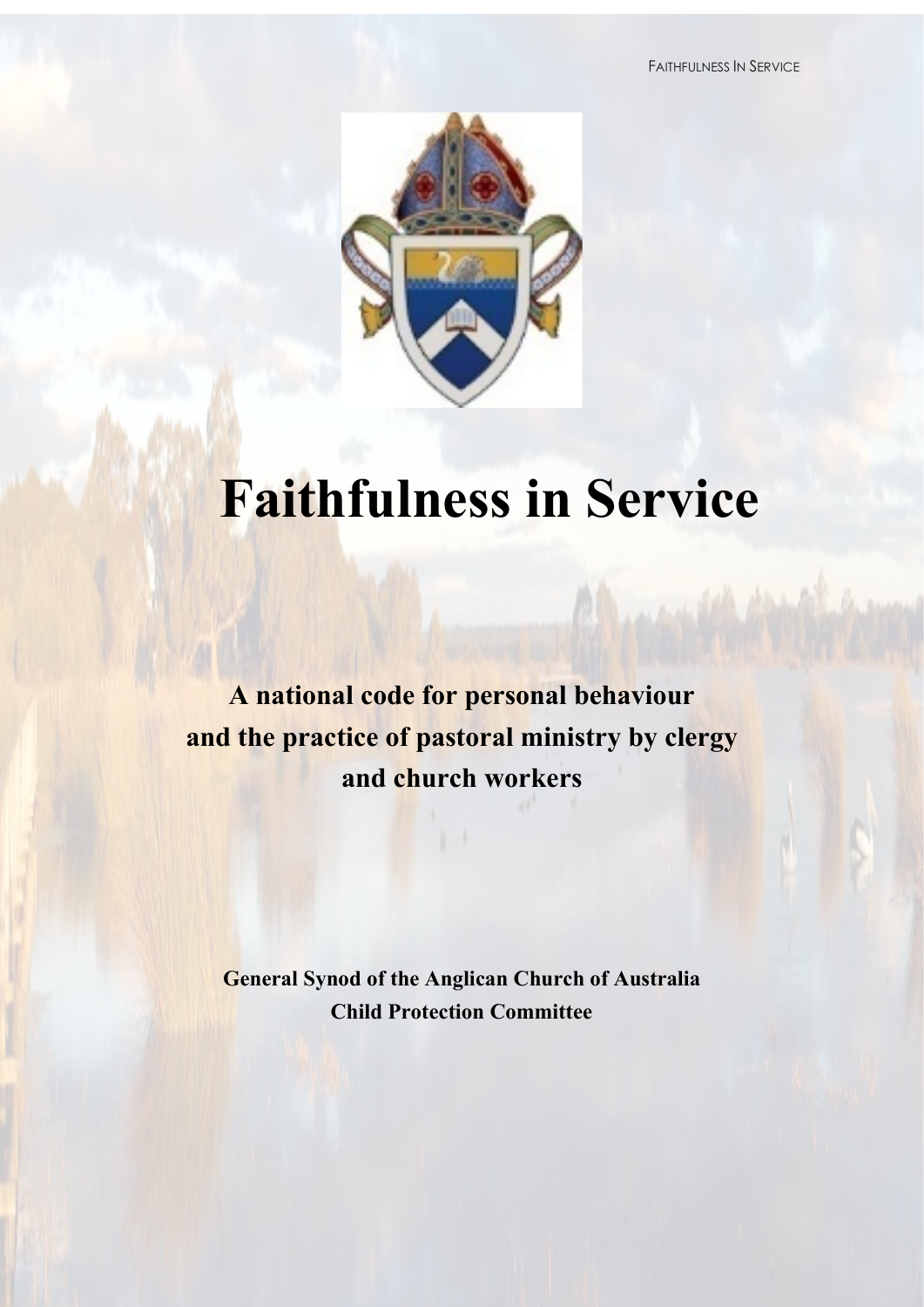

Faithfulness in Service As adopted by General Synod 2004 Amended July 2005 Amended March 2006 Amended October 2006 Amended April 2011 Amended November 2011 Amended May 2016 Amended November 2016

Amended by Gippsland Synod Resolution 237/21 2021 Synod

© The Anglican Church of Australia Trust Corporation, 2004.

This work is copyright. Apart from its use as permitted under the *Copyright Act 1968*, no part may be reproduced by any process without written permission from the General Secretary of the General Synod of the Anglican Church of Australia. Enquiries should be directed to:

The General Secretary General Synod Office The Anglican Church of Australia Suite 4, Level 5 189 Kent Street, Sydney NSW 2000

This version of "Faithfulness in Service" was adopted by the Bishop in Council of the Diocese of Gippsland on 20 April 2017, and amended by Resolution 237/21 of the Anglican Diocese of Gippsland Synod, 15 May 2021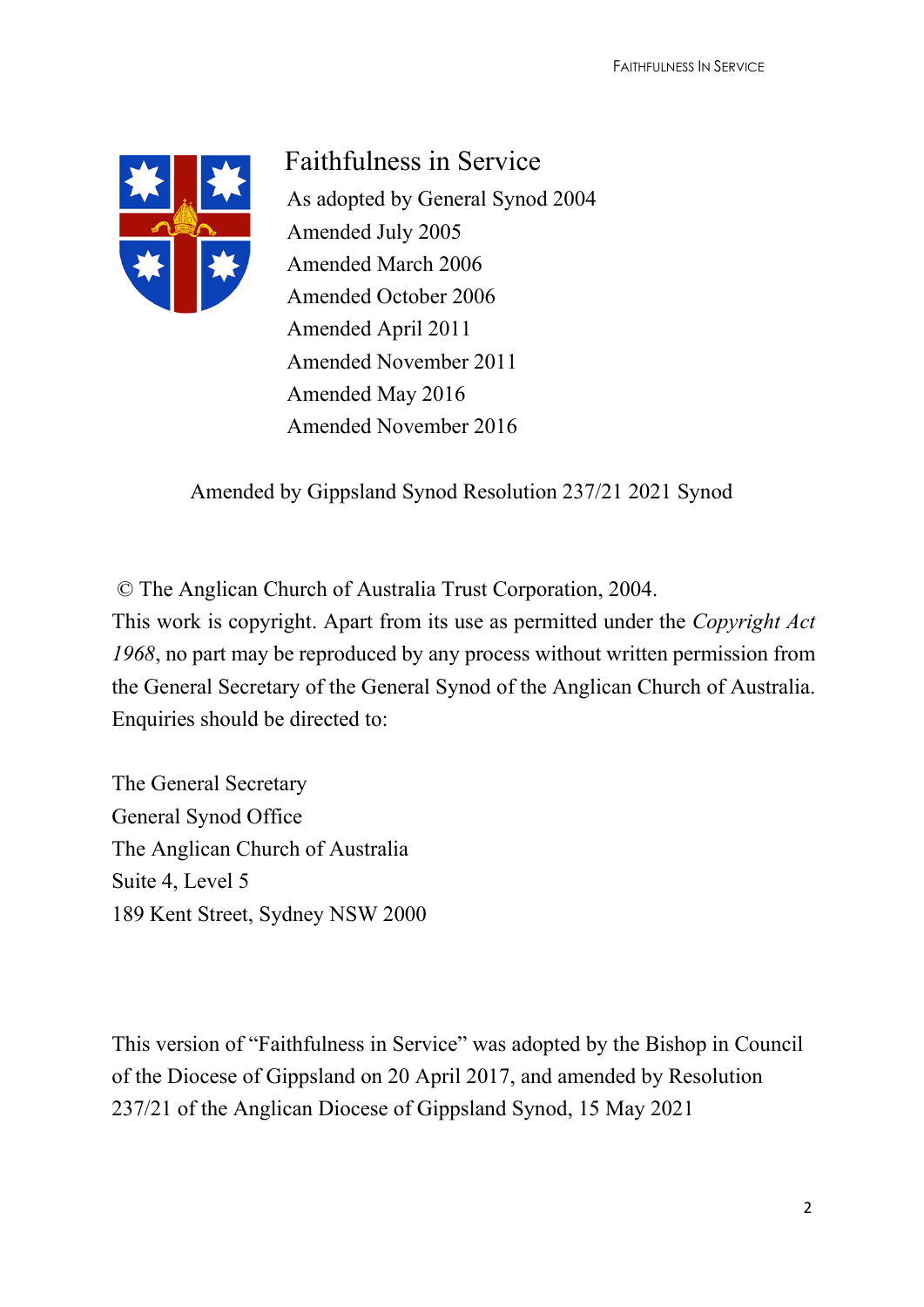## 33/04

# CHILD PROTECTION – 1 The General Synod:

(a) receives the report of the Child Protection Committee;

- (b) adopts as the Church's *Safe Ministry Policy Statement*: *"The Anglican Church of Australia is committed to the physical, emotional and spiritual welfare and safety of all people, particularly within its own community. The Church will:* 
	- carefully recruit and train its clergy and church workers;
	- adopt and encourage safe ministry practices by its clergy and lay church workers;
	- respond promptly to each concern raised about the behaviour of its clergy and lay church workers;
	- offer pastoral support to any person who has suffered abuse; and
	- provide pastoral support to and supervision of any person known to have abused a child or another vulnerable person."
- (c) adopts the *Safe Ministry Check* in the Report of the Child Protection Committee as the national applicant and referee questionnaires for the selection of ordination candidates and for the screening of clergy and church workers who have contact with children in their ministry;
- (d) authorises the revision of the *Safe Ministry Check* by the Standing Committee;
- (e) adopts Faithfulness *in Service* in the Report of the Child Protection Committee as the national code for personal behaviour and the practice of pastoral ministry by clergy and lay church workers; and
- (f) authorises the revision of Faithfulness in Service by the Standing Committee.

Garth Blake – 4 Oct 04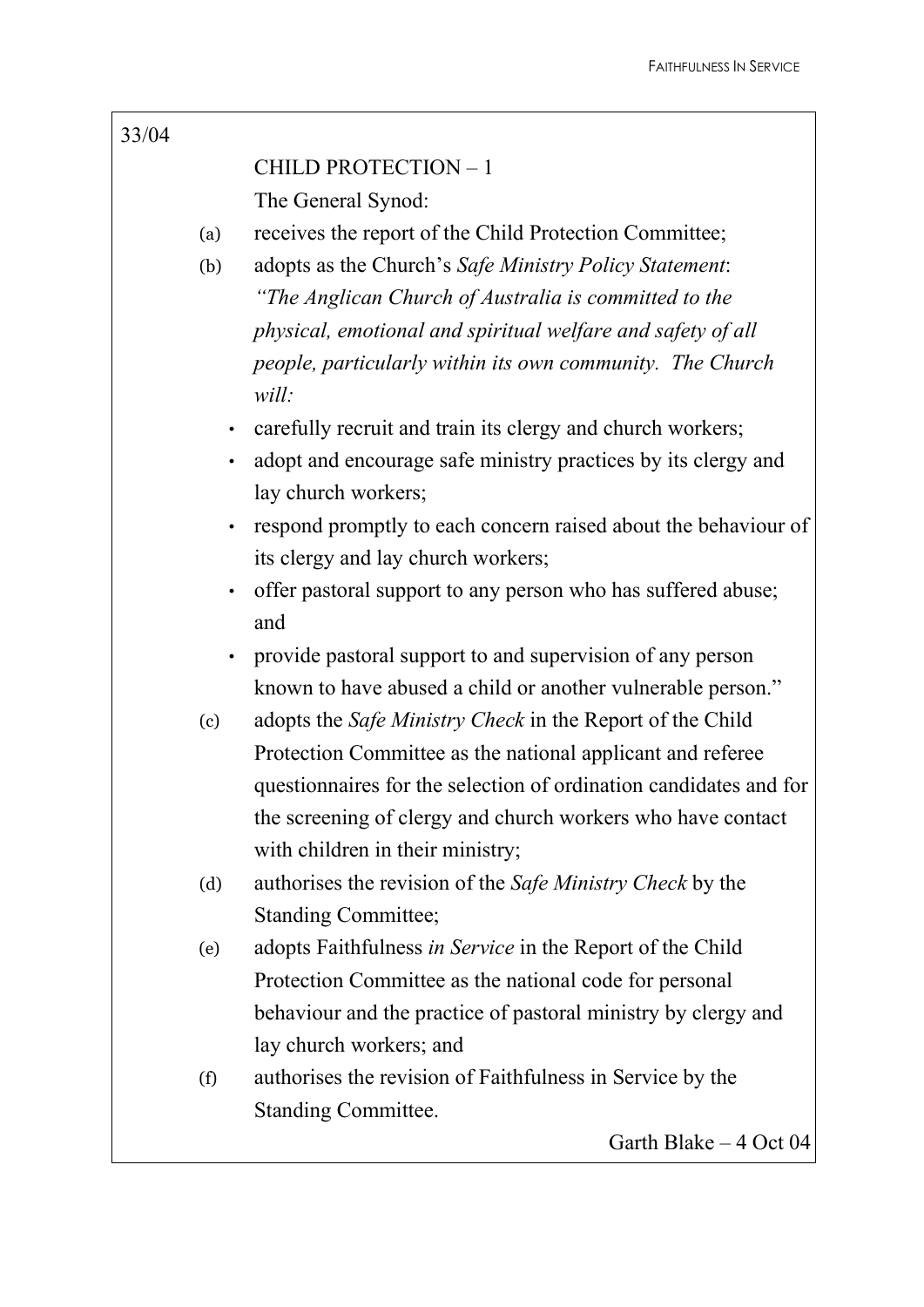# **CONTENTS**

| 1.                      | <b>About this Code</b>                                       | 6  |
|-------------------------|--------------------------------------------------------------|----|
| 2.                      | <b>Key Terms</b>                                             | 9  |
| 3.                      | <b>Putting this Code into Practice</b>                       | 19 |
| $\overline{\mathbf{4}}$ | <b>Pastoral Relationships</b>                                | 22 |
| 5.                      | <b>Children</b>                                              | 31 |
|                         | Standards for clergy and church workers                      | 31 |
|                         | Characteristics and effects of child abuse                   | 33 |
|                         | Characteristics of sexual offenders                          | 35 |
|                         | Ensuring the safety of children                              | 36 |
|                         | Screening and selection of personnel                         | 36 |
|                         | Your role and capacity to perform it                         | 37 |
|                         | Use of external service providers                            | 37 |
|                         | Supervision                                                  | 38 |
|                         | Activities                                                   | 38 |
|                         | Venue                                                        | 40 |
|                         | Health and safety                                            | 41 |
|                         | Discipline                                                   | 41 |
|                         | Physical contact                                             | 43 |
|                         | Children and physical contact                                | 43 |
|                         | Communication                                                | 44 |
|                         | Risks associated with using technology in communicating with | 44 |
|                         | children                                                     |    |
|                         | Photographs and Images                                       | 45 |
|                         | Record keeping                                               | 46 |
| 6.                      | <b>Personal Behaviour</b>                                    | 47 |
| 7.                      | <b>Sexual Conduct</b>                                        | 52 |
| 8.                      | <b>Financial integrity</b>                                   | 54 |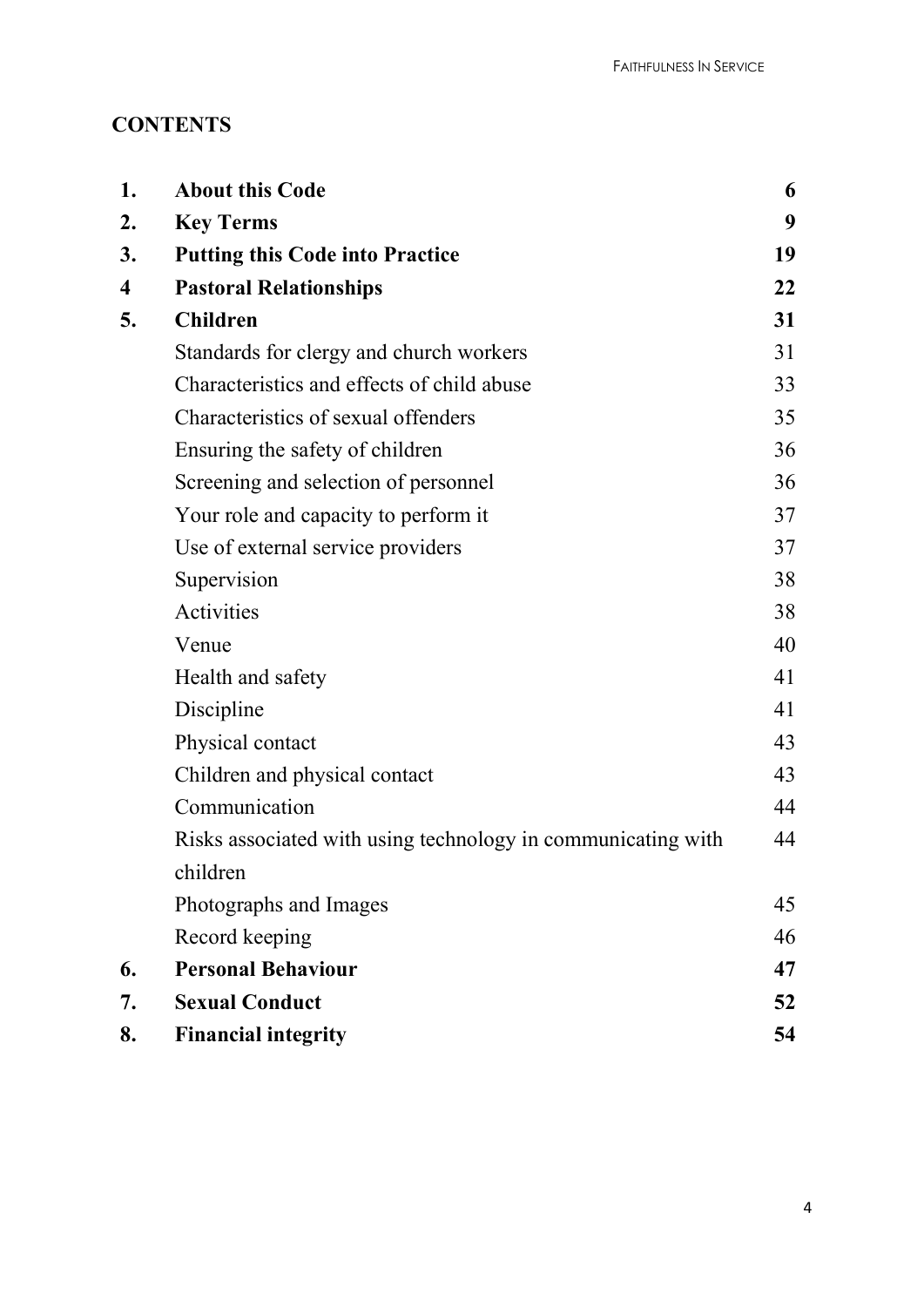# **1. ABOUT THIS CODE**

## **Faithfulness in service**

When Jesus spoke to his disciples he said they were not to be like the rulers of the day who exercised authority over others. They were to be servants of others, even as Jesus did not come to be served, but to serve.

When Peter wrote to the Christians scattered throughout Asia Minor, he reminded them of their identity in Christ as God's chosen people, sanctified by the Spirit for obedience to Jesus Christ. The call to be holy is reflected in both the Old and New Testaments as the appropriate response to God's grace. Christians live according to the knowledge that they have been created by God and redeemed by Christ.

When Paul wrote to the Philippian Christians he rejoiced in their fellowship and prayed that their love might grow in knowledge and discernment so that they might see what was significant for their Christian vocation and be enabled to live pure and blameless lives for the day of Jesus Christ. In the light of that growing knowledge of God's love they are to live in humility and faithfulness in the power of the Holy Spirit. They live out that love in their contact with others, especially those to whom they minister in Christ's name.

The Church is the fellowship that nurtures and sustains Christians as they seek to follow Christ faithfully and participate in God's mission. Its leaders especially are to be examples of Christian faith and obedience as they exercise their vocation, in dependence on the Holy Spirit.

The personal behaviour and practices of pastoral ministry required of clergy (bishops, priests and deacons) of the Anglican Church of Australia are specified in the Holy Scriptures as well as in its Constitution, canons, ordinances, the Book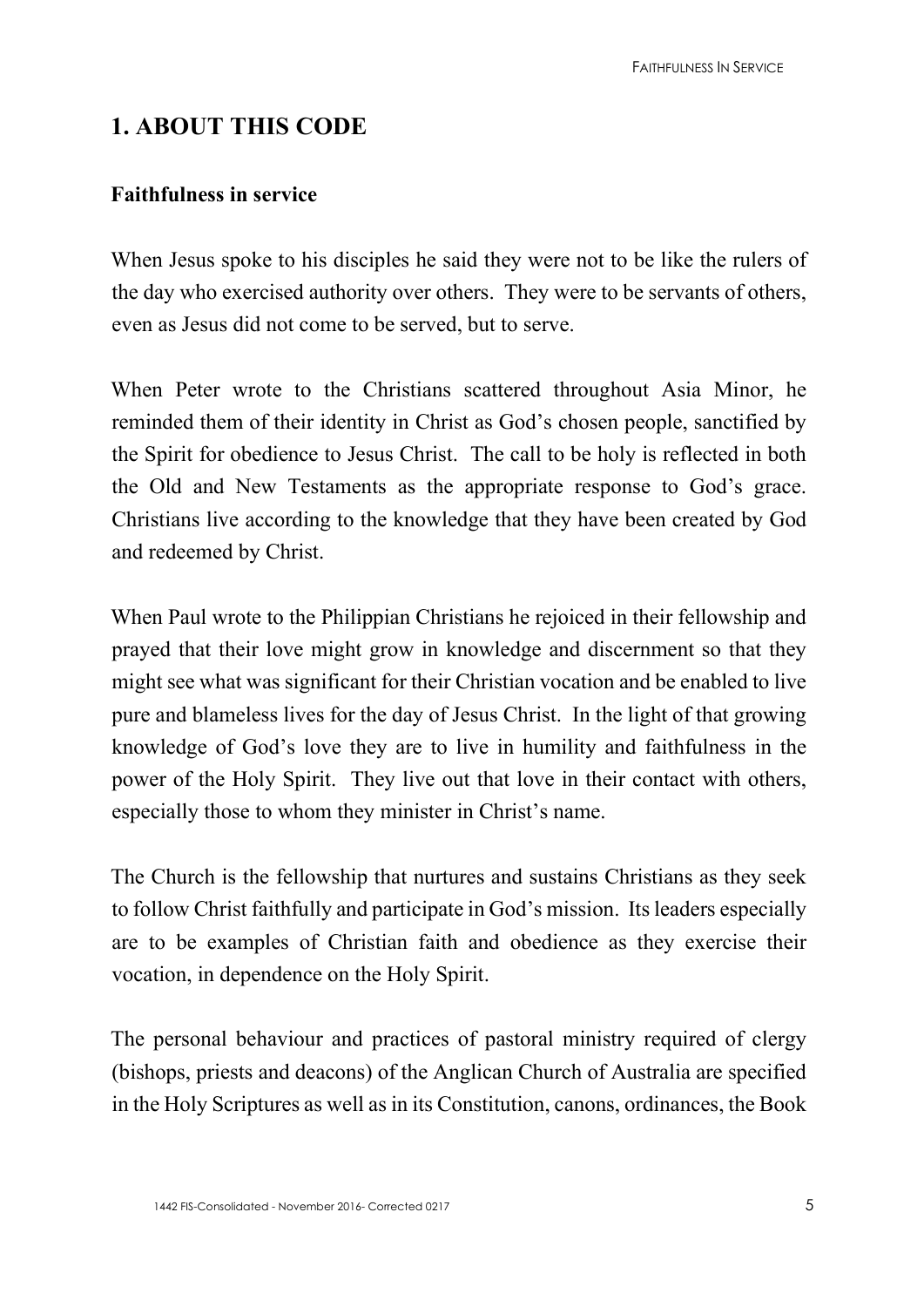of Common Prayer and the Ordinal. Although not bound by the promises made by clergy, church workers (lay persons who are employed or hold a position or perform a function within the Anglican Church of Australia) are expected to conform to the same behaviour and practices as clergy—except in areas that apply only to clergy.

## **Purpose**

This Code is intended to identify the personal behaviour and practices of pastoral ministry that will enable clergy and church workers to serve faithfully those among whom they minister. If the behaviour and practices it outlines are followed, our communities will be safer places for everyone, where integrity is honoured, accountability is practised and forgiveness encourages healing and does not conceal misconduct.

## **Implementation**

This Code was adopted by the General Synod of the Anglican Church of Australia in 2004 as the national code for personal behaviour and the practice of pastoral ministry by clergy and church workers. It is important that this Code be understood by clergy and church workers. Each diocese will need to ensure that its clergy and church workers are trained in the Code and its application to personal behaviour and pastoral ministry. Clergy and church workers undertaking pastoral ministry will need to apply the standards and guidelines of this Code in their specific circumstances.

## **Format and presentation**

Each section of this Code consists of three parts:

- a *preamble* which introduces the section;
- *standards* which state the Church's expectations for personal behaviour and the practice of pastoral ministry;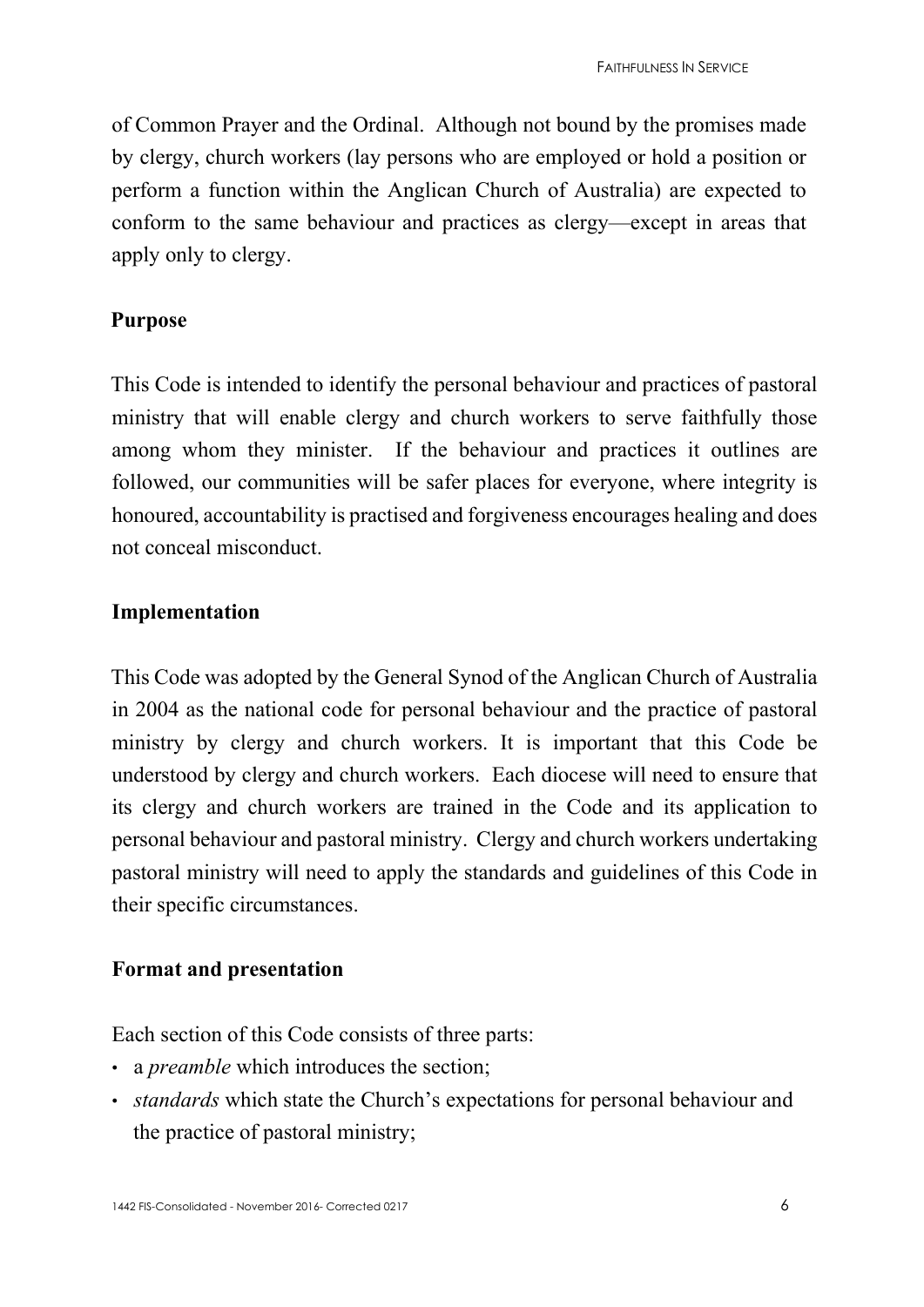• *guidelines* which explain and illustrate best practice and highlight practical ways to achieve it.

Throughout the Code, all key terms appear in **bold text** the first time they appear in a section and their definitions are contained in the section headed 'Key Terms'. Some additional educational material and advice is included in Section  $5<sup>1</sup>$  $5<sup>1</sup>$  $5<sup>1</sup>$ , Children.

<span id="page-6-0"></span><sup>1</sup> Amended by Standing Committee, November 2016 – SC2016/2/29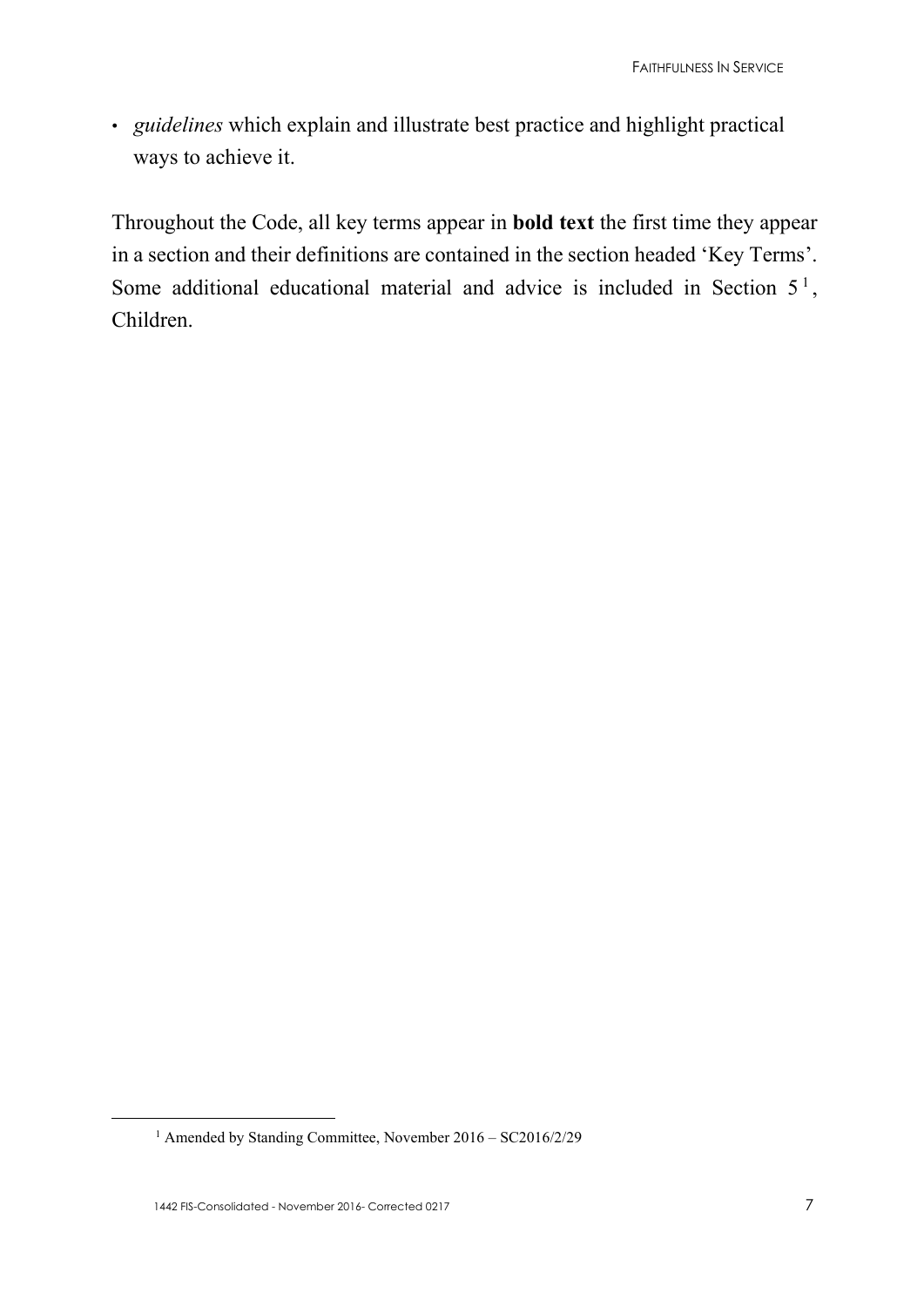# **2. KEY TERMS**

**abuse** in relation to an adult means the following conduct:

- bullying;
- emotional abuse;
- harassment:
- physical abuse;
- sexual abuse; or
- spiritual abuse.

**bullying[2](#page-7-0)** means behaviour directed to a person or persons which:

- is repeated;
- is unreasonable (being behaviour that a reasonable person, having considered the circumstances, would see as unreasonable, including behaviour that is victimising, humiliating, intimidating or threatening); and
- creates a risk to their health and safety.

Bullying can include:

- making derogatory, demeaning or belittling comments or jokes about someone's appearance, lifestyle, background, or capability;
- communicating in an abusive manner;
- spreading rumours or innuendo about someone or undermining in other ways their performance or reputation;
- dismissing or minimising someone's legitimate concerns or needs;
- inappropriately ignoring, or excluding someone from information or activities;
- touching someone threateningly or inappropriately
- invading someone's personal space or interfering with their personal property;
- <span id="page-7-0"></span>• teasing someone, or playing pranks or practical jokes on someone;

<sup>2</sup> Amended by Standing Committee, November 2016 – SC2016/2/29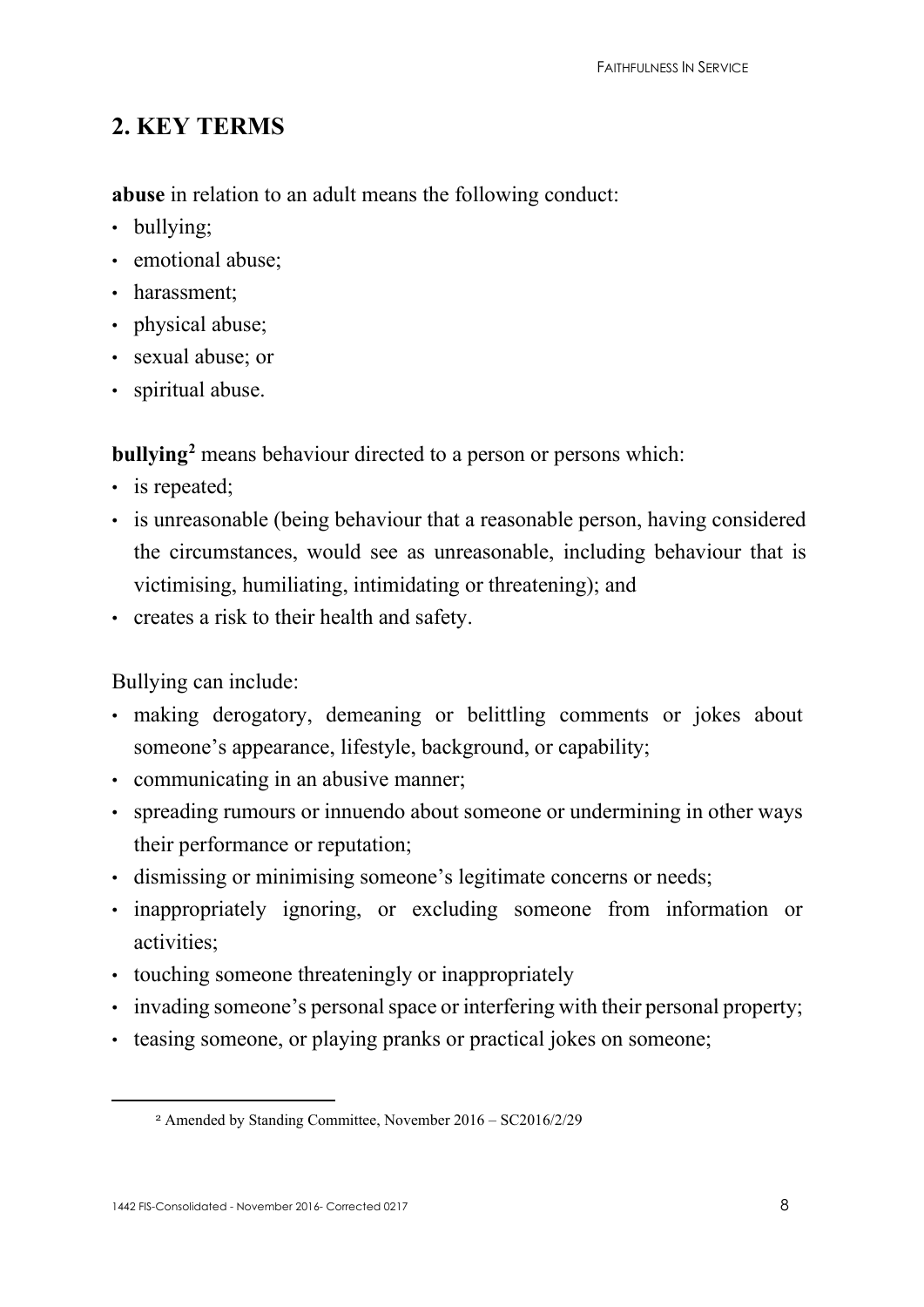• displaying or distributing written or visual material that degrades or offends.

Bullying does not include lawful conduct of clergy or church workers carried out in a reasonable manner, such as:

- disagreeing with or criticising someone's belief or opinions or actions in an honest and respectful way;
- giving information about inappropriate behaviour in an objective way to the person or persons concerned and to any other person with a proper reason for having that information;
- setting reasonable performance goals, standards or deadlines;
- giving information about unsatisfactory performance in an honest and constructive way;
- taking legitimate disciplinary action.

**cyberbullying** is a form of bullying which involves the use of information and communication technologies.

**child** means anyone under the age of 18.

**child abuse** means the following conduct in relation to a child:

- bullying;
- emotional abuse;
- harassment;
- neglect;
- physical abuse;
- sexual abuse; or
- spiritual abuse.

**child exploitation material** means material that describes or depicts a person who is or who appears to be a child –

- engaged in sexual activity; or
- in a sexual context; or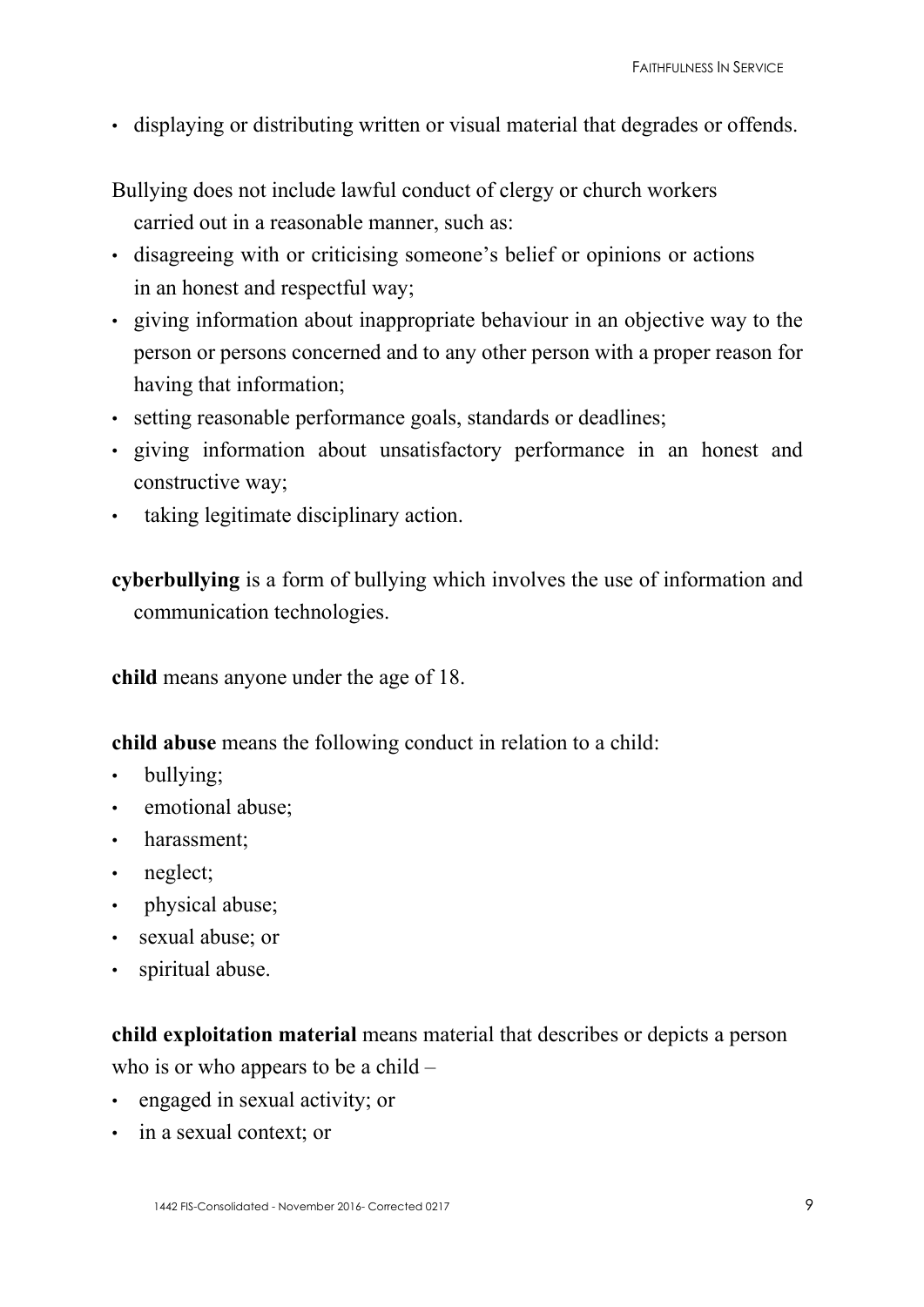as the subject of torture, cruelty or abuse (whether or not in a sexual context) in a way that a reasonable person would regard as being, in all the circumstances, offensive. Child exploitation material can include any film, printed matter, electronic data, computer image and any other depiction.

**child pornography** means sexually explicit or suggestive material depicting children. Child pornography is a form of child exploitation material**.** 

**church** means the Anglican Church of Australia.

**church authority** means the person or body having authority to ordain, license, appoint, dismiss or suspend a member of the clergy or church worker.

**church body** includes a parish, school, or any body corporate, organisation or association that exercises pastoral ministry within, or on behalf of, or in the name of, the Church.

**church worker** means a lay person:

- who is licensed or authorised by the bishop of a diocese;
- who is employed by a church body in respect of whom this Code is part of their employment contract; or
- who, for payment or not, holds a position or performs a function with the actual or apparent authority of a church authority or church body, including an office, position or function:
	- of leadership in a parish, diocese of General Synod body;
	- as a member of the General Synod or a diocesan synod;
	- as a member of a body incorporated by the General Synod, a diocese of a diocesan synod;
	- as a churchwarden, member of any parish council of member of any committee constituted by or by the authority of the General Synod, a diocesan synod or a parish council;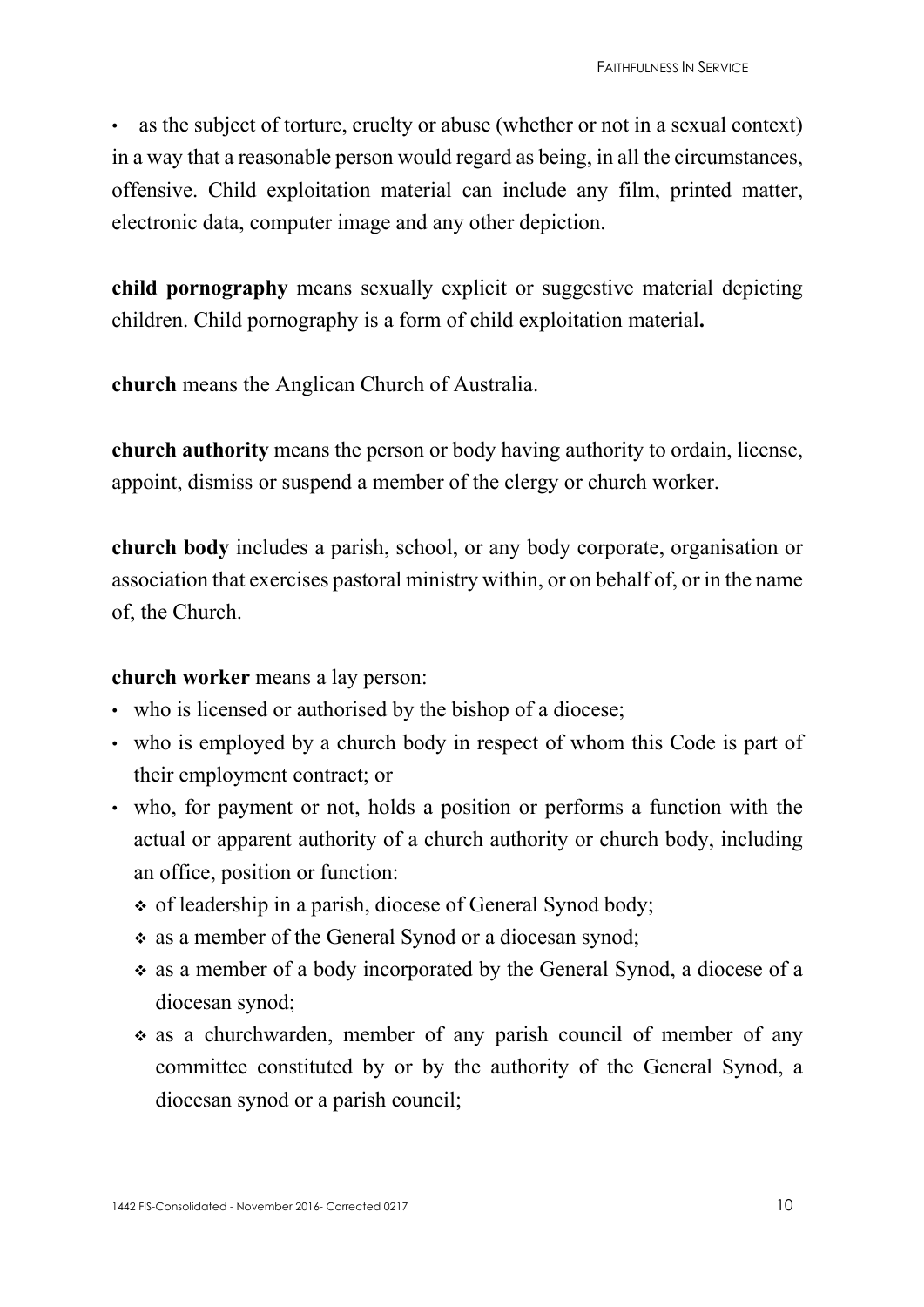in respect of whom the diocesan synod, the diocesan council, the church authority or the church body has adopted this Code.

**civil authorities** means the police and the relevant State or Territory government child protection authority.

**clergy** means bishops, priests and deacons of the Church.

**corporal punishment** means any punishment inflicted on the body.

**Director of Professional Standards** means the person in a diocese who has responsibility for the maintenance of professional standards of clergy and church workers.

**emotional abuse** means acts or omissions that have caused or could cause emotional harm or lead to serious behavioural or cognitive disorders. It includes:

- subjecting a person to excessive and repeated personal criticism;
- ridiculing a person, including the use of insulting or derogatory terms to refer to them;
- threatening or intimidating a person;
- ignoring a person openly and pointedly; and
- behaving in a hostile manner or in any way that could reasonably result in another person feeling isolated or rejected.

**grooming[3](#page-10-0)** refers to actions deliberately undertaken with the aim of engaging and influencing an adult or a child for the purpose of sexual activity.

<span id="page-10-0"></span>In the case of sexual abuse of a child, an offender may groom not only the child, but also those close to the child, including the child's parents or guardians, other

<sup>3</sup> Approved by Standing Committee, November 2016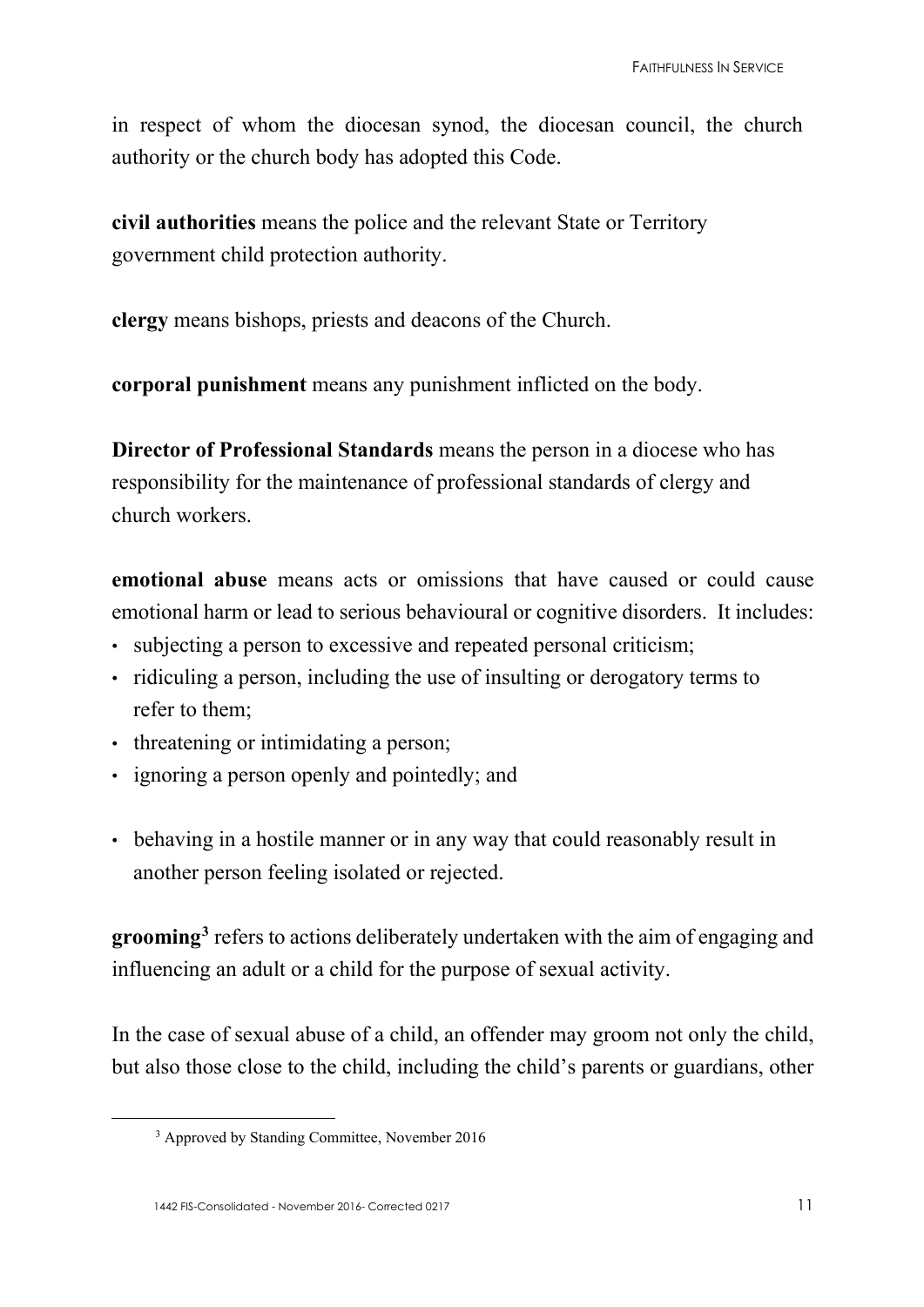family members, clergy and church workers. Grooming can include providing gifts or favours to the child or their family.

In the case of sexual abuse of an adult, an offender may groom not only the adult, but also those close to them, including their children, clergy and church workers.

**harassment** means unwelcome conduct, whether intended or not, in relation to another person where the person feels with good reason in all the circumstances offended, belittled or threatened. Such behaviour may consist of a single incident or several incidents over a period of time. It includes:

- making unwelcome physical contact with a person;
- making gestures or using language that could reasonably give offence, including continual and unwarranted shouting;
- making unjustified or unnecessary comments about a person's capacities or attributes;
- putting on open display pictures, posters, graffiti or written materials that could reasonably give offence;
- making unwelcome communication with a person in any form (for example, phone calls, email, text messages); and
- stalking a person.

**individual pastoral ministry** means pastoral ministry carried out one-to-one. It includes spiritual direction, or pastoral counselling arising out of bereavement, divorce or other life crises.

**neglect** means the failure to provide the basic necessities of life where a child's health and development are placed at risk of harm. It includes being deprived of:

- food;
- clothing:
- shelter;
- hygiene;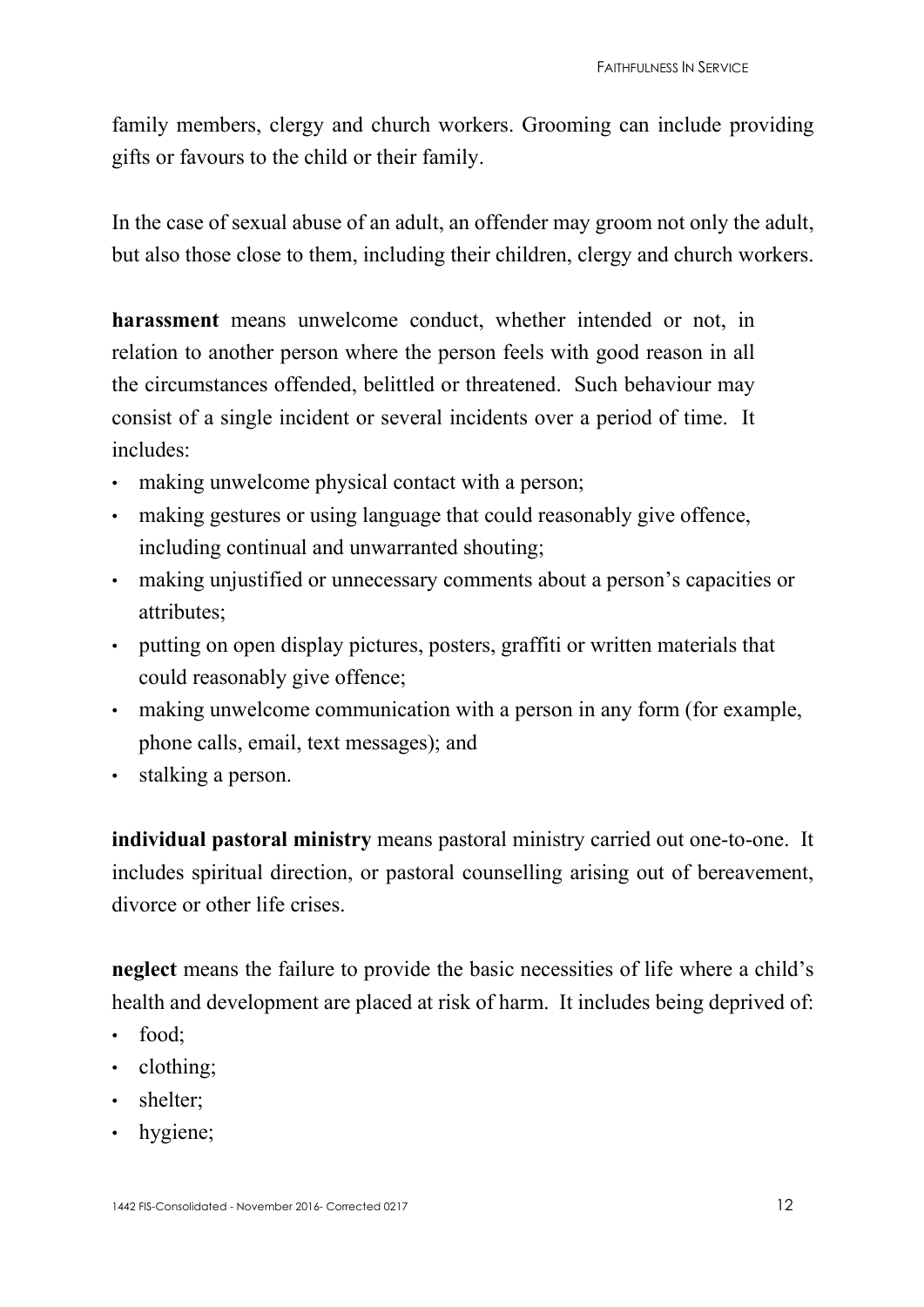- education:
- supervision and safety;
- attachment to and affection from adults; and
- medical care.

**offensive language** includes blasphemy, verbal harassment, racial and other forms of vilification, personal insult or comment and obscene words.

**pastoral ministry** means the work involved or the situation which exists when a member of the clergy or church worker has responsibility as part of their role for the wellbeing of others. This includes the provision of spiritual advice and support, education, counselling, medical care, and assistance in times of need.

**pastoral relationship** means a relationship between clergy or church workers and any person for the purposes of pastoral ministry.

**physical abuse** means any intentional or reckless act, use of force or threat to use force causing injury to, or involving unwelcome physical contact with, another person. This may take the form of slapping, punching, shaking, kicking, burning, shoving or grabbing. An injury may take the form of bruises, cuts, burns or fractures. It does not include lawful discipline by a parent or guardian.

**professional supervision/consultation** is a formal, collaborative process which a more senior or experienced person uses to develop and support a person in their ministry. This relationship is confidential, evaluative, and extends over time. It is preferable if the supervisor:

- has no other pastoral or personal relationship with the person being supervised; and
- has been trained in professional supervision.

## **prohibited material** means:

• publications, films and computer games that have been classified by the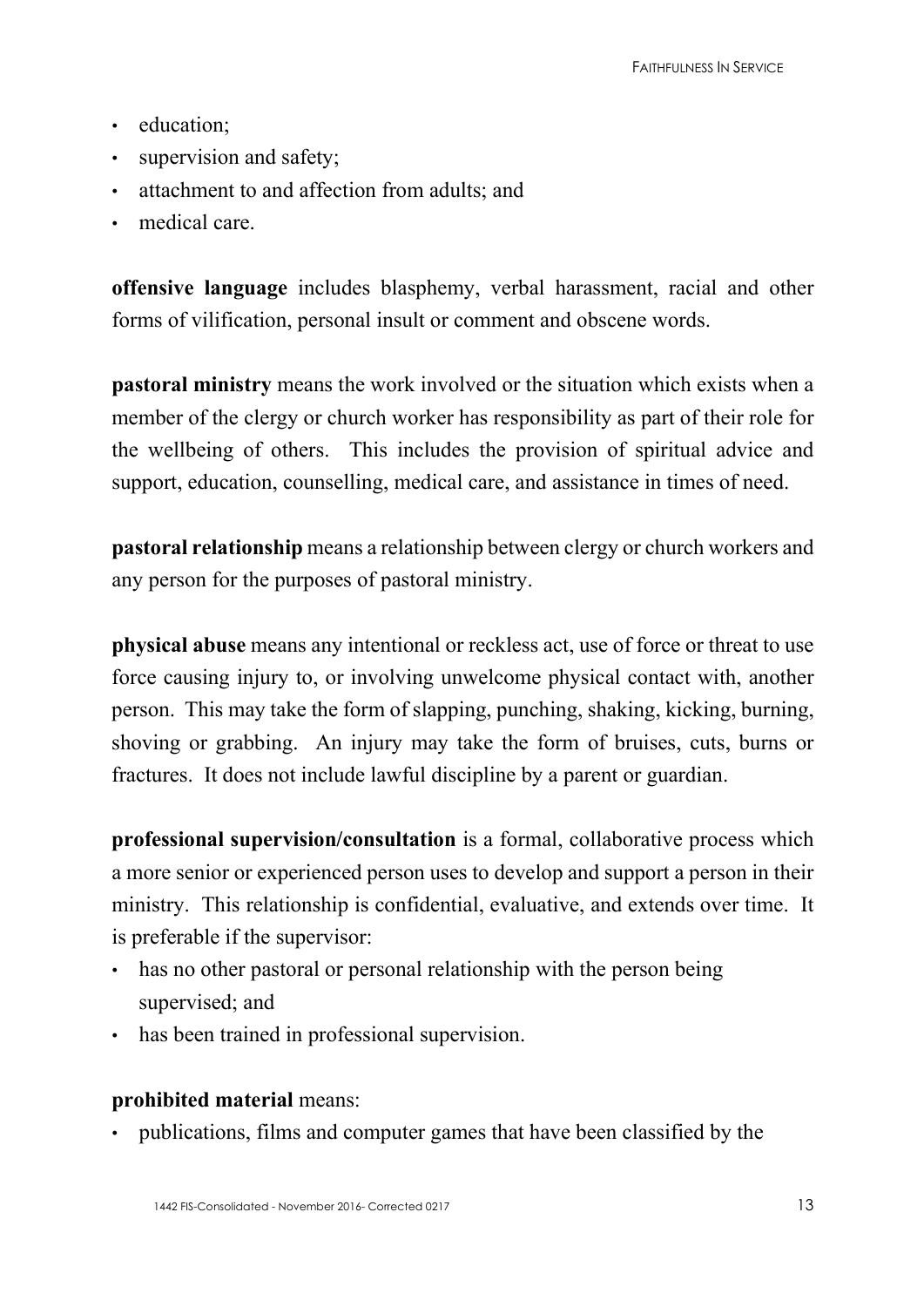Office of Film and Literature Classification as being unsuitable for a child to read, see or play;

- any other images or sounds not subject to classification by the Office of Film and Literature Classification that are considered with good reason within the Church to be unsuitable for a child to see or hear; and
- any substance or product whose supply to or use by children is prohibited by law, such as alcohol, tobacco products, illegal drugs and gambling products.

**prohibited substance** means any substance banned or prohibited by law for use or consumption by adults.

#### **restricted material** means:

- publications, films, and computer games that have been classified as Category 1 or 2 restricted, X or RC classification by the Office of Film and Literature Classification; and
- any other images or sounds not subject to classification by the Office of Film and Literature Classification (for example, internet material) that are considered with good reason within the Church as being offensive on the grounds of violence, sex, language, drug abuse or nudity.

**sexual abuse of an adult** means sexual assault, sexual exploitation or sexual harassment of an adult.

**sexual abuse of a child[4](#page-13-0)** means the use of a child by another person for his or her own sexual stimulation or gratification or for that of others. It includes:

- making sexual advances to a child using any form of communication;
- exposing oneself indecently to a child;
- having or attempting to have vaginal or anal intercourse with a child;
- <span id="page-13-0"></span>• penetrating or attempting to penetrate a child's vagina or anus with an object or any bodily part;

<sup>4</sup> Approved by Standing Committee, November 2016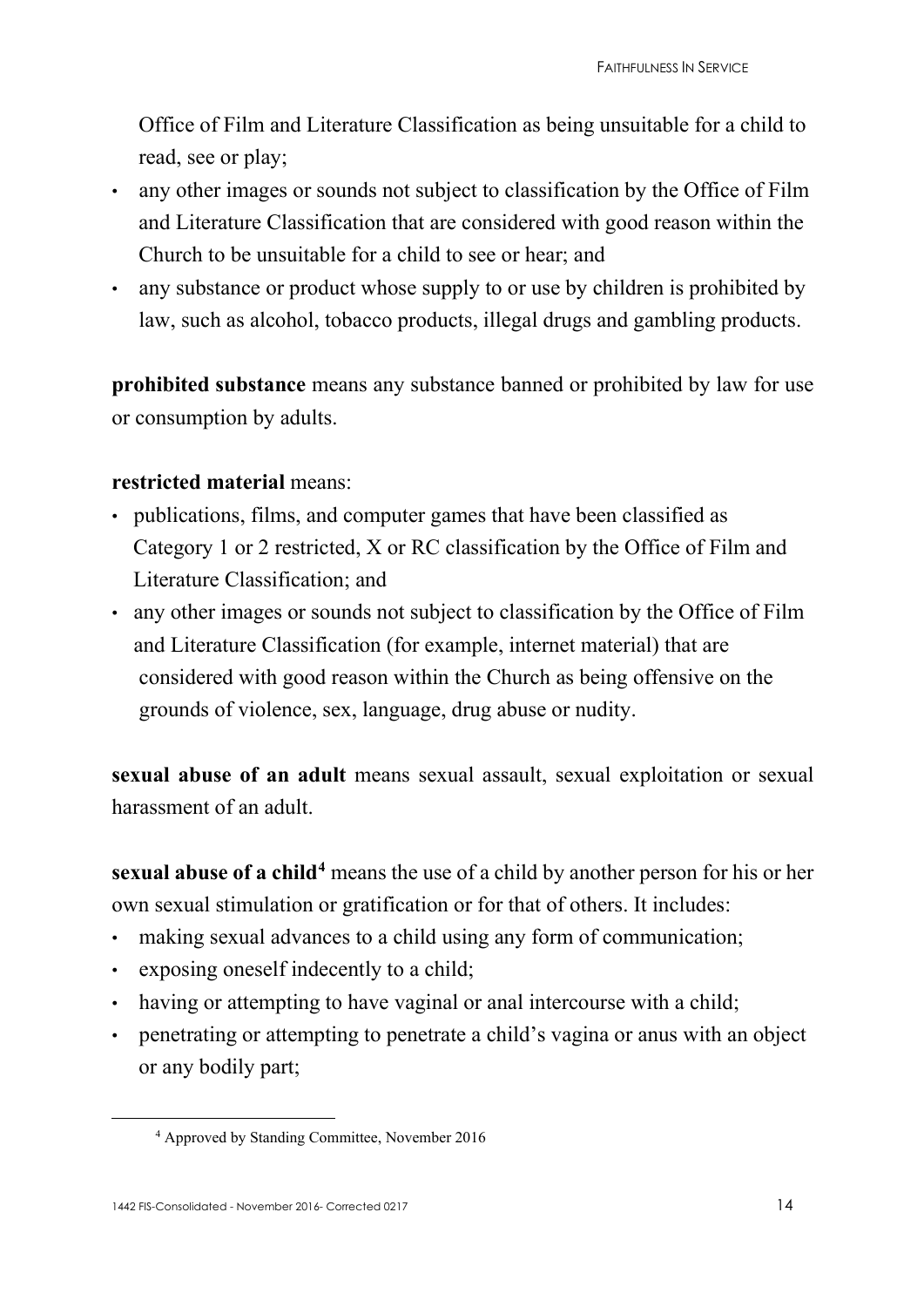- kissing, touching, holding or fondling or attempting to kiss, touch, hold or fondle a child in a sexual manner;
- staring at or secretly watching a child for the purpose of sexual stimulation or gratification;
- making any gesture or action of a sexual nature in a child's presence;
- making sexual references or innuendo in a child's presence using any form of communication;
- discussing or inquiring about personal matters of a sexual nature with a child;
- possessing, creating or exposing children to child exploitation material of a sexual nature;
- exposing a child to any form of sexually explicit or suggestive material including clothing with sexually explicit images or messages;
- giving goods, money, attention or affection in exchange for sexual activities with a child:
- giving goods, money, attention or affection in exchange for images of a child for the purpose of sexual gratification of themselves or others; and
- encouraging, or forcing or attempting to encourage or force a child:
	- to sexually touch or fondle another person;
	- $\div$  to perform oral sex;
	- either to masturbate self or others, or to watch others masturbate; and
	- $\cdot$  to engage in or watch any other sexual activity.

Sexual abuse of a child does not include:

- sex education with the prior consent of a parent or guardian; or
- age appropriate consensual sexual behaviour between peers (i.e. the same or a similar age).
- **sexual assault[5](#page-14-0)** means any intentional or reckless act, use of force or threat to use force involving some form of sexual activity against an adult without their consent. It includes:

<span id="page-14-0"></span><sup>5</sup> Approved by Standing Committee, November 2016 – SC2016/2/29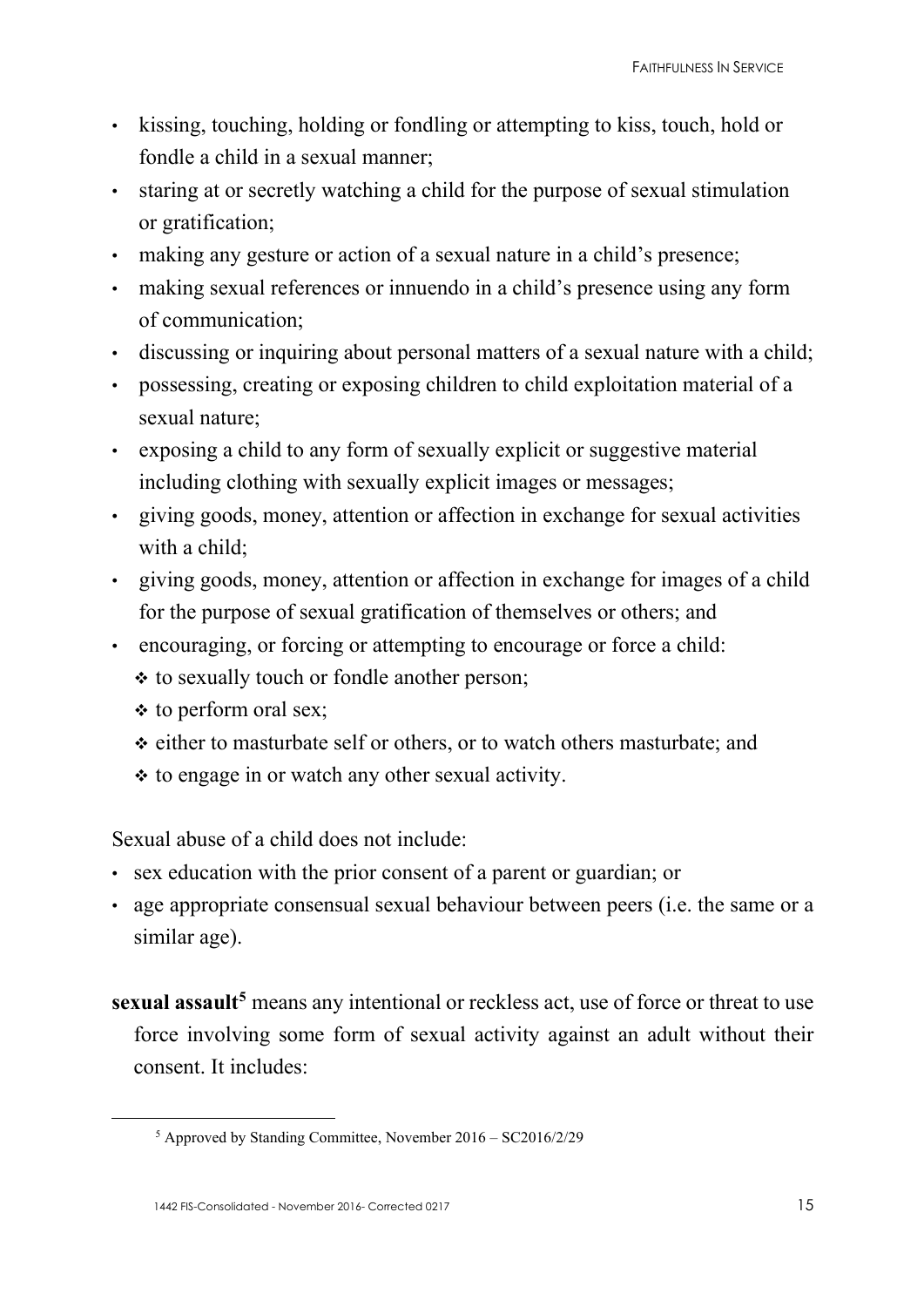- having or attempting to have vaginal or anal intercourse with a person without their consent;
- penetrating or attempting to penetrate another person's vagina or anus with an object or any bodily part without that person's consent;
- sexually touching and fondling or attempting to sexually touch or fondle a person without their consent;
- kissing or attempting to kiss another person without their consent;
- holding or attempting to hold another person in a sexual manner without their
- consent;
- forcing or attempting to force a person to sexually touch or fondle another person; and
- forcing or attempting to force a person to perform oral sex.

**sexual exploitation** refers to any form of sexual contact or invitation to sexual contact with an adult, with whom there is a pastoral or supervisory relationship, whether or not there is consent and regardless of who initiated the contact or invitation. It does not include such contact or invitation within a marriage.

## **sexual harassment[6](#page-15-0)** means:

- an unwelcome sexual advance, or an unwelcome request for sexual favours, to the other person, or
- other unwelcome conduct of a sexual nature in relation to the other person, in circumstances in which a reasonable person, having regard to all the circumstances, would have anticipated that the other person would be offended, humiliated or intimidated.

Such behaviour may consist of a single incident or several incidents over a period of time. It includes:

- asking a person for sex;
- <span id="page-15-0"></span>• giving a person to understand that you would like sexual favours from them;

<sup>6</sup> Approved by Standing Committee, November 2016 – SC2016/2/29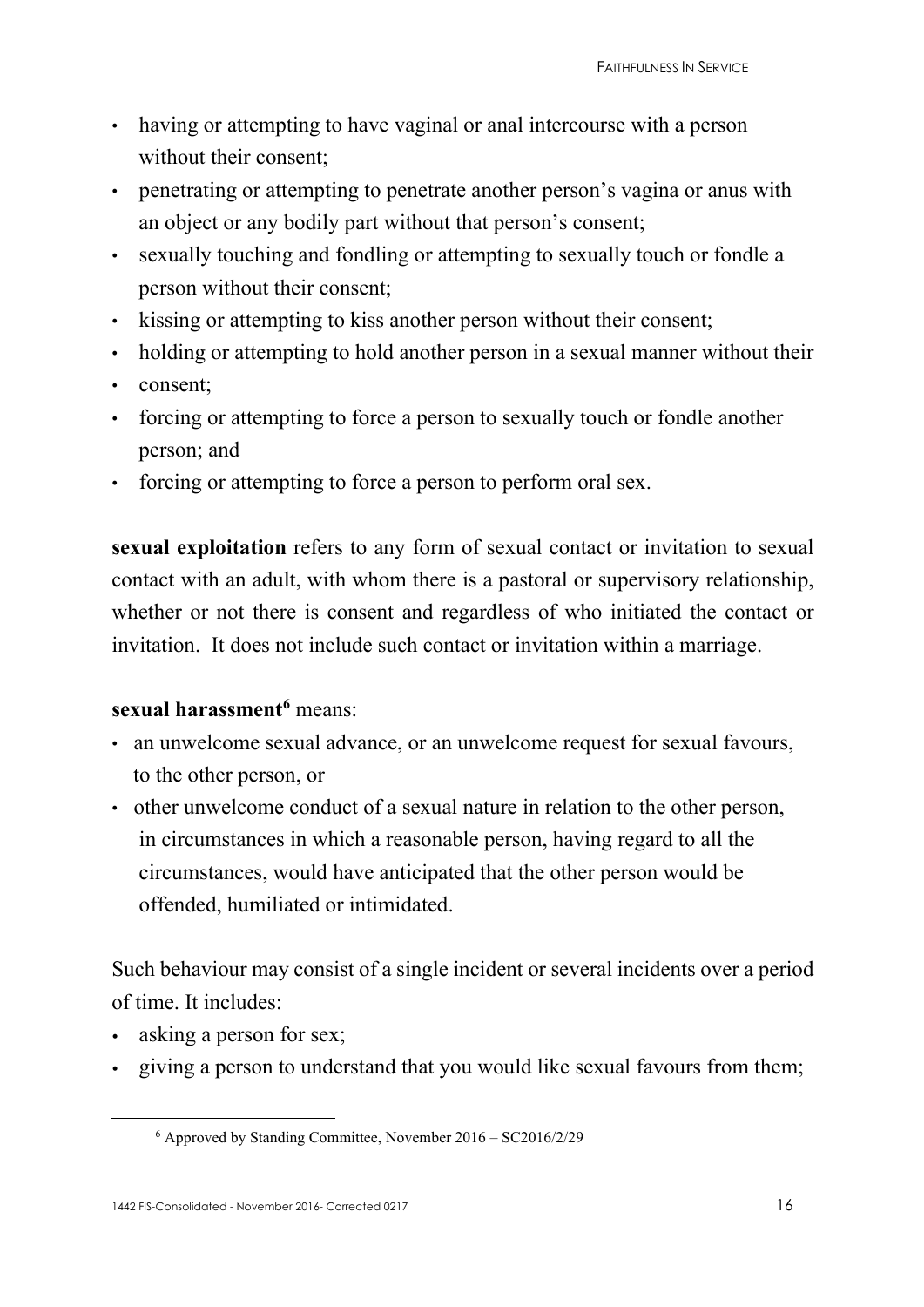- making any gesture, action or comment of a sexual nature to a person directly or making a comment of a sexual nature about them in their presence;
- making jokes containing sexual references or innuendo using any form of communication;
- exposing a person to any form of sexually explicit or suggestive material;
- making unwelcome physical contact such as touching, pinching, or patting;
- making unwelcome or unnecessary inquiries about or attempts to discuss personal matters of a sexual nature;
- deliberately intruding on an individual's personal space;
- staring at or secretly watching a person for the purpose of sexual stimulation or gratification; and
- stalking a person.

**spiritual abuse** means the mistreatment of a person by actions or threats when justified by appeal to God, faith or religion. It includes:

- using a position of spiritual authority to dominate or manipulate another person or group;
- using a position of spiritual authority to seek inappropriate deference from others;
- isolating a person from friends and family members; and
- using biblical or religious terminology to justify abuse.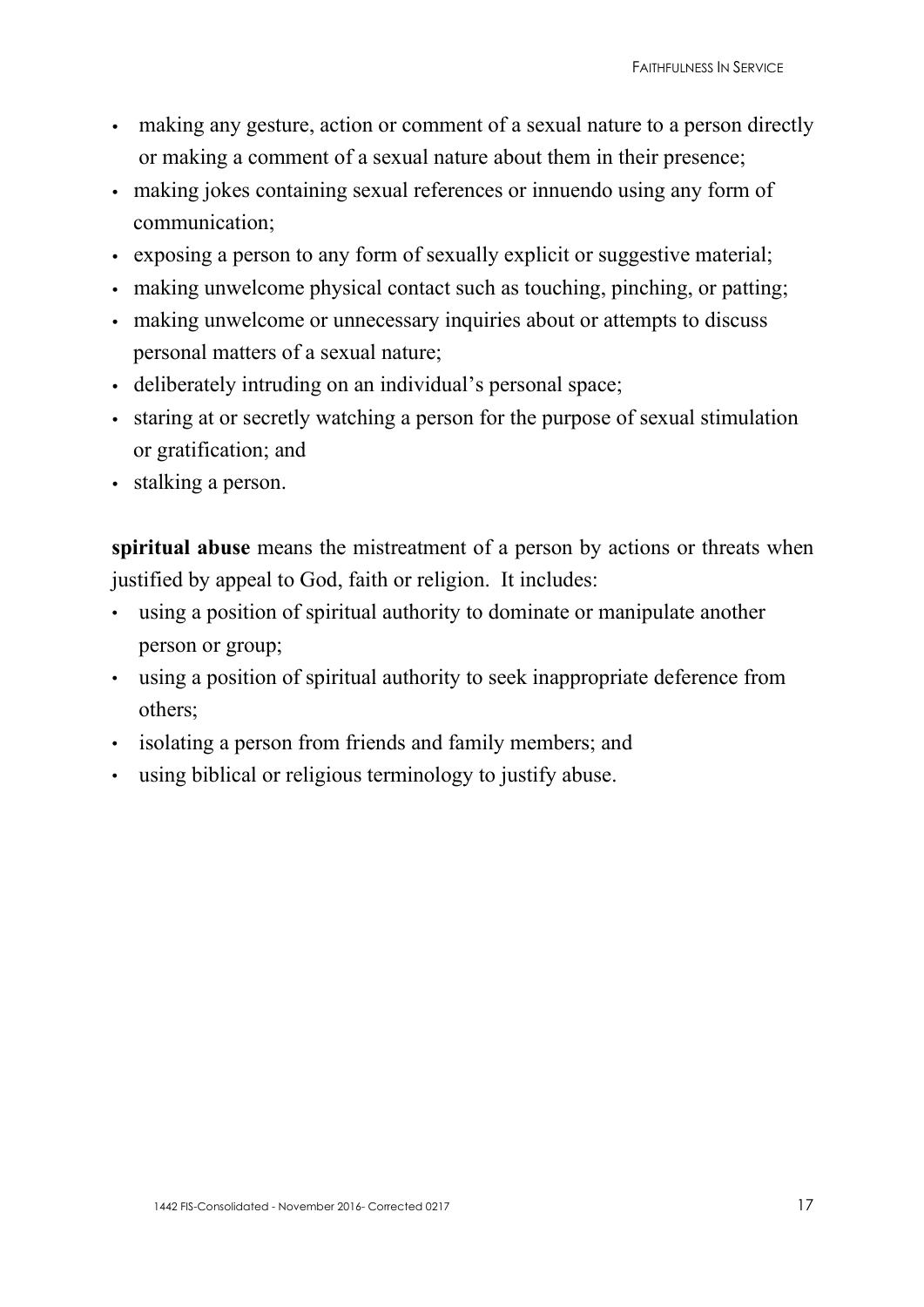# **3. PUTTING THIS CODE INTO PRACTICE**

## **Preamble**

- 3.1 This Code will only be effective if it is widely known and available throughout the **Church**, practised consistently and implemented justly. **Clergy** and **church workers** will protect the safety of others and themselves by observing its standards and following its guidelines.
- 3.2 The absence of any reference to particular conduct in this Code does not imply that it is acceptable for clergy and church workers.
- 3.3 All clergy and church workers have a responsibility to ensure that personal behaviour and practices of pastoral ministry that are inconsistent with this Code are neither tolerated nor covered up.
- 3.4 Failure to meet the standards of this Code will indicate an area where clergy and church workers require guidance and specialised help. Such failures may result in formal disciplinary action if the conduct infringes an applicable disciplinary rule of the Church or is a breach of an employment contract.
- 3.5 Clergy and church workers are encouraged to follow the guidelines of this Code. Where this is impractical, the exercise of judgement will be required to ensure the safety of those to whom they minister and themselves. Wilful disregard of the guidelines may indicate an area where clergy and church workers require guidance and specialised help.

## **Standards for clergy and church workers**

*These standards state the Church's expectations for personal behaviour and the practice of pastoral ministry.* 

3.6 It is your responsibility to be aware of and meet the standards of this Code.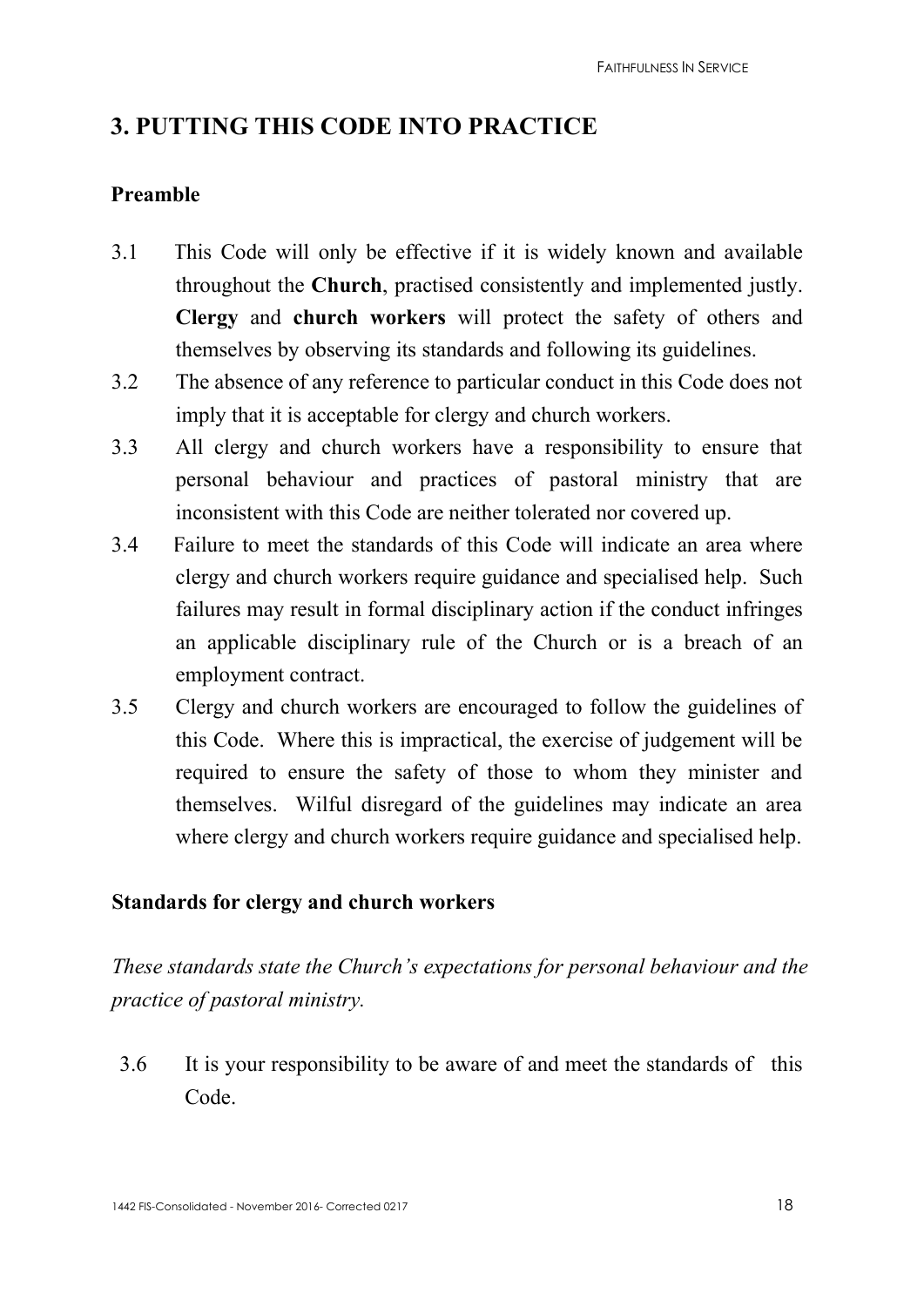- 3.7 If you have overall authority in a **church body,** you are to ensure that all clergy and church workers for whom you are responsible are made aware of this Code.
- 3.8 You are not to penalise, discriminate or take action against other clergy or church workers because of any action taken in good faith under this Code.

## **Guidelines**

*These guidelines explain and illustrate best practice and highlight practical ways to achieve it.* 

- 3.9 If you know or have reason to believe that another member of the clergy or another church worker has failed to meet a standard of this Code, other than for **child abuse** (the reporting of child abuse is addressed in paragraphs 5.14 and 5.15) you should:
	- Where you believe that a person has not suffered harm or is not at the risk of harm, approach the member of the clergy or church worker and identify the concern; or
	- Where you believe that a person has suffered harm or is at the risk of harm, report this to the **church authority** having responsibility for the member of the clergy or church worker or the **Director of Professional Standards**.

If in doubt seek advice from a colleague or supervisor or the Director of Professional Standards without identifying the member of the clergy or church worker.

3.10 If you know or have reason to believe that another member of the clergy or another church worker has not followed a guideline of this Code, you should approach the member of the clergy or church worker and identify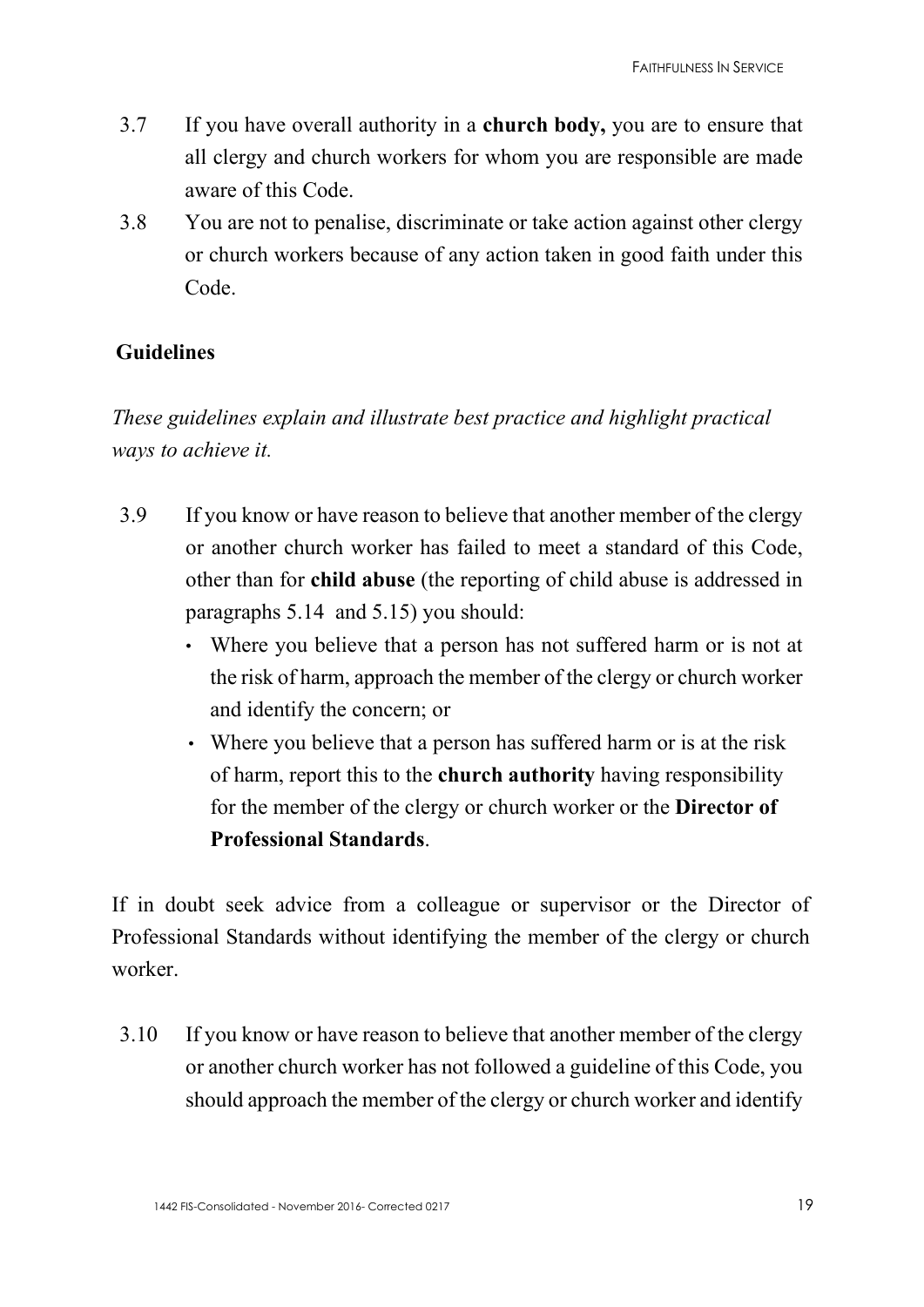the concern. If you consider that the member of the clergy or church worker is persisting in disregarding the guideline without good reason and a person has suffered harm or is at the risk of harm, you should seriously consider reporting this to the church authority with responsibility for the member of the clergy or church worker or the Director of Professional Standards. If in doubt seek advice from a colleague or supervisor or the Director of Professional Standards without identifying the member of the clergy or church worker.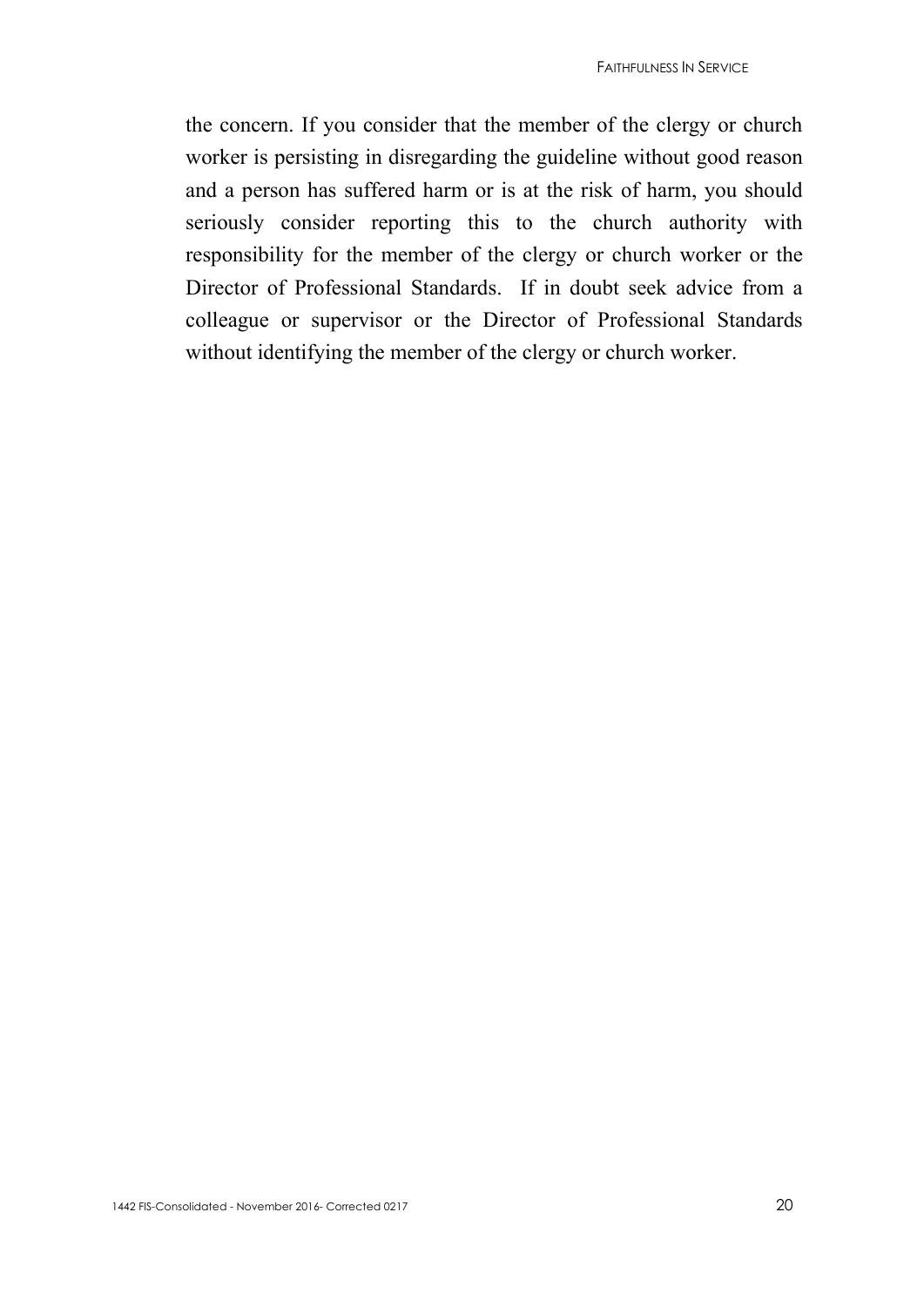# **4. PASTORAL RELATIONSHIPS**

## **Preamble**

- 4.1 All people are created in the image of God and are of equal value. This is the foundation of all **pastoral relationships**.
- 4.2 Clergy have authority conferred upon them by their ordination, consecration and licensing. Church workers have authority conferred upon them by their appointment. The authority and training associated with their roles means that they have power in pastoral relationships which is always to be exercised in the service of others.
- 4.3 Trust is of primary importance in the creation and maintenance of an effective pastoral relationship. Trust grows with the maintenance of physical, sexual, emotional and psychological boundaries suitable to pastoral ministry. (The issues of Children and Sexual Conduct are addressed in Sections 3 and 5 respectively.) Clergy and church workers will enhance their ability to maintain these boundaries by attending to their own wellbeing.
- 4.4 While clergy and church workers often enjoy personal friendships with those to whom they minister, their pastoral ministry responsibilities take precedence.
- 4.5 Clergy and church workers are colleagues in **pastoral ministry:** the activity of one inevitably impacts upon the ministry of others.

## **Standards for clergy and church workers**

*These standards state the Church's expectations for personal behaviour and the practice of pastoral ministry.*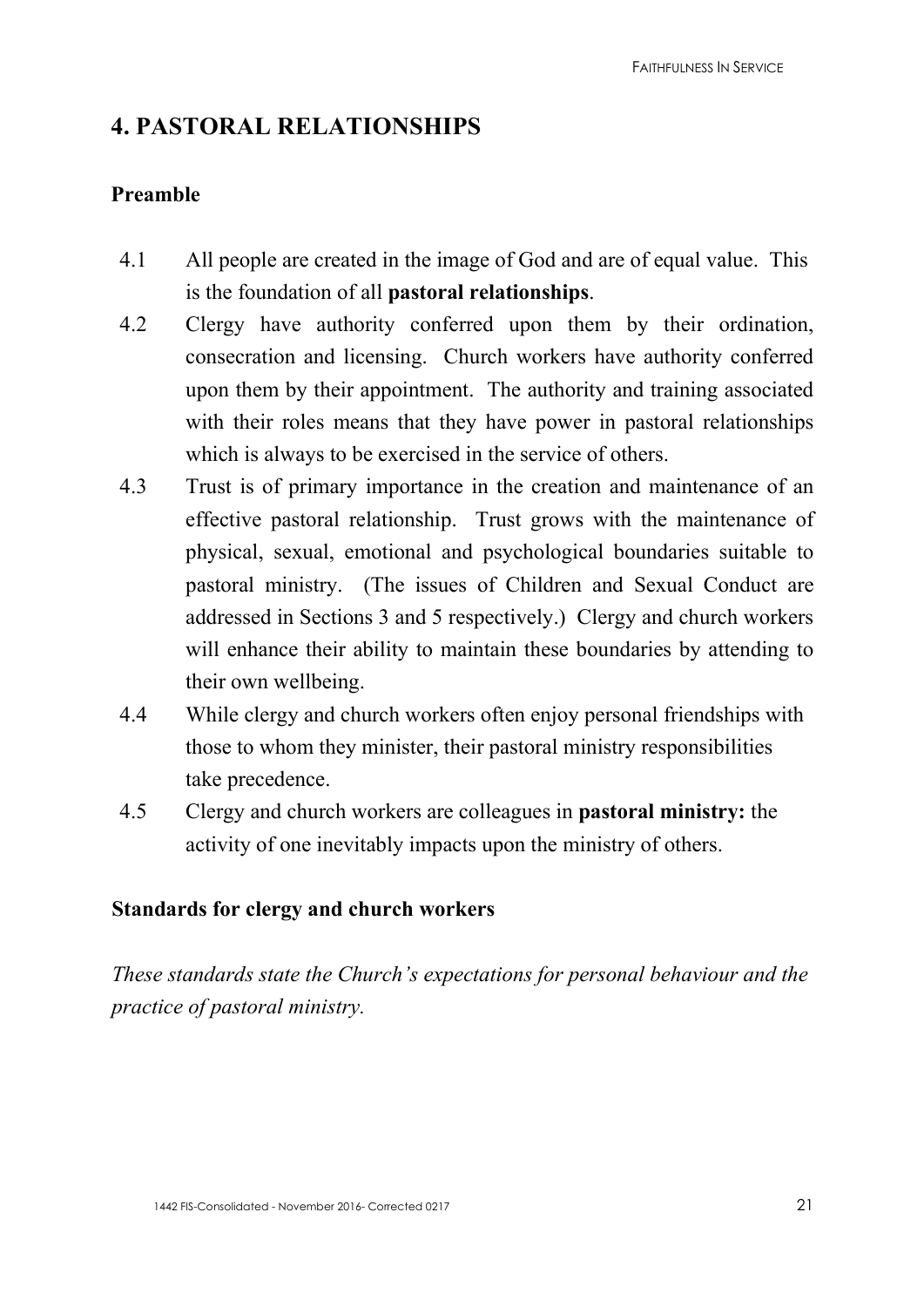- 4.6 If you have overall authority in a **church body**, you are to ensure that clergy and church workers for whom you are responsible are provided with:
	- a safe working environment, including safe housing, where housing is provided;
	- opportunities to maintain and enhance their ministry skills; and
	- personal encouragement, support and regular feedback.
- 4.7 When exercising pastoral ministry you are to act in the best interests of those to whom you are ministering. You must recognise any potential conflict of interest and take steps to resolve it.
- 4.8 When exercising pastoral ministry you are not inappropriately to discriminate between people.
- 4.9 You are not to disclose confidential information received in pastoral ministry to your spouse, family, friends, colleagues or any other person without the consent of the person providing the information, except where:
	- the information is known publicly;
	- as required or allowed by law; or
	- it is in the public interest (such as to avoid the risk of serious injury or harm to any person).
- 4.10 When you are on leave or unable to fulfil your responsibilities through illness or any other reason, you are to make alternative arrangements for pastoral ministry.

## **Guidelines**

*These guidelines explain and illustrate best practice and highlight practical ways to achieve it.*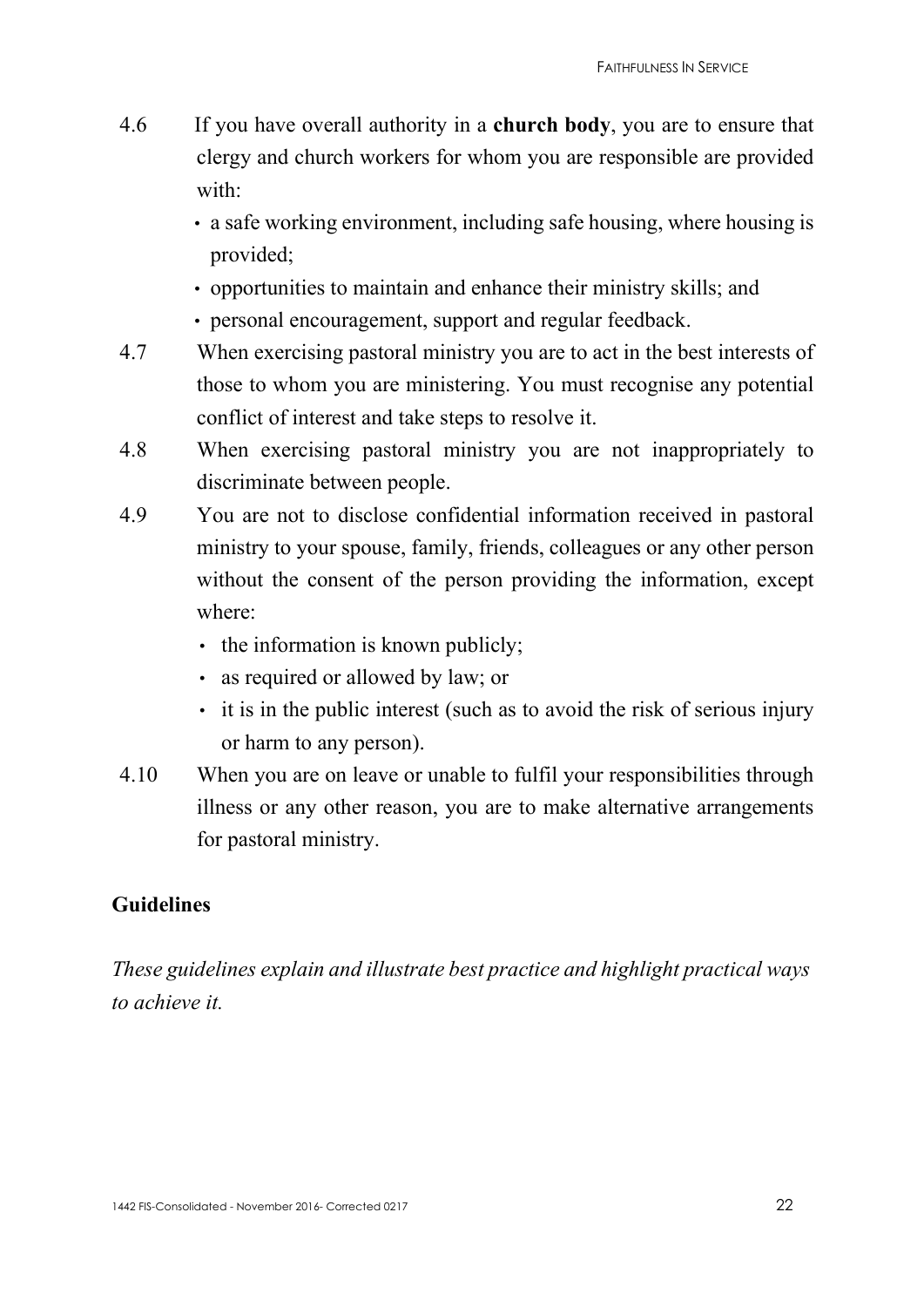## **Boundaries**

- 4.11 Make sure you are clear about the requirements of your role, including the hours to be worked and the nature of your responsibilities as well as your leave and other entitlements. You need to be sure that your legitimate personal needs can be met.
- 4.12 Recognise the limits of your skills and experience. Do not undertake any ministry (such as relationship counselling, counselling for abuse or addictions, or an exorcism) that is beyond your competence or the role for which you have been employed or trained. If in doubt seek advice. A person who requires specialised help should be referred to an appropriately qualified person or agency.
- 4.13 Where ministry responsibilities overlap, be aware of the activities, function and style of other clergy and church workers. Consult with these colleagues and cooperate wherever possible.
- 4.14 Where your ministry responsibility to one person may conflict with your responsibility to another person to whom you are ministering, or with your own needs, you should seek advice from a colleague or supervisor. Consider the possibility of transferring ministry responsibility for one or both of these to another minister.
- 4.15 If you are unable to act in the best interest of the person to whom you are ministering because of your own interests you should seek advice from a colleague or supervisor and transfer ministry responsibility for the person to another minister.
- 4.16 Avoid behaviour that could give the impression of favouritism and inappropriate special relationships, particularly with individual children.
- 4.17 Think carefully before providing pastoral ministry to a person with whom you already have a close personal relationship, such as a friend or member of your family. Care is needed because confusion between close personal relationships and pastoral relationships can lead to a loss of objectivity, failure to act in the other's best interest and harm to both parties.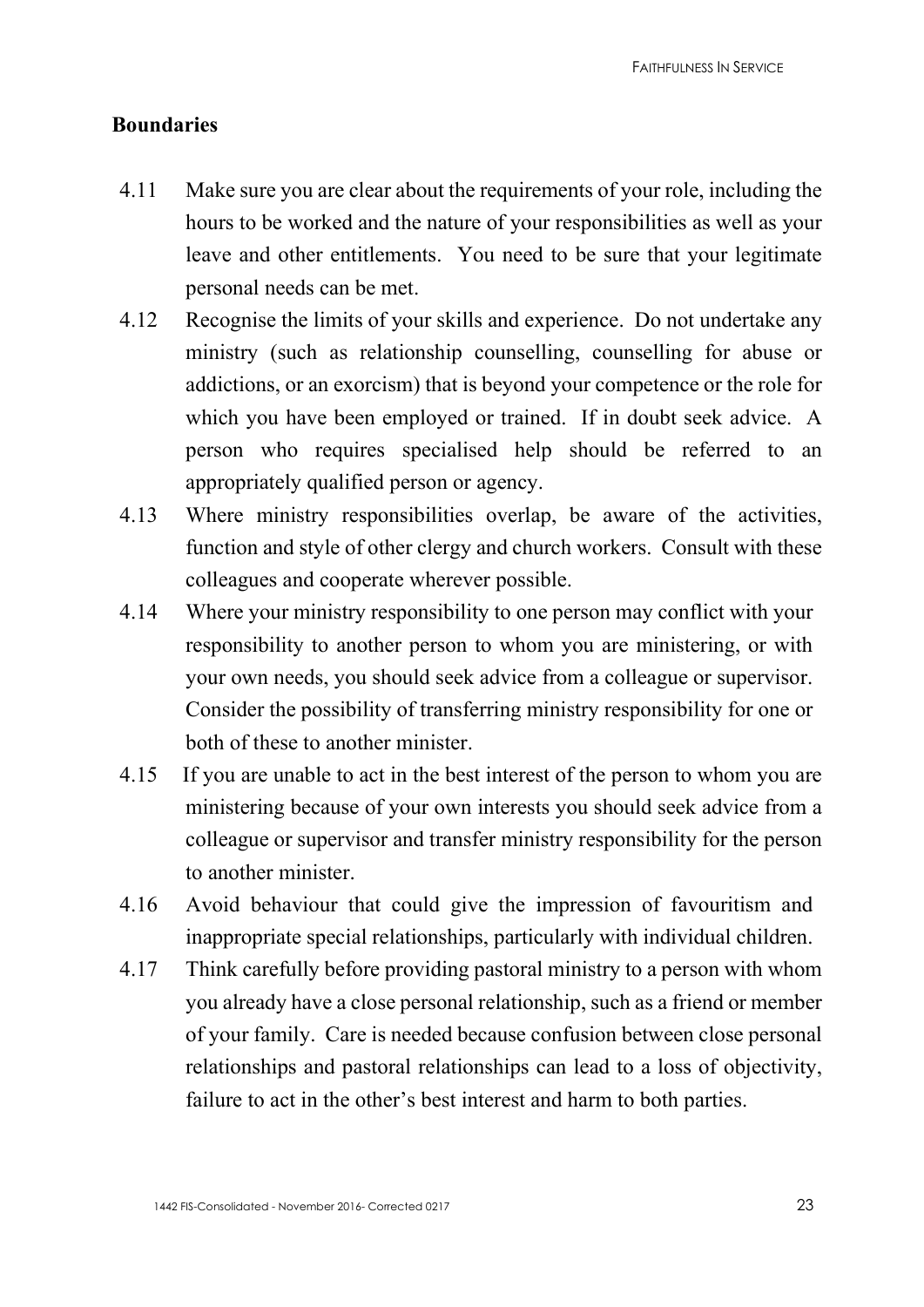- 4.18 Pastoral relationships can legitimately develop into romantic relationships. If this begins to happen:
	- acknowledge to yourself that your personal interest and the pastoral relationship are at risk of becoming confused;
	- tell the other person that your relationship is changing and becoming romantic;
	- disclose the nature of the relationship to a supervisor or colleague to ensure accountability and prevent misunderstanding; and
	- where practicable:
		- disclose to a supervisor or colleague any proposed alternative arrangements for ongoing **individual pastoral ministry**;
		- make alternative arrangements for ongoing individual pastoral ministry; and
		- cease providing individual pastoral ministry to the person.
- 4.19 If you are providing ongoing individual pastoral ministry or counselling, engage someone to provide regular professional supervision. This will help protect you and those to whom you minister.
- 4.20 When you resign or retire, you should generally terminate existing pastoral relationships. You should do this in a sensitive and timely manner to allow these responsibilities to be undertaken by your successors. Consult with your successor where the other person wishes to maintain an ongoing pastoral relationship with you.

#### **Personal and professional development**

- 4.21 Maintain a healthy lifestyle and do not overcommit yourself. Make sure you have adequate leisure time, through regularly taking time off, including your full holiday entitlement annually.
- 4.22 Try to develop interests outside your main area of ministry and continue to care for yourself and your personal and family relationships.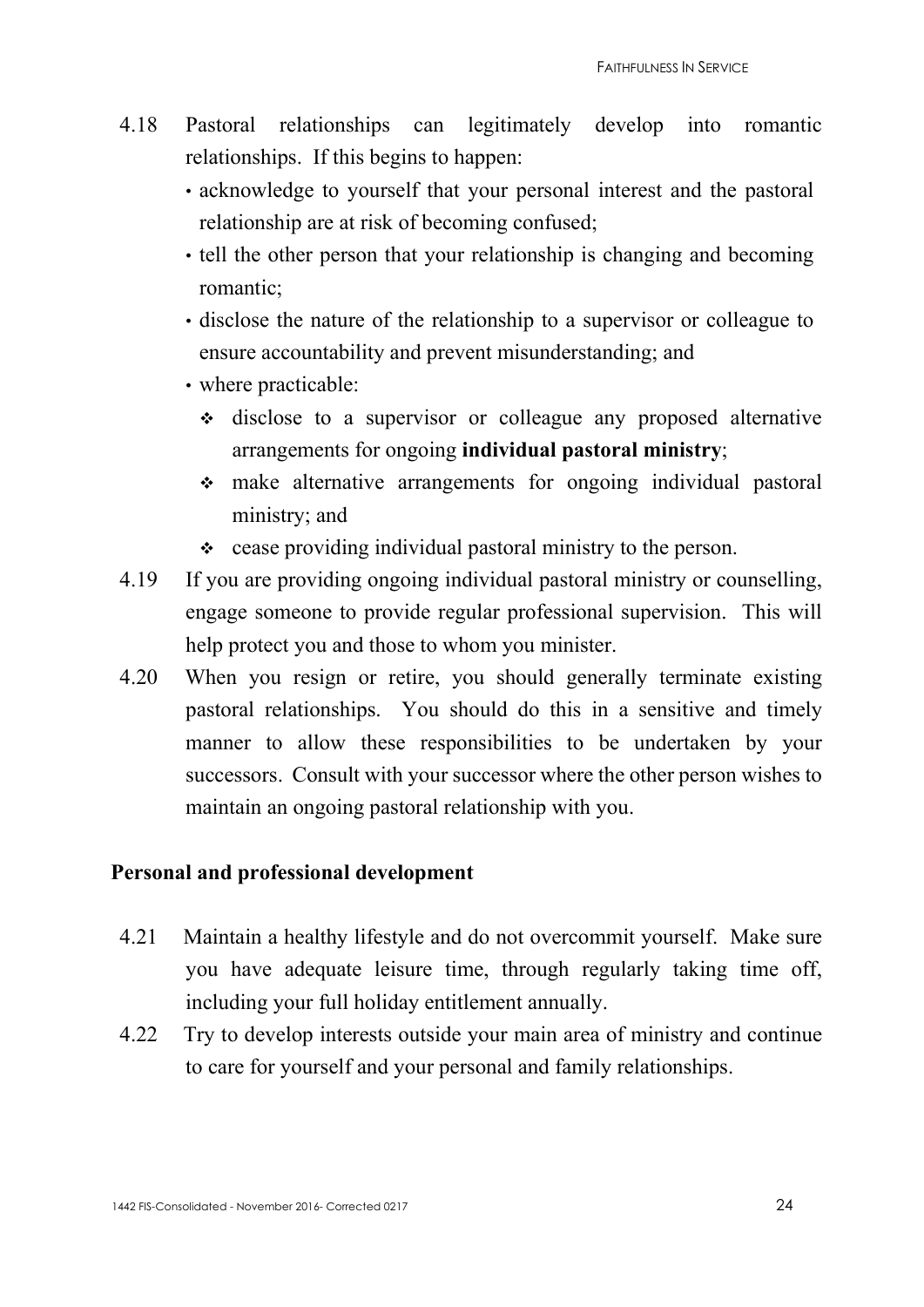- 4.23 Look for, and take advantage of, opportunities to maintain and enhance ministry skills appropriate to the responsibilities of your role, through:
	- regular ministry development;
	- professional supervision / consultation;
	- peer support;
	- having a mentor; and
	- regular feedback including an annual ministry review.

#### **Confidentiality and confessions**

- 4.24 When you are seeking or providing professional supervision / consultation you should not identify any person and only disclose what is necessary to obtain the supervision or advice.
- 4.25 In most cases you should tell someone who is to give you confidential information of the limits to confidentiality and the arrangements for supervision or obtaining advice. This should be done before the disclosure of the confidential information, such as at the beginning of an interview.
- 4.26 The Confessions Canon 1989 or the proviso to Canon 113 of 1603 is in force throughout the Church. These Canons make provision for the confession of sins to clergy and for the confidentiality of this confession. If you are a member of the clergy, you should be aware of the scope of, and your obligations under, the applicable Canon. For example, absolution is not automatic and may be withheld. You may require of the person making the confession of sins some appropriate action of contrition and reparation before you give them absolution.
- 4.27 There is a distinction between disclosures made in ordinary pastoral situations and disclosures made as a confession as provided in the applicable pastoral service in the Church's authorised liturgies. This service should normally be heard in a public place at advertised times or by arrangement.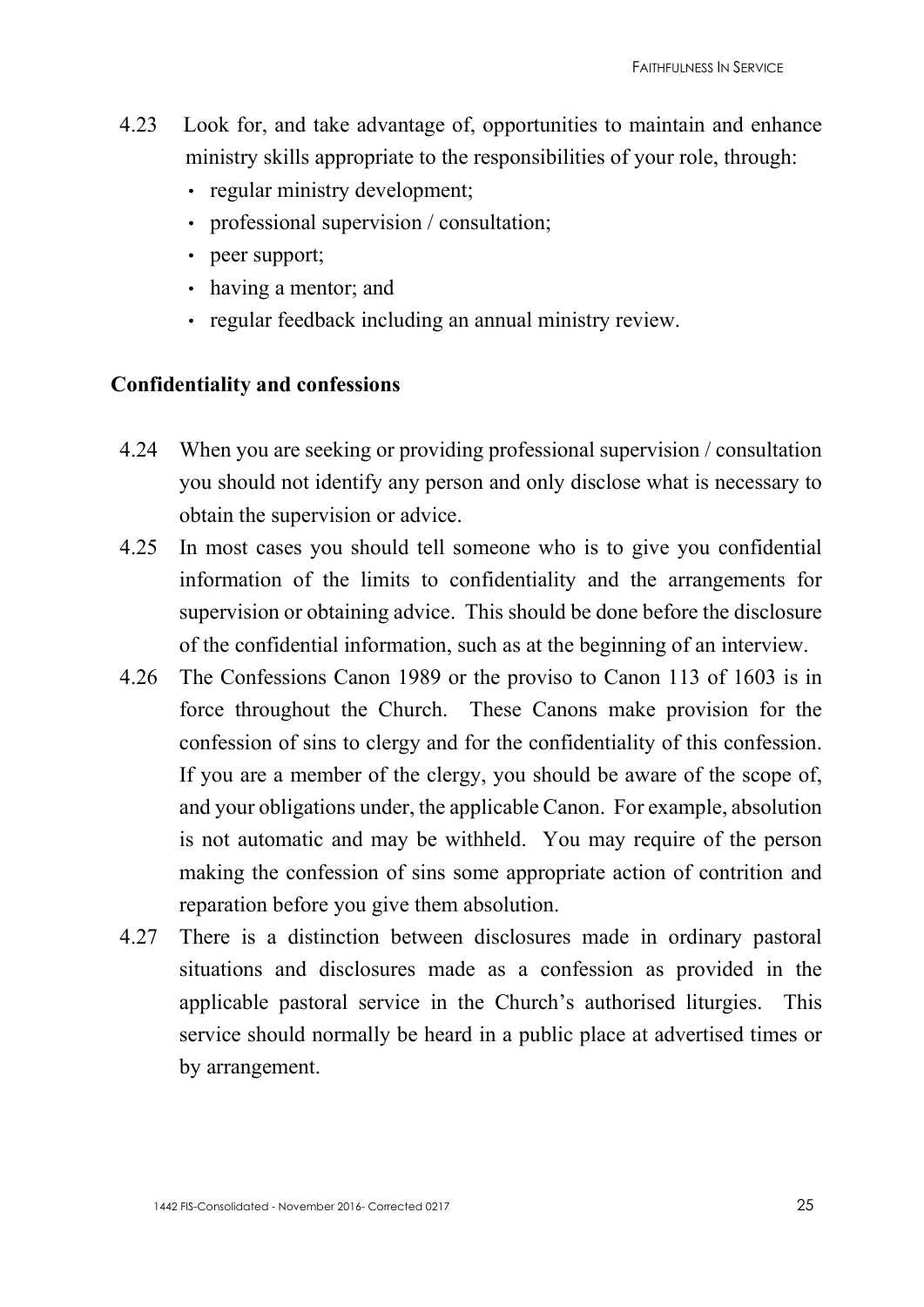- 4.28 If you are a church worker, remember that only clergy have the authority to receive a special confession of sins as provided in the applicable pastoral service in the **Church's** authorised liturgies.
- 4.29 You may have a legal obligation to report criminal offences to the applicable civil authorities (the issue of **child abuse** is addressed in Section 5). You may be subpoenaed to produce documents or to attend court to give evidence, or both. In some States or Territories, clergy may be able to claim privilege from producing documents and/or disclosing information obtained in a confession referred to in paragraphs 4.26 to 4.28.
- 4.30 You should be aware of and, when appropriate, seek advice in regard to:
	- your legal obligations with regard to confidential information received during an interview or a confession, particularly in relation to criminal offences and child abuse;
	- the pastoral consequences of breaching confidentiality; and
	- the risk of physical, financial or emotional harm or hardship to another person by disclosing or not disclosing such information, particularly in writings, sermons or other public media.
- 4.31 Exercise special care that any illustrative material you use from personal experience does not involve a breach of confidentiality.

## **Conversations in a ministry context**

- 4.32 Any communication in a ministry context, whether formal or informal, is a pastoral encounter. Communication may be face-to-face, in writing or involve some form of technology. Consider the appropriateness and impact of your words and actions.
- 4.33 Innuendoes or compliments of a sexual nature are always inappropriate. When a person asks questions or seeks advice around topics of a sexual nature, be aware that they may have motives or needs that you do not understand. Be realistic about your own ability to assist them.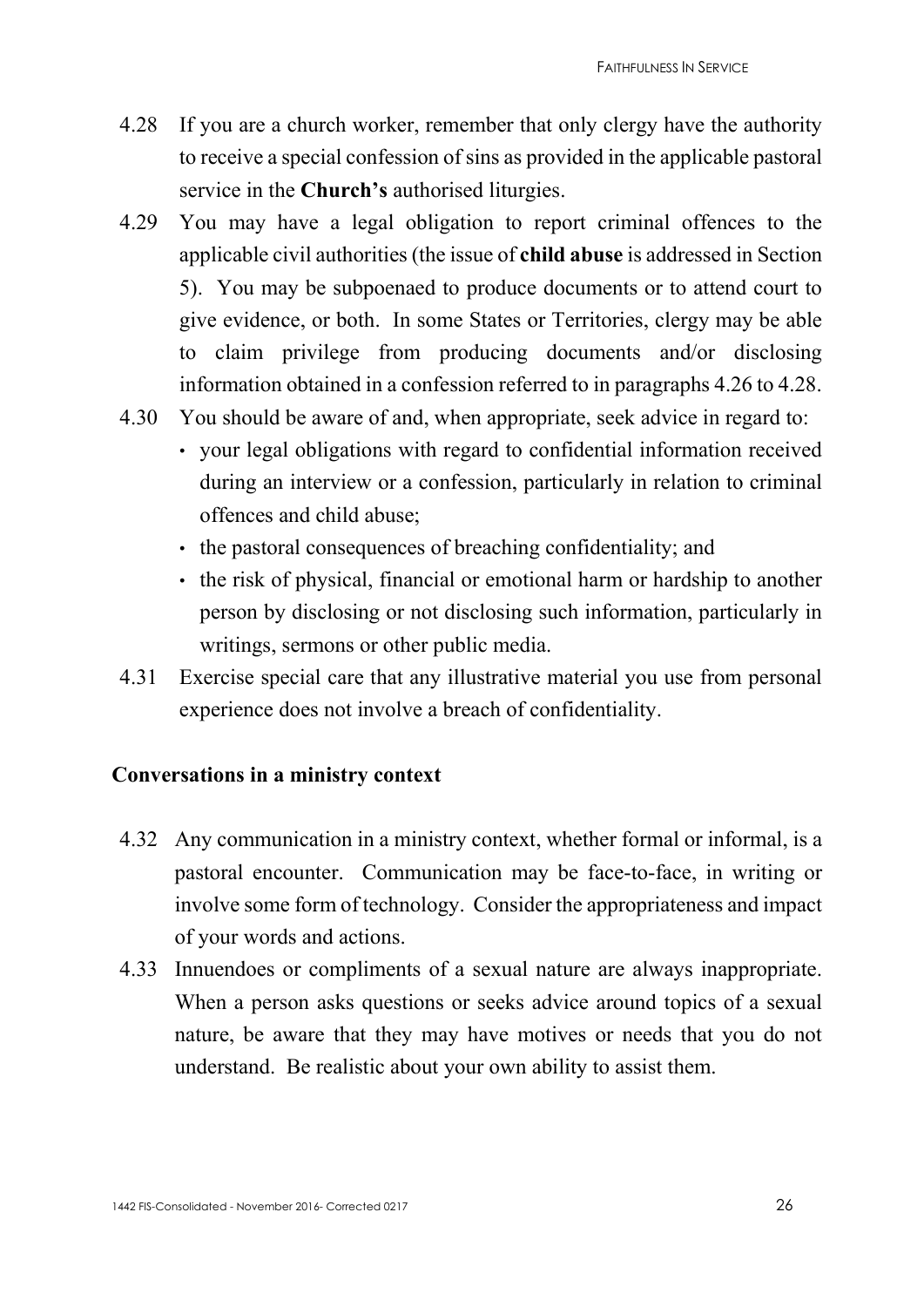- 4.34 To minimise the risk of being accused of or engaging in misconduct, particularly when conducting interviews, think carefully in advance about:
	- the place of the meeting, the arrangement of furniture and lighting, and your dress;
	- whether the physical location allows for privacy of conversation while maintaining the opportunity for supervision. (For example, doors to interview rooms, if closed, should not be locked.);
	- the physical distance between you and the other person to maintain both hospitality and respect;
	- whether the circumstances would suggest a social interaction;
	- the propriety and circumstances of the interview when you are visiting or being visited alone, especially at night;
	- the personal safety and comfort of all participants;
	- establishing at the outset the interview's purpose and the boundaries with respect to the subject matter, confidentiality and its duration;
	- the appropriateness of initiating or receiving any physical contact, such as gestures of comfort, that may be unwanted or misinterpreted; and
	- whether the presence of a child's parent, guardian or another person chosen by the child is appropriate.
- 4.35 When considering using technology for communication, you should apply the same principles as you would in any other form of communication. Minimise the risk of harming others or yourself by asking:
	- is this an appropriate way to communicate about this matter?
	- should this communication be confidential? If so, do not use electronic media;
	- how will the language and images used impact upon the person receiving the communication and any other person who may access it?
	- could the circumstances of the communication, including the language and images used, suggest your relationship with the other person(s) is inappropriate?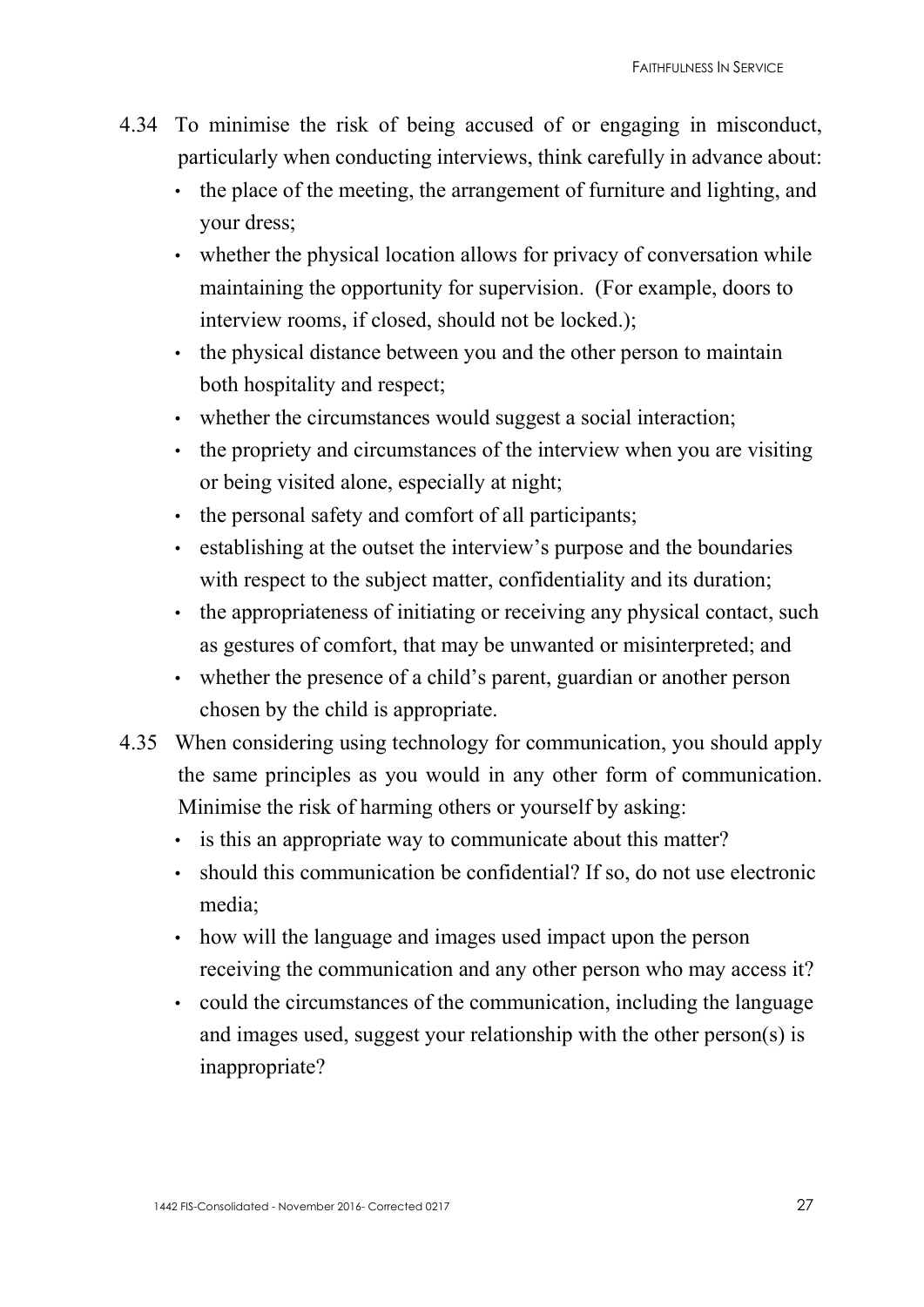## **Risks associated with using technology in communication**

Clergy, church workers, and other participants in church activities – including children – may communicate using:

- text and picture messaging;
- email;
- instant messenger services and chat rooms;
- video conferencing;
- blogs and internet forums;
- websites:
- social networking sites; and
- other forms of electronic interaction.

Remember information posted online is tracked and can be retrieved. Dangers associated with the use of communication technology are not always appreciated by clergy and church workers. These dangers include:

- losing your privacy;
- losing control of information (such as photographs or emails);
- ignoring personal security settings on social networking sites;
- being unable to determine if people are who they say they are;
- being exposed to unwanted information; and
- becoming a victim of cyberbullying when someone sends or spreads threatening or embarrassing information.

#### **Record-keeping and privacy**

4.36 If you are engaged in individual pastoral ministry, consider keeping a factual record of your daily pastoral activity. Record details such as the date, time, place, participants, subject, and any proposed action arising from each activity. Record personal remarks accurately.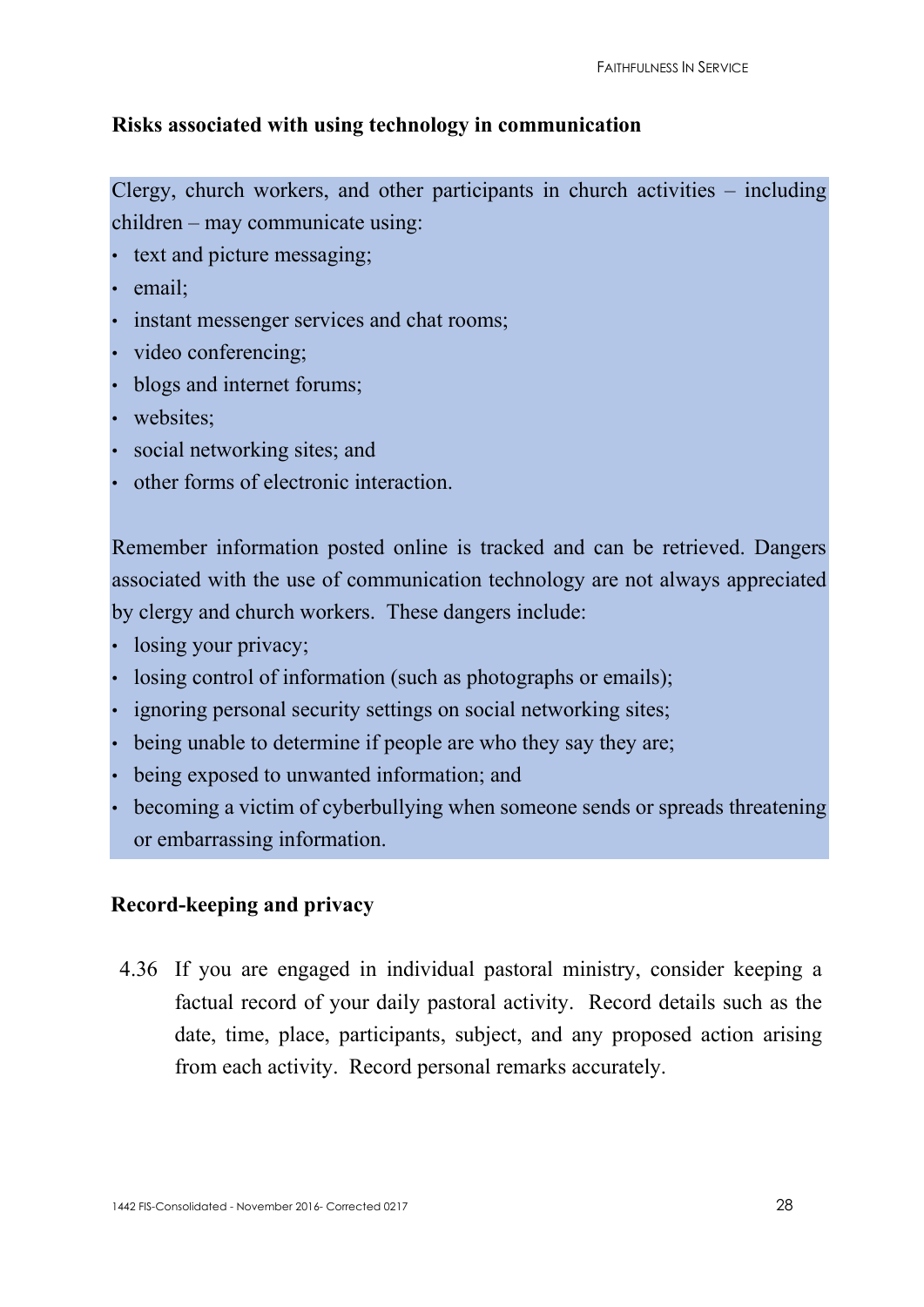- 4.37 You need to know the relevant principles of the applicable privacy legislation in relation to the collection, use, disclosure and management of personal information. These have implications for:
	- the publication of personal information in church directories, newsletters, rosters and websites;
	- the recording and publication of voices and images of individuals; and
	- the use and security of all personal information, and especially sensitive information, held by clergy and church workers or in church offices.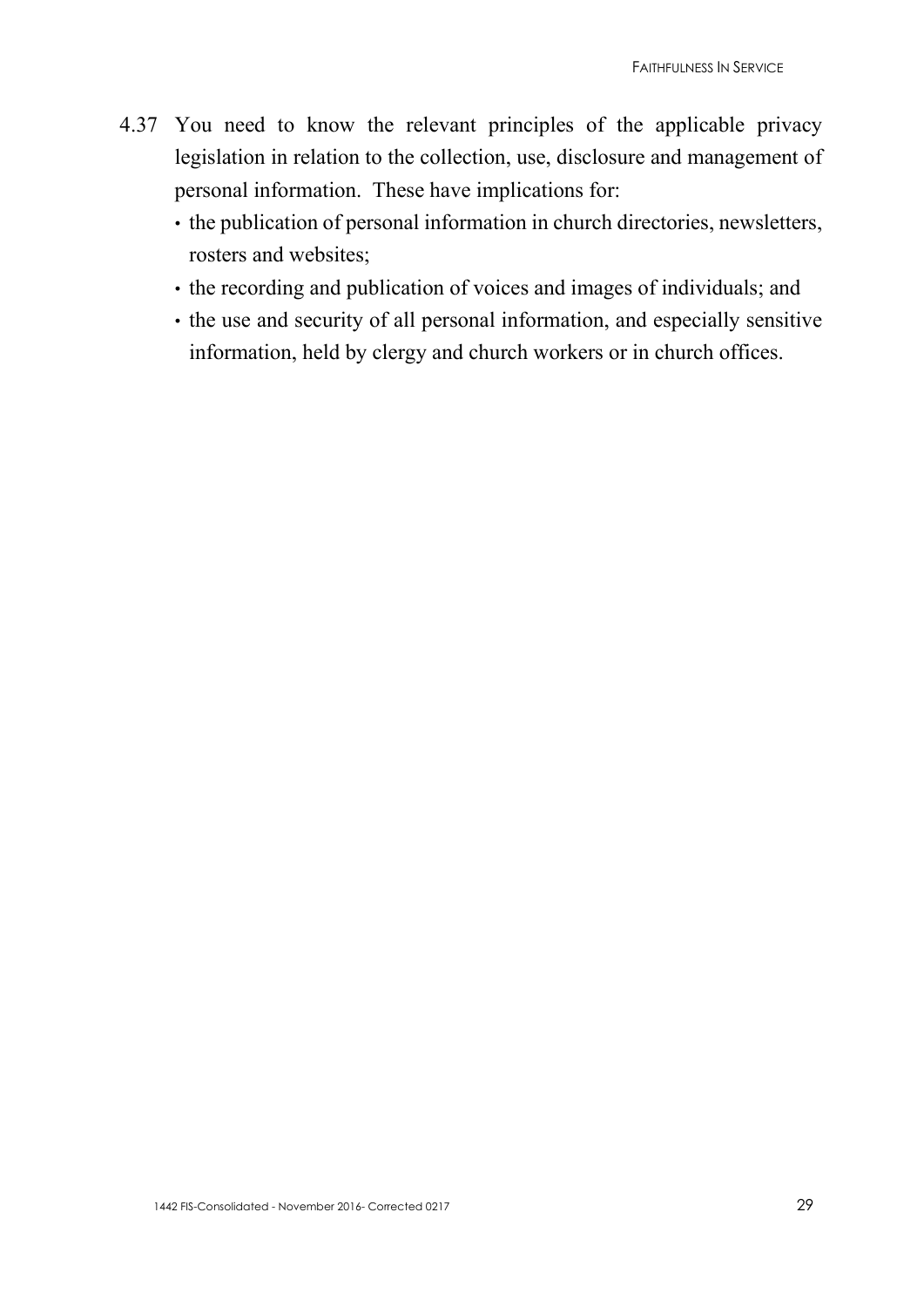# **5. CHILDREN**

## **Preamble**

- 5.1 **Children** are entitled to be safe and protected. They have the right to be respected, listened to and their particular needs addressed in all church activities, whether mixed aged or child specific.
- 5.2 Ministry where children are involved requires absolute trustworthiness.
- 5.3 **Clergy** and **church workers** with overall authority in a **church body** (e.g. incumbents and school principals) have a responsibility that cannot be delegated for the implementation and maintenance of proper systems for the safety and welfare of children participating in its pastoral ministry.
- 5.4 When they are exercising a pastoral ministry involving children in a church body, clergy and church workers (e.g. Sunday school teachers, youth group leaders) have responsibility for the safety and welfare of children in their care.
- 5.5 Clergy and church workers have *authority* over children because of their position and *power* because of their greater age, maturity, physical size and life experience. Abuse arises from the misuse of authority or power. Any form of **child abuse** is always wrong.
- 5.6 Due to the inherent imbalance of power, children are incapable of giving valid consent to abuse.
- 5.7 Appropriate physical contact is important for children's healthy development.

## **Standards for clergy and church workers**

*These standards state the Church's expectations for personal behaviour and the practice of pastoral ministry.*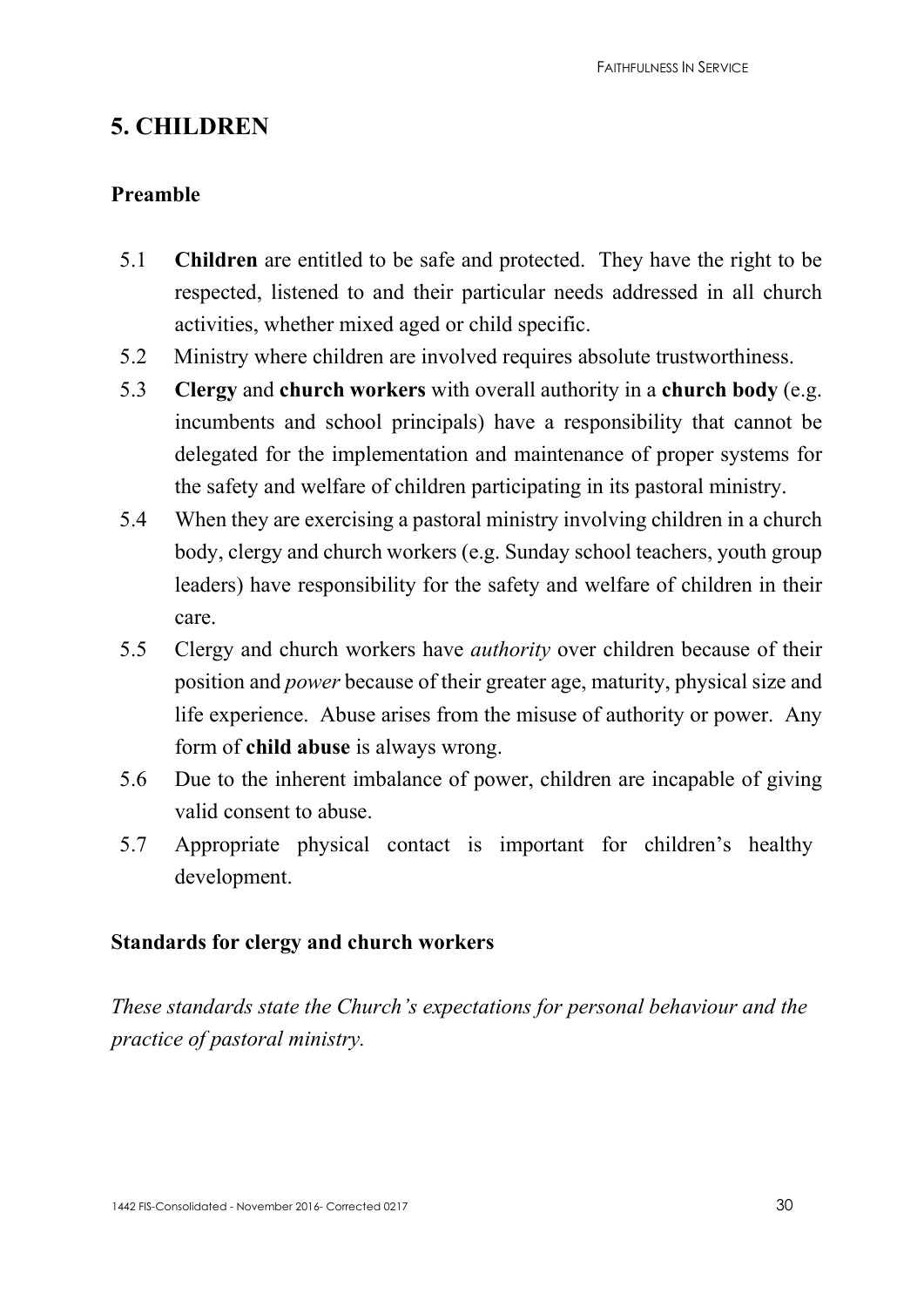- 5.8 If you have overall authority in a church body, you are to ensure that:
	- proper systems for the safety and welfare of children participating in the church's pastoral ministry are implemented and maintained;
	- all applicable requirements of the civil authorities, the **church authority**  and the church body are complied with; and
	- all clergy and church workers for whom you have responsibility and who work with children:
		- comply with all civil and Church screening and selection requirements;
		- $\div$  receive regular training in child protection; and
		- $\cdot$  are aware of the provisions of this Code relating to children.
- 5.9 If you are exercising a pastoral ministry involving children in a church body you are to take reasonable steps to ensure the safety and welfare of the children in your care.
- 5.10 You are to not abuse children.
- 5.11 When engaged in pastoral ministry you are not to administer **corporal punishment** to children in your care.
- 5.12 You are not to make available to children any **prohibited material**, except wine in the context of a Holy Communion service.
- 5.13 Before you allow a person who is currently charged with or convicted of an offence against a child to participate in activities involving children, you are to:
	- consult the **Director of Professional Standards**;
	- ensure that a risk assessment is undertaken; and
	- be satisfied that no child will be at an increased risk of harm.
- 5.14 If you know or reasonably suspect that a child is at risk of harm from child abuse, you are to report this to the appropriate civil authorities.
- 5.15 If you know or reasonably suspect that another member of the clergy or a church worker has abused a child, you are to report this to the appropriate civil authorities and the Director of Professional Standards.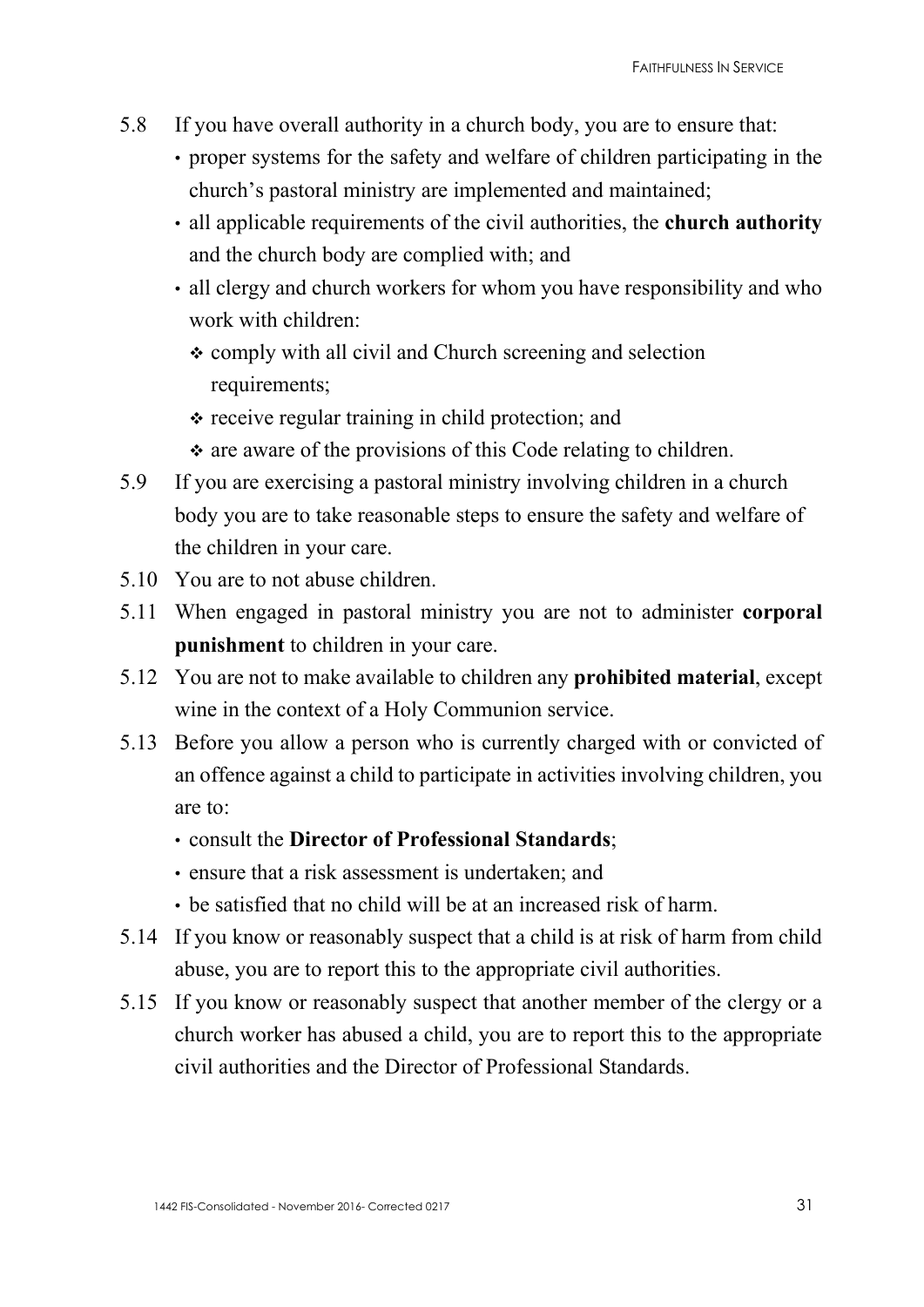## **Guidelines**

*These guidelines explain and illustrate best practice and highlight practical ways to achieve it.* 

## **Recognising the characteristics and effects of child abuse**

5.16 You need to be aware of the signs, symptoms and characteristics of child abuse and its impact on children.

#### **Characteristics and effects of child abuse**

Abuse of a child can be categorised as emotional, physical, sexual, or spiritual. It can also arise from neglect, bullying or harassment. The signs and symptoms can include:

|                  | <b>emotional abuse</b> — low self-esteem, apathy, an over readiness to relate to |  |
|------------------|----------------------------------------------------------------------------------|--|
|                  | anyone even strangers, unduly aggressive behaviour,                              |  |
|                  | withdrawn behaviour;                                                             |  |
| physical abuse—  | bruises, bites, burns and scalds, fractures;                                     |  |
| sexual abuse—    | a level of sexual knowledge or desire for either contact or                      |  |
|                  | distance inappropriate to the child's age, self-harm, social                     |  |
|                  | isolation, and a sudden onset of soiling, wetting or other                       |  |
|                  | behavioural changes;                                                             |  |
| spiritual abuse— | low self-esteem, high levels of anxiety and fear, excessive                      |  |
|                  | deference to a leader and isolation from former friends                          |  |
|                  | and family members;                                                              |  |
| neglect-         | failure of a child to grow within the normally accepted                          |  |
|                  | pattern, failure of a parent or guardian to provide adequate                     |  |
|                  | food, clothing, shelter, medical care and supervision;                           |  |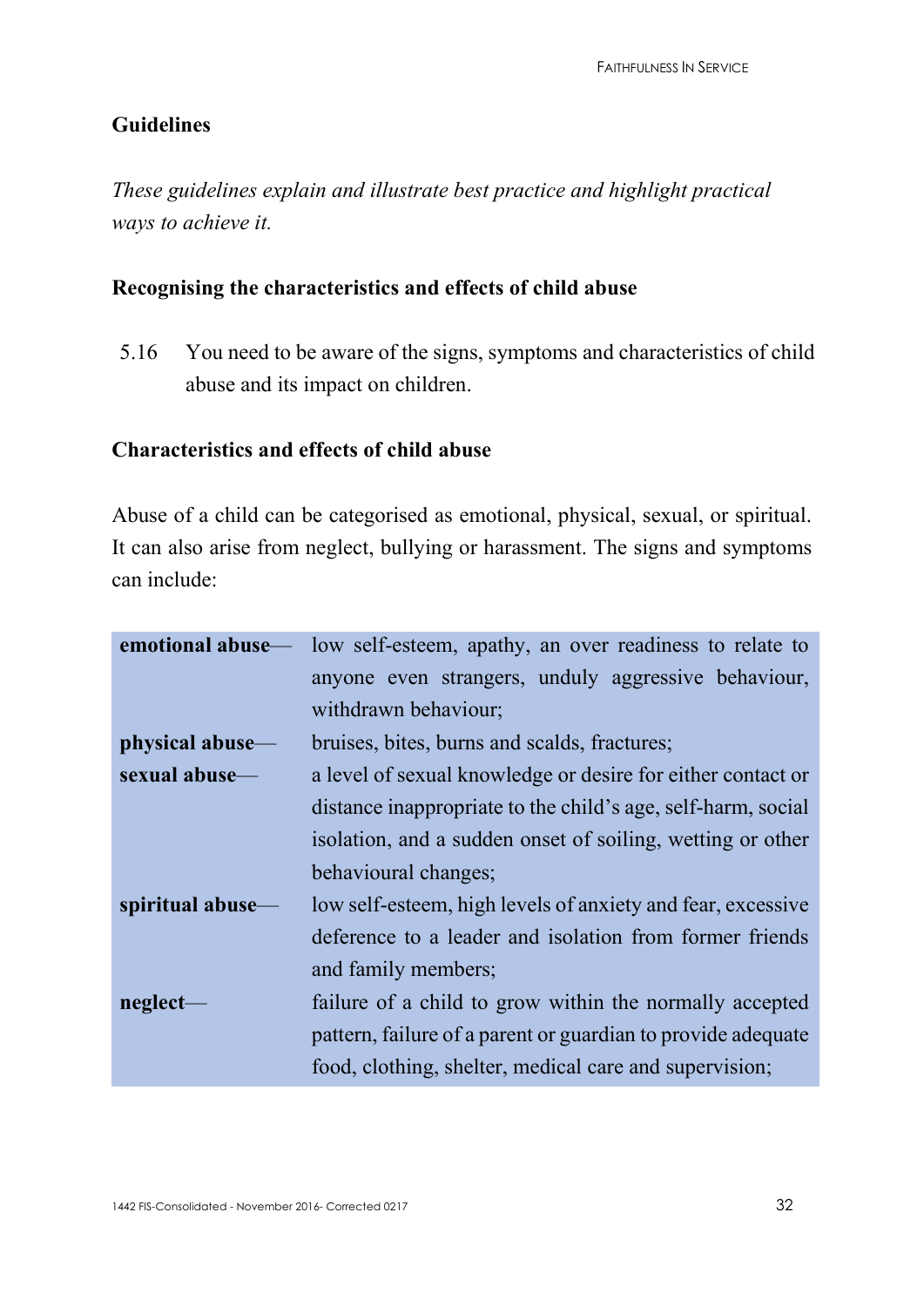**bullying or harassment** low self-esteem, loss of trust in others, apathy, an over readiness to relate to anyone even strangers, unduly aggressive behaviour, withdrawn behaviour.

Sexual abuse of a child is often preceded by **grooming.**

Grooming actions are designed to establish an emotional connection to lower the child's inhibitions through the development of a relationship with the child, and increased opportunity to see the child. Grooming involves psychological manipulation that is usually very subtle, drawn out, calculated, controlling and premeditated. Typically, grooming occurs incrementally: accessing the victim, initiating and maintaining the abuse, and concealing the abuse<sup>7</sup>.

All Australian jurisdictions have grooming offences, which vary in scope and application. Grooming offences may target online or other electronic communications, subjecting children to child exploitation material, and/or using intoxicating substances to engage children for the purpose of sexual activity<sup>8</sup>.

The sexual abuse of a child commonly has the following characteristics:

- it usually starts with something minor and gradually builds up to more involved behaviours through a process of grooming;
- it is secretive and generally known only to the abuser and victim making it extremely difficult to detect;
- it is perpetrated by someone known to the child and/or held in a position of trust by the child or their parents or guardians; and
- it is rarely a self-contained or one-off incident but rather part of an ongoing relationship that is corrupting and distorting.

<span id="page-32-0"></span><sup>7</sup> Approved by Standing Committee, November 2016 – SC2016/2/29

<span id="page-32-1"></span><sup>8</sup> Approved by Standing Committee, November 2016 – SC2016/2/29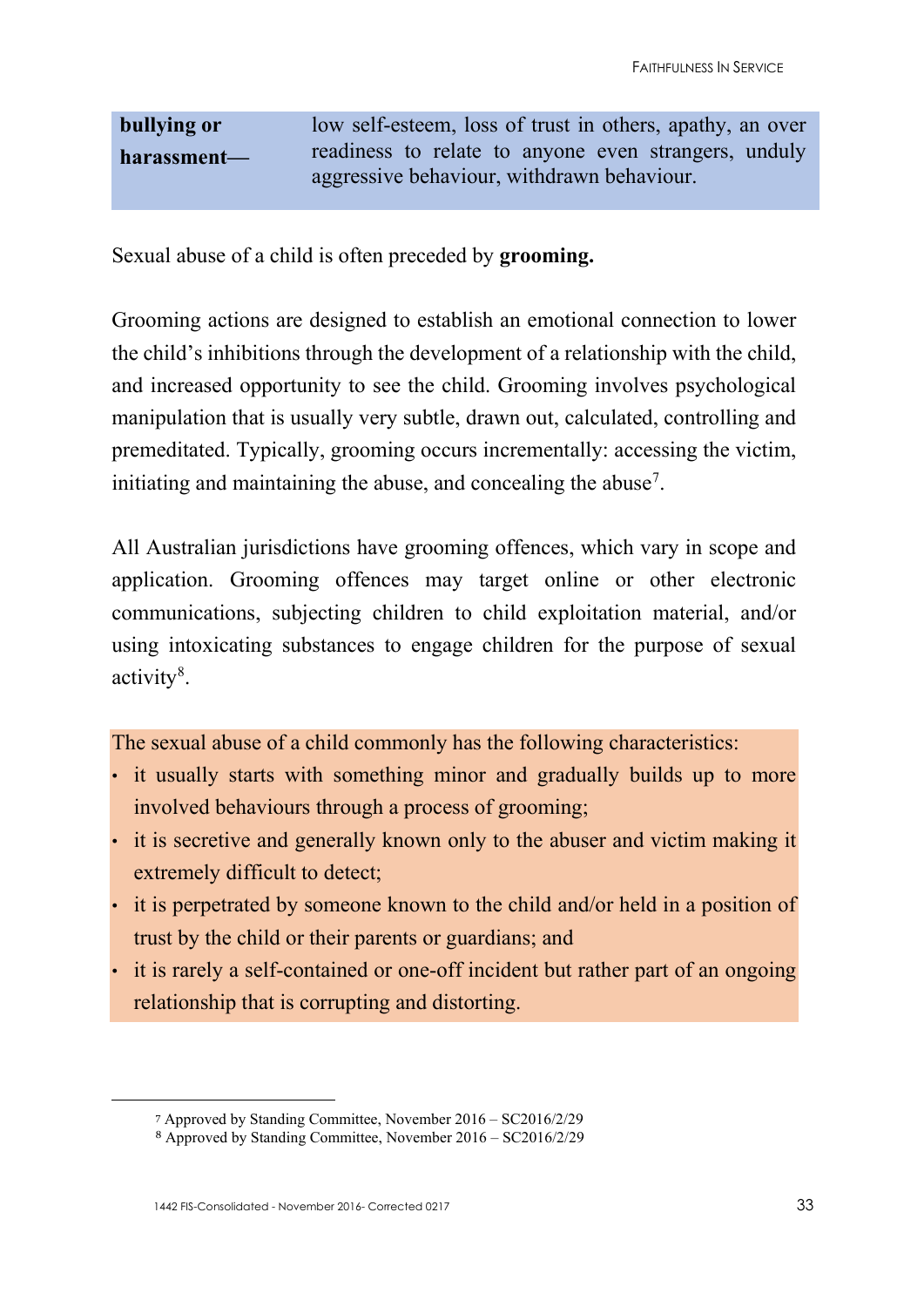The abuse of a child commonly causes psychological and spiritual harm and is likely to lead to the impairment of their social, emotional, cognitive, spiritual and intellectual development and/or disturbed behaviour.

The effects of child abuse extend well beyond the abuser and their primary victims. The families of the victim and abusers as well as their communities can also experience a high degree of distress when revelations of abuse emerge. Often they can deny the disclosure and so reject the victim rather than face reality. Once the reality is confronted, the community will commonly experience profound shock, guilt about failing to protect the primary victim, deep hurt and disillusionment.

## **Recognising the characteristics of sexual offenders**

5.17 You need to be aware of the characteristics of sexual offenders. A sexual offender may be a friend, a family member, a neighbour, a peer, or a person in authority.

## **Characteristics of sexual offenders**

Sexual offenders generally:

- do not stop unless there is some intervening factor;
- believe or assert that the victim is complicit or a willing participant;
- attempt to deny, justify, minimise or excuse their behaviour by:
- claiming their behaviour was an expression of love for the victim;
- $\cdot$  claiming their behaviour was a result of their childhood abuse;
- claiming their behaviour was influenced by stress, the use of alcohol or other substances; and
- $\triangleleft$  blaming the victim;
- enjoy the activity, despite claims to the contrary; and
- are repeat offenders.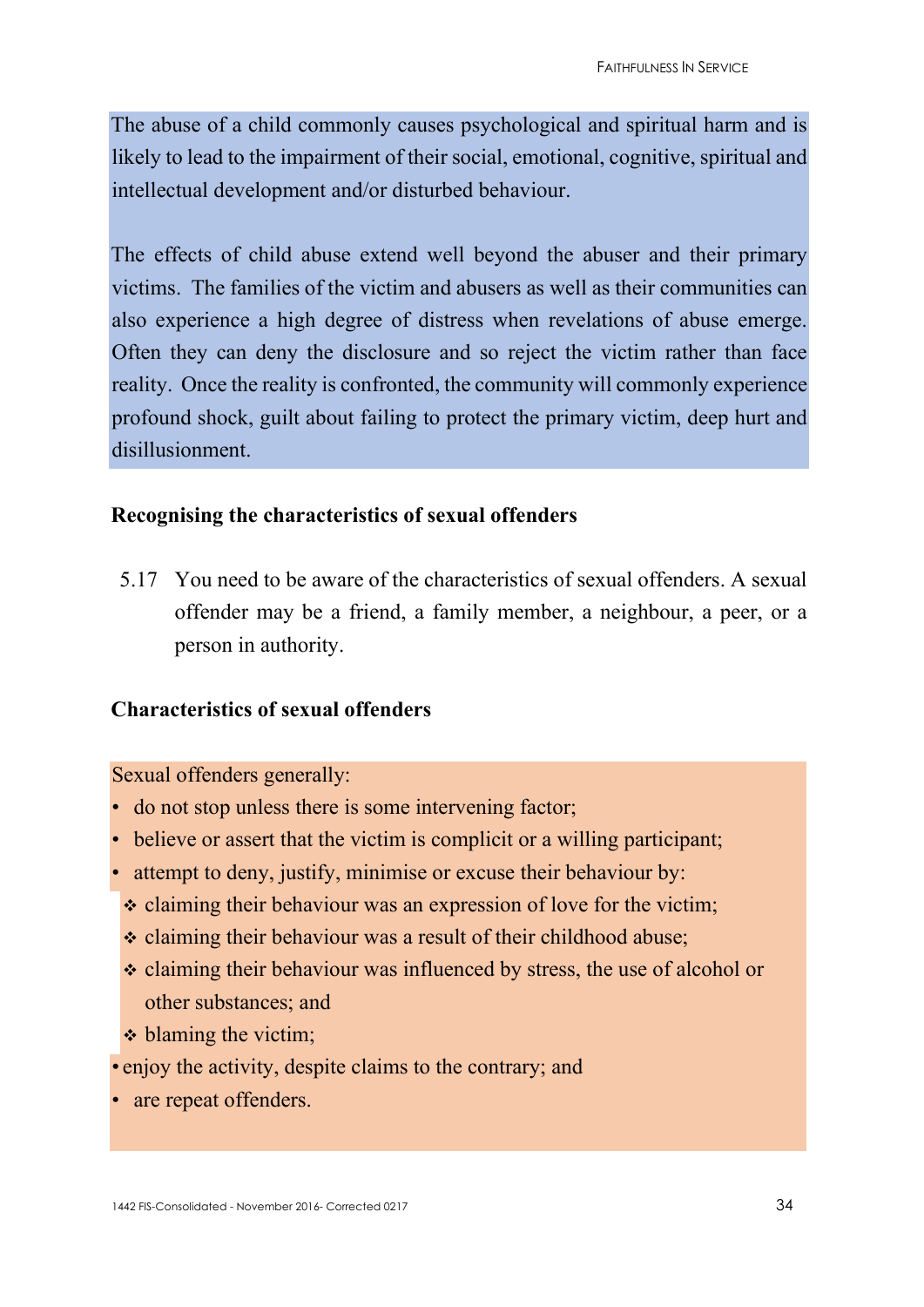Sexual offenders who target vulnerable adults and children will often undertake a grooming process as a precursor to abusive behaviour.

#### **Ensuring the safety of children**

- 5.18 Taking all reasonable steps to ensure the safety and welfare of children for whom you have overall responsibility or are in your care requires you prepare a risk management plan which considers the following issues:
	- screening and selection of personnel;
	- your role and capacity to perform it;
	- use of external service providers;
	- supervision;
	- planning and conduct of activities;
	- venue;
	- health and safety;
	- transport;
	- disciplinary arrangements;
	- physical contact;
	- photographs and images; and
	- record keeping.

These issues are considered in paragraphs 5.19 and 5.47.

## **Screening and selection of personnel**

5.19 If you have responsibility for compliance with civil and Church screening and selection requirements, you should exercise care with the selection of leaders involved in mixed age or children's activities. You should ensure that any parents or guardians assisting with these activities are screened.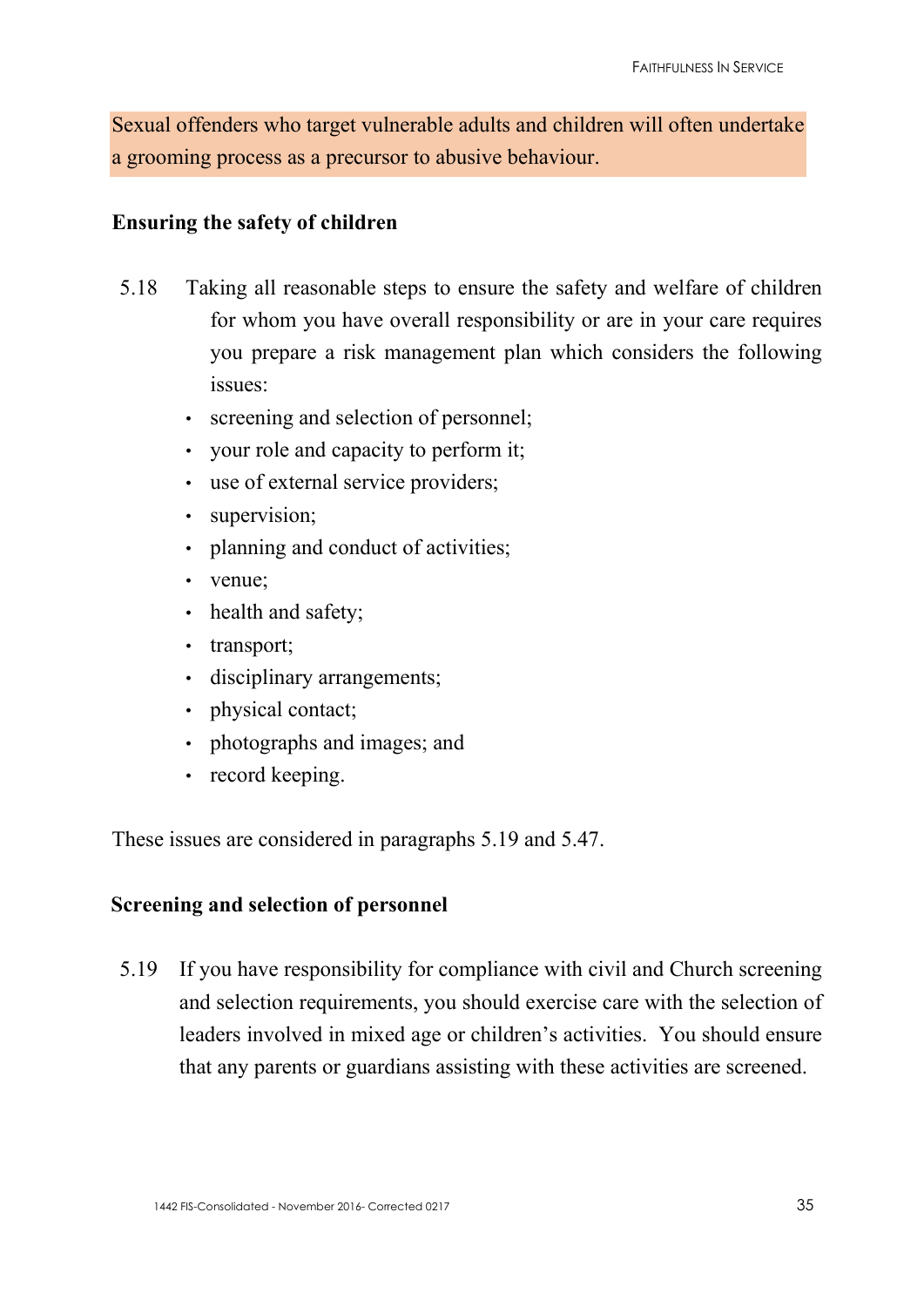- 5.20 Consult the Director of Professional Standards as to whether a risk assessment is required before you appoint someone who has:
	- been acquitted of a charge of an offence against a child:
	- had a charge of an offence against a child not proceed;
	- had a prohibited status under applicable child protection legislation lifted; or
	- been the subject of Church disciplinary proceedings involving child abuse.

## **Your role and capacity to perform it**

- 5.21 You need to recognise your own limits and not undertake any ministry that is beyond your competence or certification or that is not part of the role for which you have been or are being trained. Arrange for any such ministry to be provided by an experienced person or specialist agency. This applies particularly to outdoor or adventure activities such as canoeing, abseiling and hiking. Refer any child who requires specialised help (e.g. counselling for depression, abuse or addiction) to an appropriately qualified person or agency.
- 5.22 While children should be able to trust and confide in clergy and church workers— and you should expect to develop relationships of this character with children— avoid fostering inappropriate dependence on the part of a child.
- 5.23 Encourage children to develop leadership skills and undertake leadership roles that are appropriate for people of their age.

## **Use of external service providers**

5.24 When you engage or use an external service provider for an activity (e.g. when you engage a specialist in outdoor education or a speaker for a camp), you should: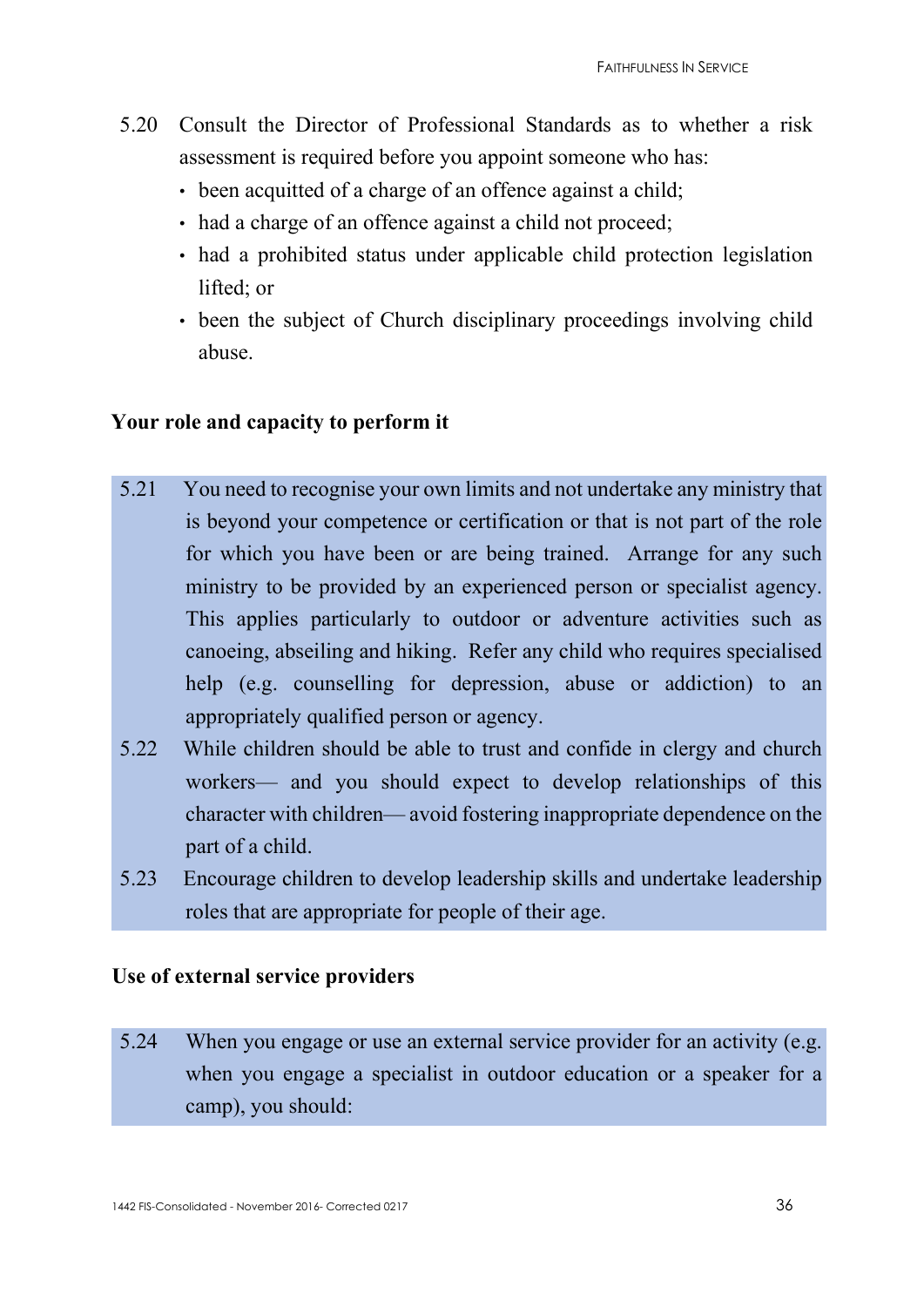- make reasonable enquiries as to whether they have been screened and selected in accordance with civil and any Church requirements;
- ensure that they are only used in a supplemental capacity; and
- wherever practicable, ensure that they are not left alone with any child.

#### **Supervision**

- 5.25 The degree of supervision required will vary according to the nature and environment of the activity, the age and maturity of the children and the size of the group. Having multiple leaders to ensure that supervision and accountability standards are maintained is vitally important. You should:
	- clearly distinguish the different levels of responsibility between you and any other supervisor and ensure that these differences are understood;
	- consider the extent of supervision required taking into account:
		- $\div$  the age, number, ability and gender mix of the children; and
		- $\cdot$  the venue, time, duration and nature of the activity;
	- have a register of all children with contact details and parents' or guardians' names for emergencies; and
	- monitor and periodically review the application of Church child protection procedures.

#### **Activities**

- 5.26 You should identify and minimise all potential hazards before embarking on any activity with children. This would include:
	- being aware of the fire safety and evacuation procedures;
	- ensuring that emergency exits on church premises are clearly marked and never obstructed or internally locked;
	- not permitting smoking in any church premises where the activity is held; and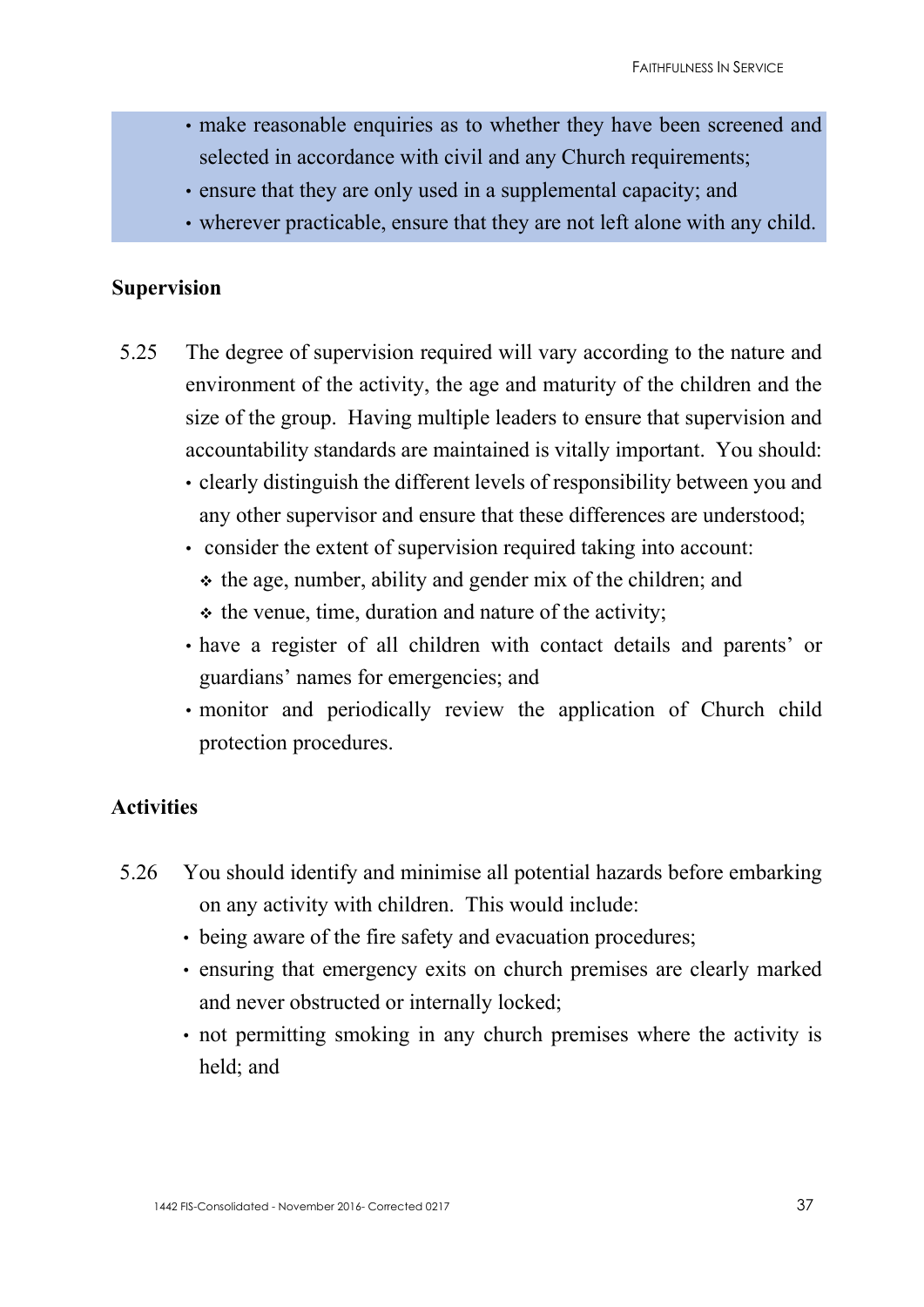- not knowingly permitting children with serious contagious diseases to attend the activity.
- 5.27 Games or activities that emphasise gender, physical, intellectual or ethnic differences should be assessed for their appropriateness. Think about what message children may learn from the way events are organised and conducted.
- 5.28 You should review in their entirety aural and visual materials, such as videos, films, computer games, graphics, photographs and lyrics, to ensure that any elements containing violence, sexual activity or lifestyle are appropriate for the intended audience. Exercise care if a film or computer game has been recommended by the Office of Film and Literature Classification as unsuitable for viewing or playing by children of a particular age (e.g. MA, M and PG classifications). In assessing whether something is suitable you should take into account the age of the youngest child present. If in doubt, seek the advice of a supervisor or colleague.
- 5.29 To minimise the possibility of children being harmed, give careful consideration to any activities or games that require children to act alone or in pairs independent of leaders.
- 5.30 Ensure that no children's activity includes:
	- secret initiation rites and ceremonies;
	- nudity or engagement in sexual conduct;
	- the use or availability of prohibited materials, except wine in the context of a Holy Communion service.
- 5.31 When taking children away from church premises, obtain the written consent of a parent or guardian and keep them informed of the place and timing of the event. If you can, include parents or guardians in a leadership team of mixed gender.
- 5.32 When meeting a child privately, you should:
	- have parental or guardian consent, where practicable;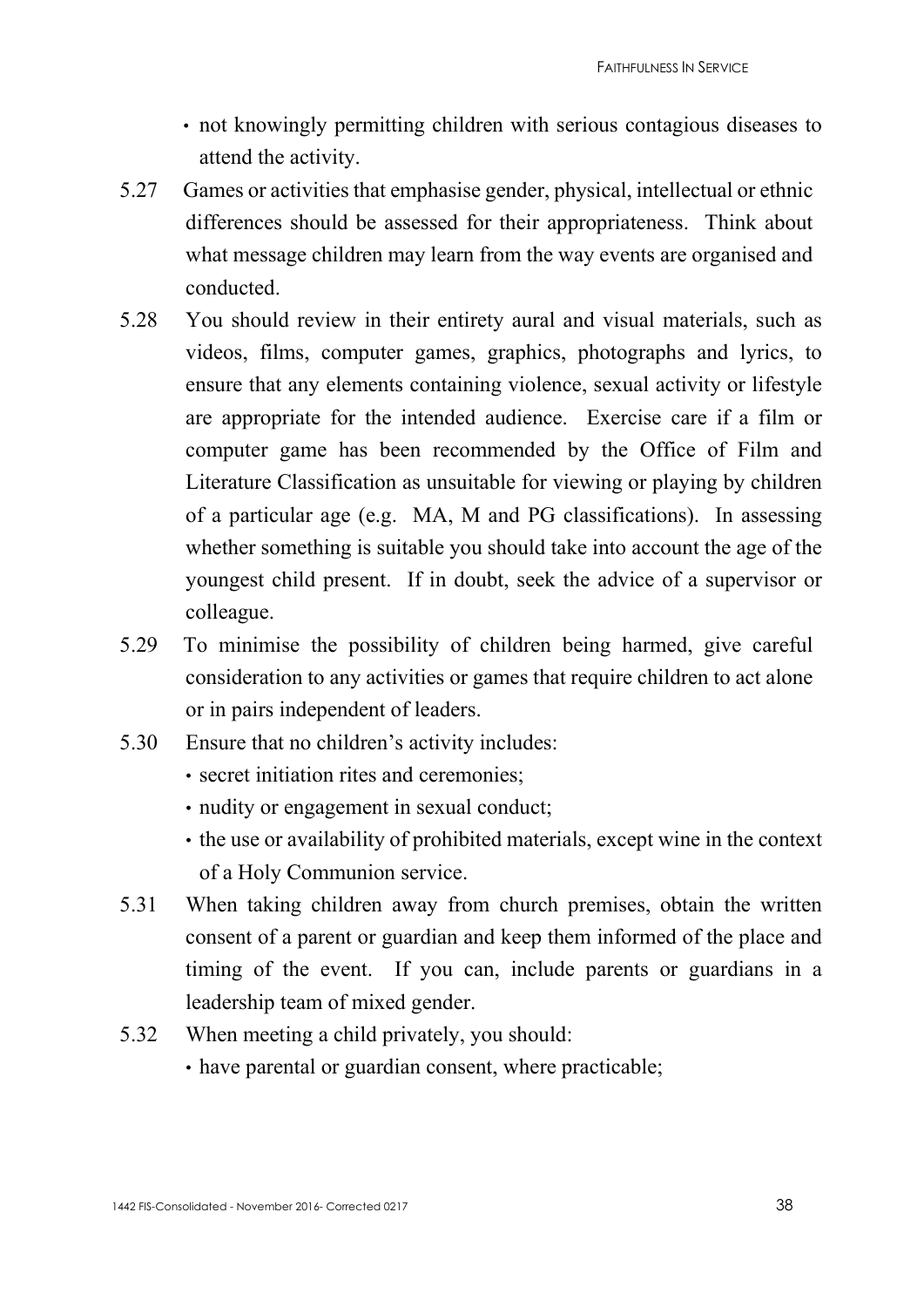- ensure where appropriate that a parent, guardian or suitable adult is present;
- inform another member of the clergy, an adult church worker or another adult of the time, location and duration of the meeting;
- not invite or have children to your home or visit children in their home when no other adult is present; and
- make a record of the time, location, duration and circumstances of any meeting where it is impracticable to follow these guidelines*.*

#### **Venue**

- 5.33 Avoid working alone or in isolation with children. You should ensure that:
	- all activities have defined boundaries that are easily observed or patrolled;
	- all aspects of children's activities are open to observation;
	- children are not permitted to leave church premises unsupervised; and
	- where individual or small group ministry is needed, it occurs in the presence of adults, a public place or a location with high visibility.
- 5.34 When events require children to sleep over, you should ensure that where possible:
	- parents or guardians are involved in the events and their supervision;
	- sleeping accommodation is segregated between males and females;
	- sleeping accommodation is supervised by more than one person, preferably including a parent or guardian or another adult of each gender; and
	- supervisors do not sleep in close personal proximity to a child, unless they are a parent or guardian of the child.
- 5.35 Venues should allow for the privacy of all parties to be respected, particularly when changing clothes, washing and toileting. If you need to wash or toilet a child, tell another adult what you are doing.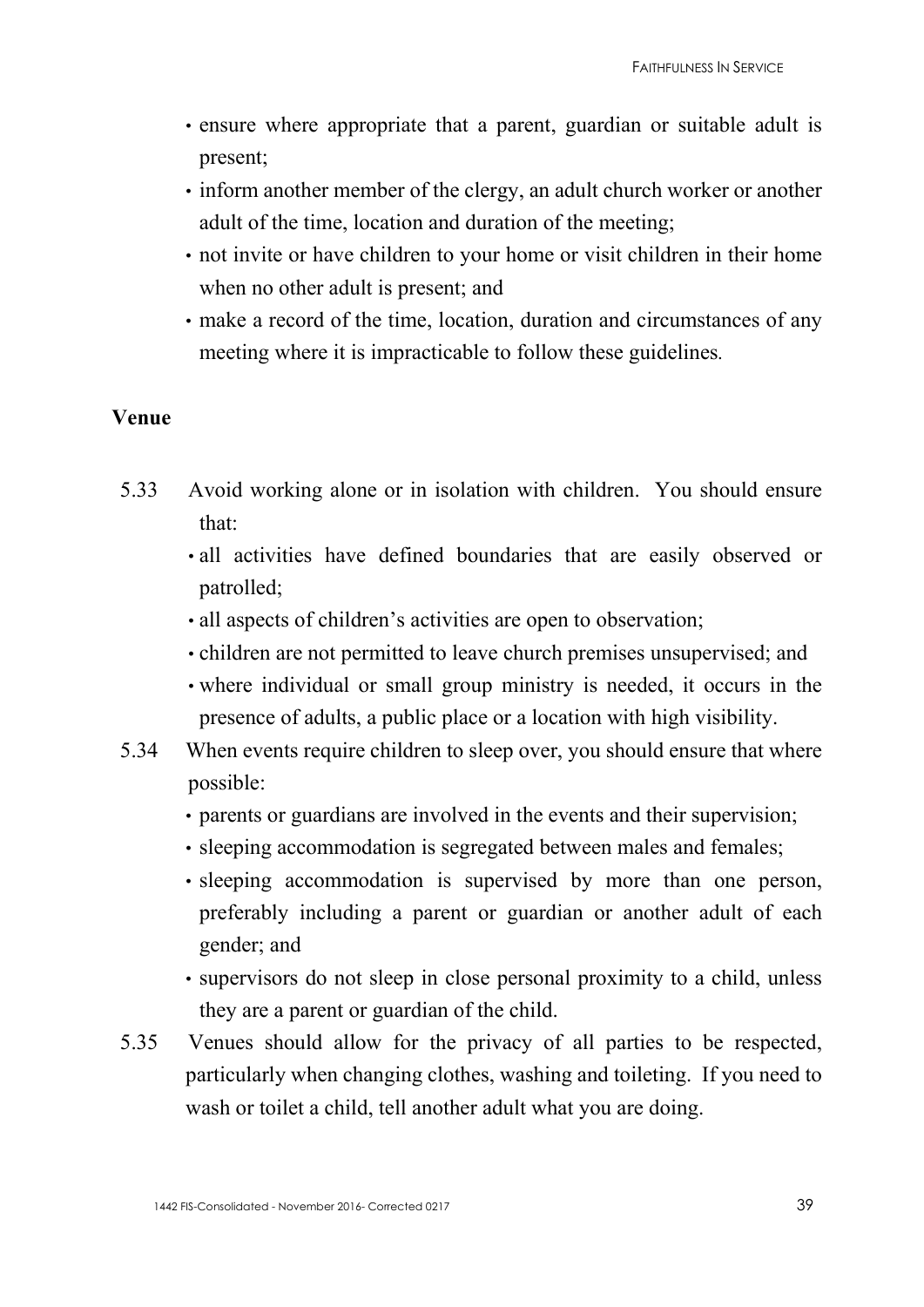#### **Health and safety**

- 5.36 Ensure that the risk management plan includes relevant contact details (e.g. emergency services and specialised help) and that a first aid kit appropriate to the activity is available. In the case of camps and similar activities, ensure that at least one adult present has first aid training.
- 5.37 Do not administer prescription medications to a child without the written consent of a parent or guardian.
- 5.38 Obtain information from parents or guardians about the particular physical and mental health or safety needs of children in your care (e.g. allergies, depression).

#### **Transport**

- 5.39 When making transport arrangements, take reasonable steps to ensure that:
	- all drivers or operators are licensed, responsible, experienced and are not impaired by alcohol or any other mind-altering or addictive substance; and
	- all motor vehicles and other forms of transport used are registered, insured, safe and fitted with appropriate child restraints or safety devices (e.g. seat belts, life jackets).
- 5.40 To the extent practicable, avoid being alone with a child in a motor vehicle or driving a child home unaccompanied. If such a situation is unavoidable, inform another adult of the trip and the reason for it.

## **Discipline**

5.41 If you have overall responsibility in a Church body, you should ensure that: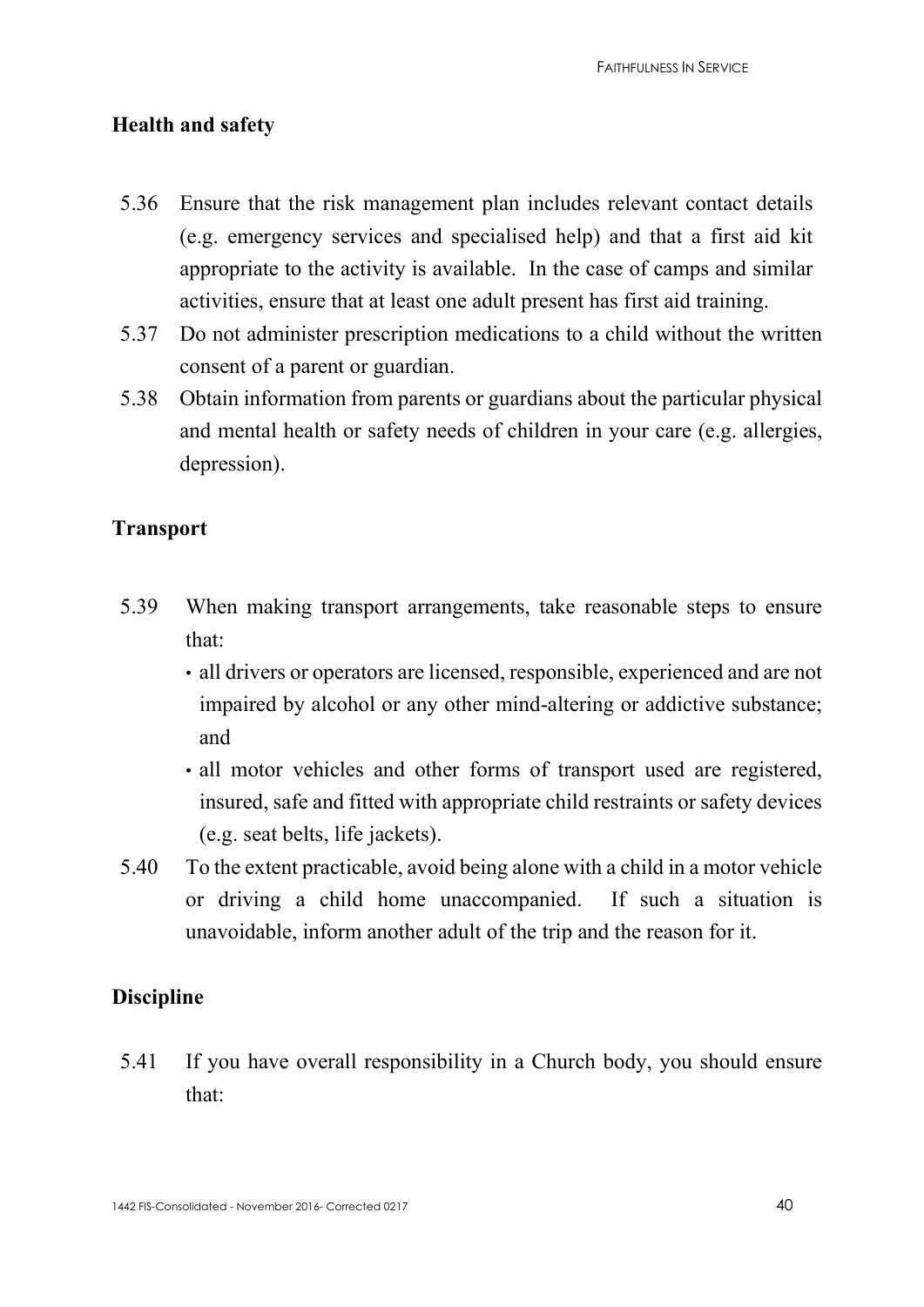- there is a strategy to prevent child abuse from occurring during church activities. This includes giving age-appropriate warnings to children about their own behaviour; and
- parents or guardians are advised that abuse of any child during children's activities will not be tolerated
- 5.42 If you have overall authority for children's ministry in a Church body you should ensure that a disciplinary strategy is developed, made known and implemented.

## **Disciplining children**

When a child's behaviour requires correction, either for the safety and welfare of themselves or the group, it is important that:

- a warning precedes any discipline, where the situation permits;
- the discipline is explained to the child;
- the child is given an opportunity to explain;
- the discipline is appropriate to the occasion and age of the child;
- the form of discipline is not corporal punishment, does not ridicule or humiliate, or is not otherwise abusive;
- very young children are not isolated as a form of discipline;
- physical restraint is only used to protect children from harm or to avoid an accident;
- when physical restraint is used, a record is kept that identifies the restraint used, the member of the clergy or church worker and child involved and any witnesses, and sets out the incident's circumstances; and
- the child's parents or guardians are informed of the circumstances of the incident and discipline; and
- you make a record of the circumstances of the incident and discipline.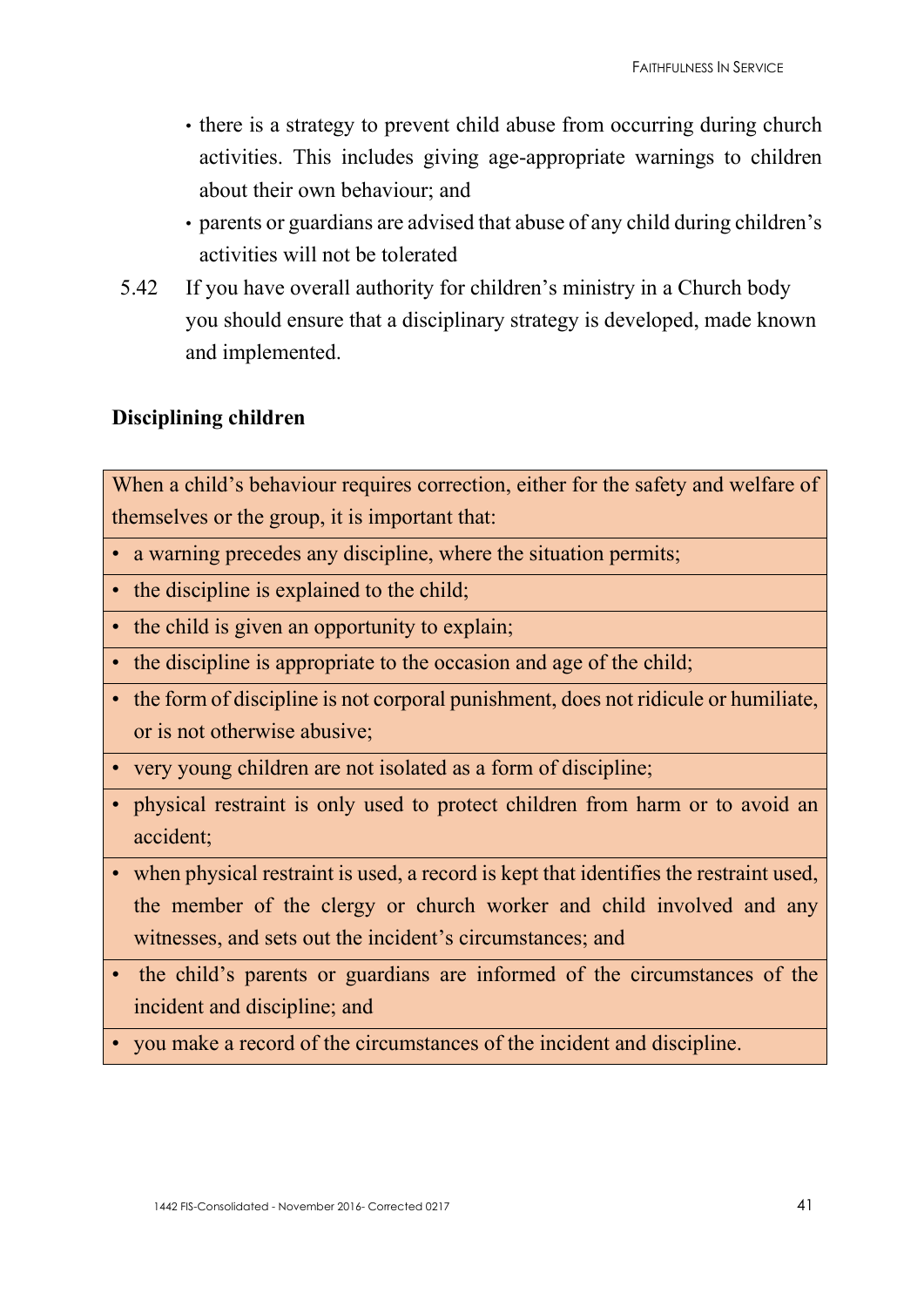## **Physical Contact**

- 5.43 In general—excluding circumstances such as immediate physical danger or medical emergency—physical contact should be initiated by the child or occur with their permission. When you make physical contact with a child, be very careful that you respect the child's feelings and privacy.
- 5.44 Ensure that any physical contact you have with children is of a nonsexual nature and appropriate to the situation. Avoid any physical contact that is sexually stimulating, or that may be construed as sexually stimulating. Children may or may not be aware of creating such situations. It is your responsibility to be alert for such situations and to cease any inappropriate physical contact immediately.

#### **Children and physical contact**

You need to be very careful when making physical contact with children.

Appropriate contact includes:

- bending down to the child's eye level, speaking kindly and listening attentively;
- gaining permission before hugging a child and respecting their right to refuse;
- taking a child's hand and leading them to an activity;
- comforting a child by placing an arm around their shoulder and giving a gentle squeeze from the side;
- praising or welcoming a child by holding the child's two hands in yours;
- patting the child on the head, hand, back or shoulder in affirmation; and
- holding a preschool child who is crying, provided that they want to be held.

#### Inappropriate contact includes:

- kissing or coaxing a child to kiss you;
- extended hugging or tickling;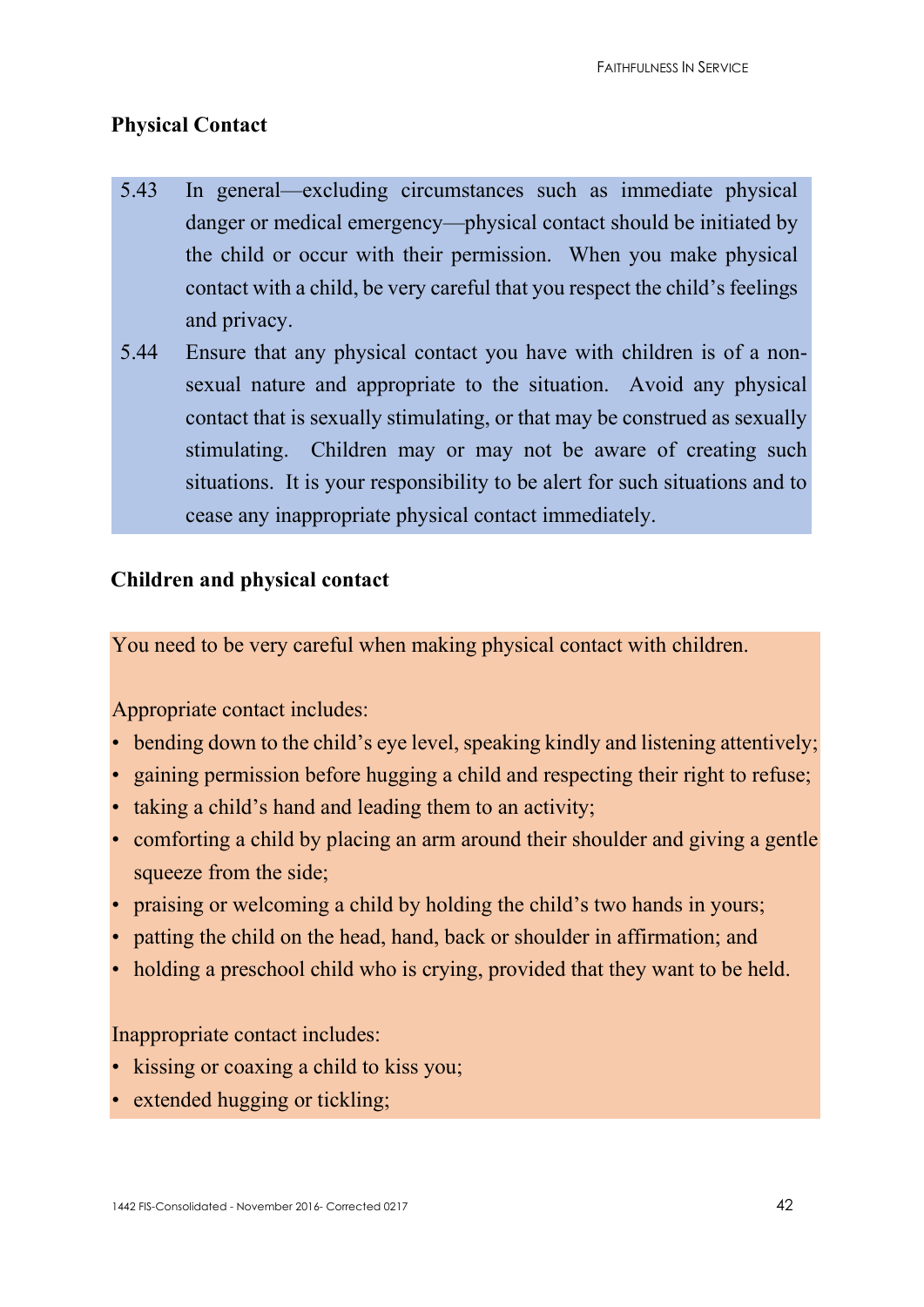- touching any area of the body normally covered by a swimming costume, specifically the buttocks, thighs, breasts or groin areas; and
- carrying older children, sitting them on your lap or having them rub up next to you.

## **Communication**

- 5.45 If you have overall responsibility in a Church body, you should ensure there is a policy for clergy and church workers which deals with the use of technology to communicate with children in pastoral ministry.
- 5.46 When considering using technology for communication, you should apply the same principles as you would in any other form of communication with children. You should take care that:
	- it is an appropriate way to communicate with a child;
	- it is an appropriate way to communicate about the matter;
	- you are sensitive to the impact of your words, images and actions on the child and any other person who may access it;
	- you do not use sexually suggestive, explicit or offensive language or images; and
	- the circumstances of the communication, including the language and images used, do not suggest your relationship with the child is inappropriate.

## **Risks associated with using technology in communication with children**

Clergy, church workers and other participants in church activities – including children – may communicate using:

- texting and picture messaging;
- email:
- instant messenger services and chat rooms;
- video conferencing;
- blogs and internet forums;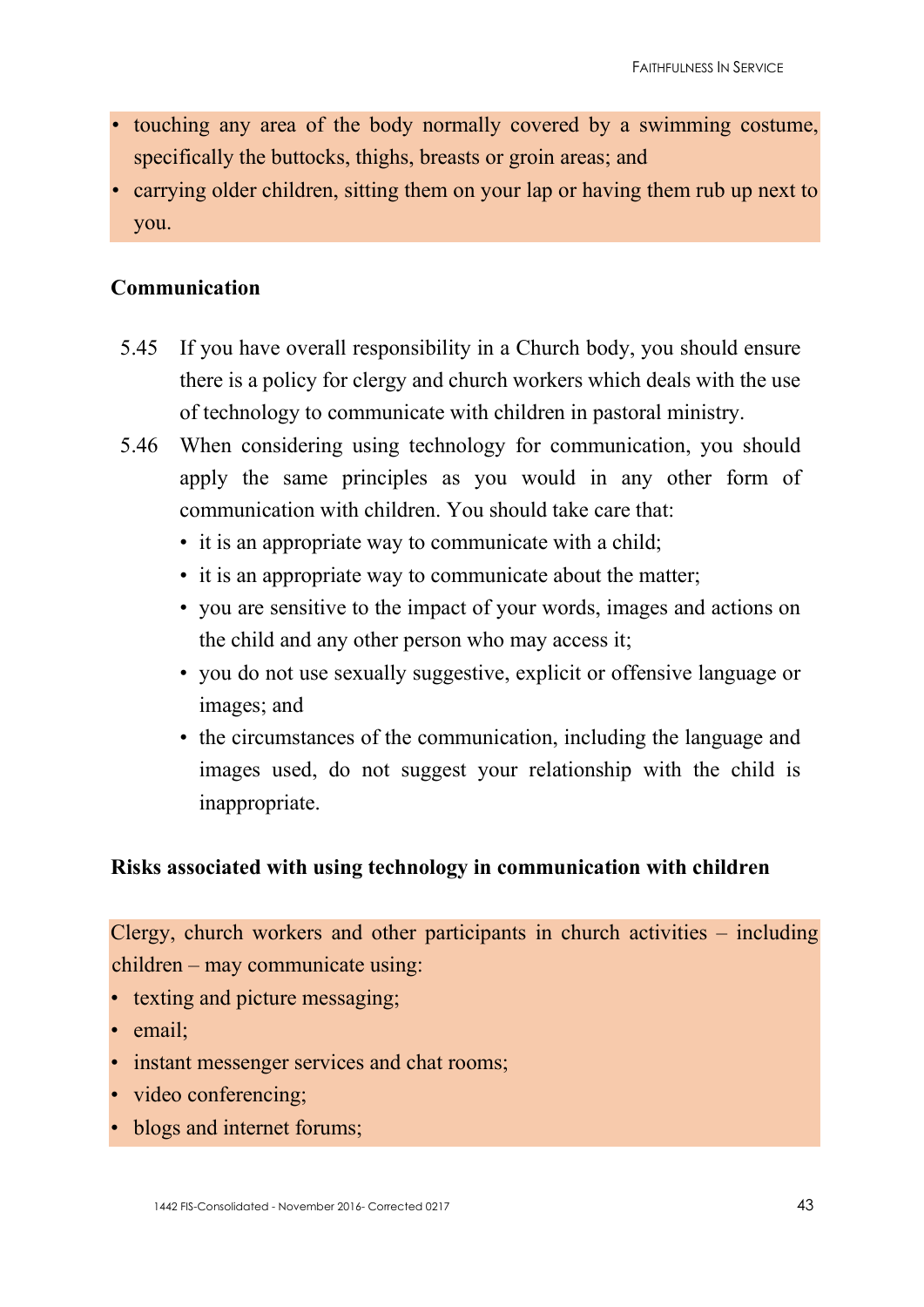- websites; and
- group social networking sites.

Remember information posted online is tracked and can be retrieved. Dangers associated with the use of communication technology with children are not always appreciated by clergy and church workers. These dangers include:

- ignoring personal security settings on social networking sites;
- disclosing contact details or images of the child in the communication;
- being unable to determine if people are who they say they are;
- exposing the child to unwanted or inappropriate information;
- the child becoming a victim of cyberbullying; and
- sexual predators gaining access to the child.

Clergy and church workers can assist children to stay safe when using technology to communicate with others by:

- educating children and their parents or guardians about the risks associated with the use of this technology;
- encouraging children to exercise care in disclosing personal information about themselves and others such as their contact details;
- encouraging children to talk about anything that worries them with their parents or guardians, older siblings, friends, and clergy and church workers with whom they have a **pastoral relationship** instead of posting their problems in a chat room or blog; and
- encouraging children to talk about anything they see or experience online that worries them.

#### **Photographs and images**

5.47 If you have overall authority in a church body, you should ensure that there is a policy requiring clergy and church workers to obtain the permission of relevant parents and guardians before making or using images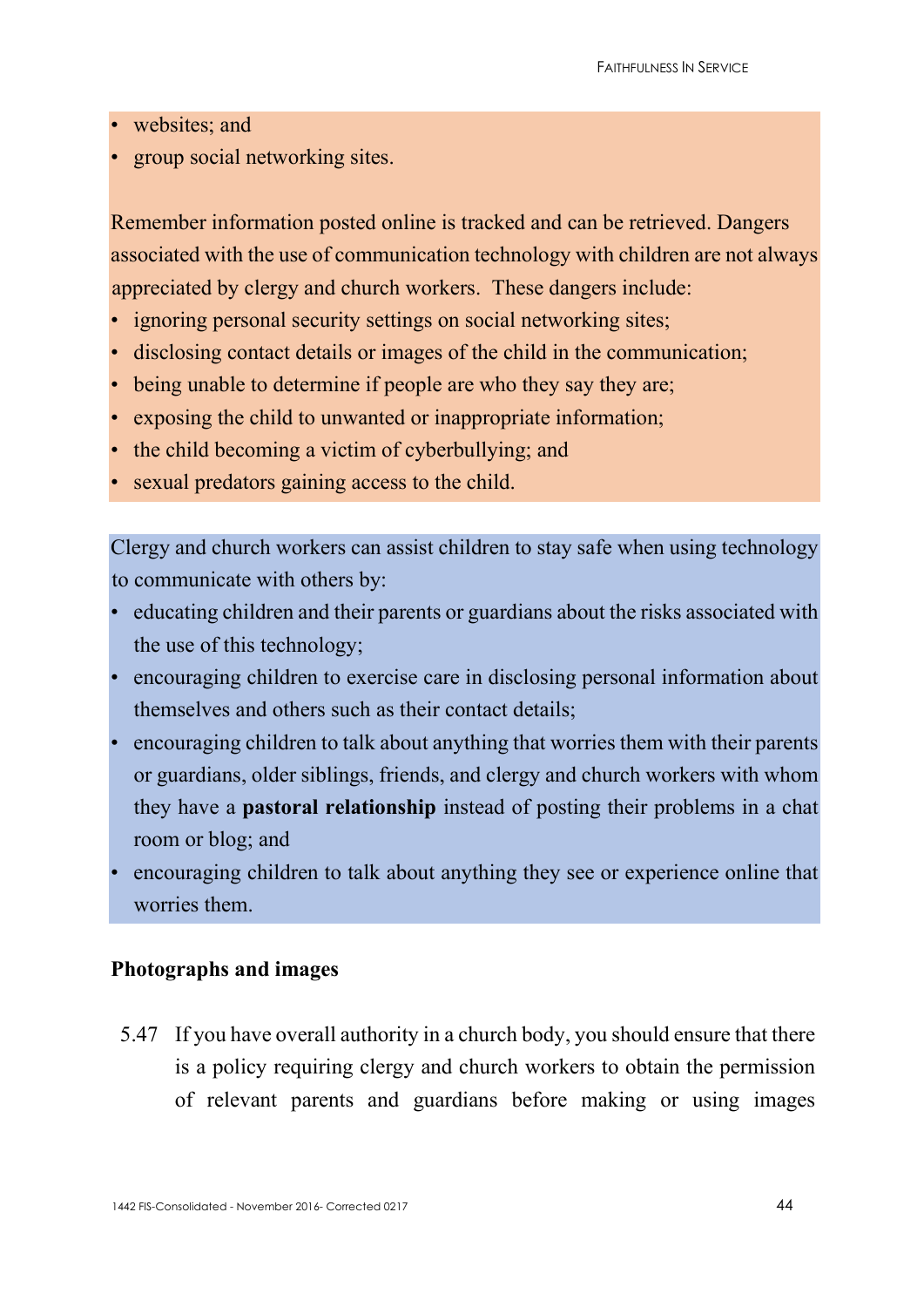(including photographs and videos) of children who are engaged in children's activities. The form of permission should clearly indicate the intended use of the images.

#### **Record keeping**

- 5.48 If you have overall authority in a church body, you should ensure that any Church screening documents:
	- are treated with confidentiality and never left where they can be accessed by unauthorised persons;
	- where kept on computer, are password protected and stored for an indefinite period of time with access limited to authorised persons; and
	- where kept in paper form, are stored separately from any other documents and locked in secure place for an indefinite period of time, with access limited to authorised persons.
- 5.49 If you have overall authority in a church body, you should:
	- ensure that a register of attendance of children and leaders and their emergency contact details is kept for each pastoral ministry involving children;
	- consider including such registers in the church archives; and
	- keep and store in a secure place all permission forms and records relating to discipline and private meetings.
- 5.50 If you are exercising a pastoral ministry involving children in a church body, you should keep a register of attendance of the children for whom you are responsible.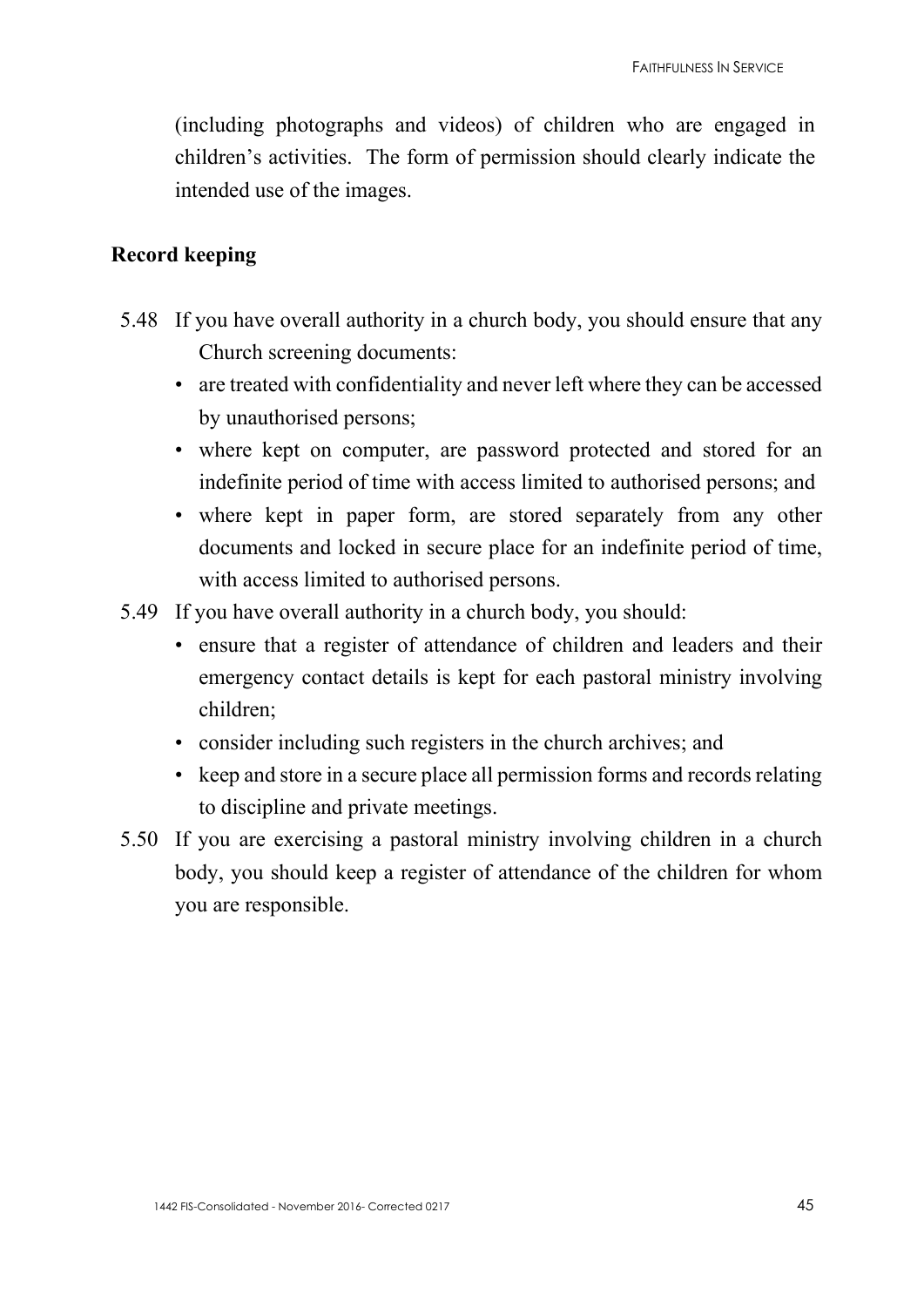# **6. PERSONAL BEHAVIOUR**

## **Preamble**

- 6.1 The personal behaviour and relationships of **clergy** and **church workers** have a significant impact on the **Church** and the community because they are a model to others. In a context where their responsibility is to care for others, people will especially observe the way in which clergy and church workers exercise power.
- 6.2 Abuse of power is at the heart of many relationship problems in the Church and the community. In essence, abuse is one person's misuse of power over another. Sometimes abuse will be a one-off event and at other times it will be a pattern of behaviour.
- 6.3 **Abuse** can take any of several overlapping forms: **bullying, emotional abuse, harassment, physical abuse, sexual abuse or spiritual abuse**. Abuse in a family or domestic context is commonly known as "family and domestic violence<sup>[9](#page-45-0)</sup>
- 6.4 It is important for clergy and church workers to be good citizens and obey the laws of the community, except where those laws conflict with Christian convictions.

## **Standards for clergy and church workers**

*These standards state the Church's expectations for personal behaviour and the practice of pastoral ministry.* 

- 6.5 You are not to engage in:
	- bullying;
	- emotional abuse;
	- harassment;

<span id="page-45-0"></span><sup>9</sup> Approved by Standing Committee, November 2016 – SC2016/2/29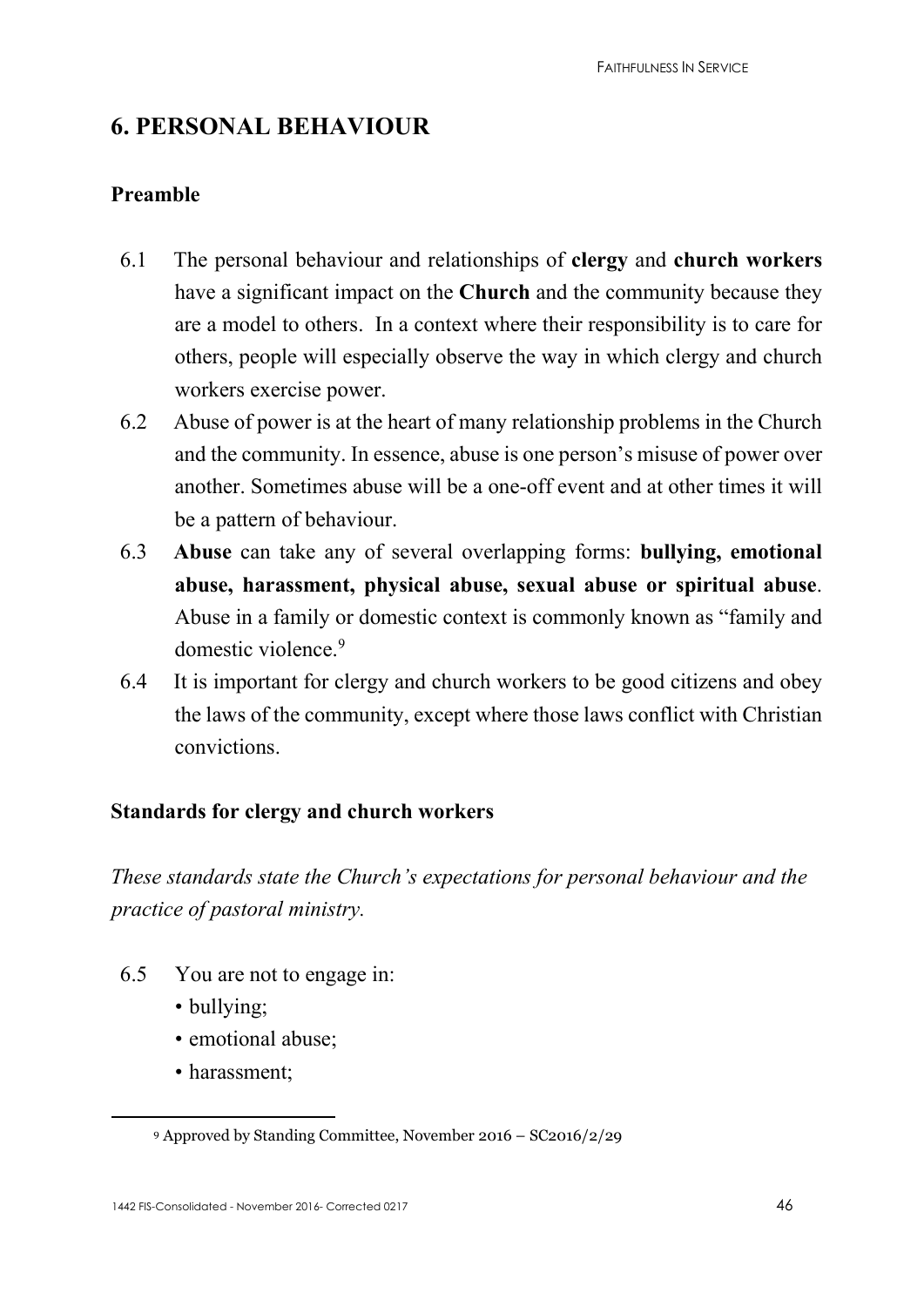- physical abuse;
- sexual abuse; or
- spiritual abuse.
- 6.6 You are not to **abuse** your spouse, children or other members of your family.
- 6.7 You are to be responsible in your use of alcohol and other mind altering or addictive substances or services.
- 6.8 You are not to undertake any pastoral ministry when you are impaired by alcohol or any other mind-altering or addictive substances.
- 6.9 You are not to use any **prohibited substance**.
- 6.10 You are not to take property belonging to others, including intellectual property.
- 6.11 You are not knowingly to make statements that are false, misleading or deceptive.
- 6.12 You are not knowingly to use **offensive language**.
- 6.13 Without a legitimate purpose you are not to view, possess, produce or distribute **restricted material**.
- 6.14 You are to observe the law, other than any law that:
	- is contrary to the Holy Scriptures;
	- unjustly prohibits the practice of religion; or
	- prohibits civil disobedience.

## **Guidelines**

*These guidelines explain and illustrate best practice and highlight practical ways to achieve it.* 

6.15 You need to be aware of the impact that abuse can have on people.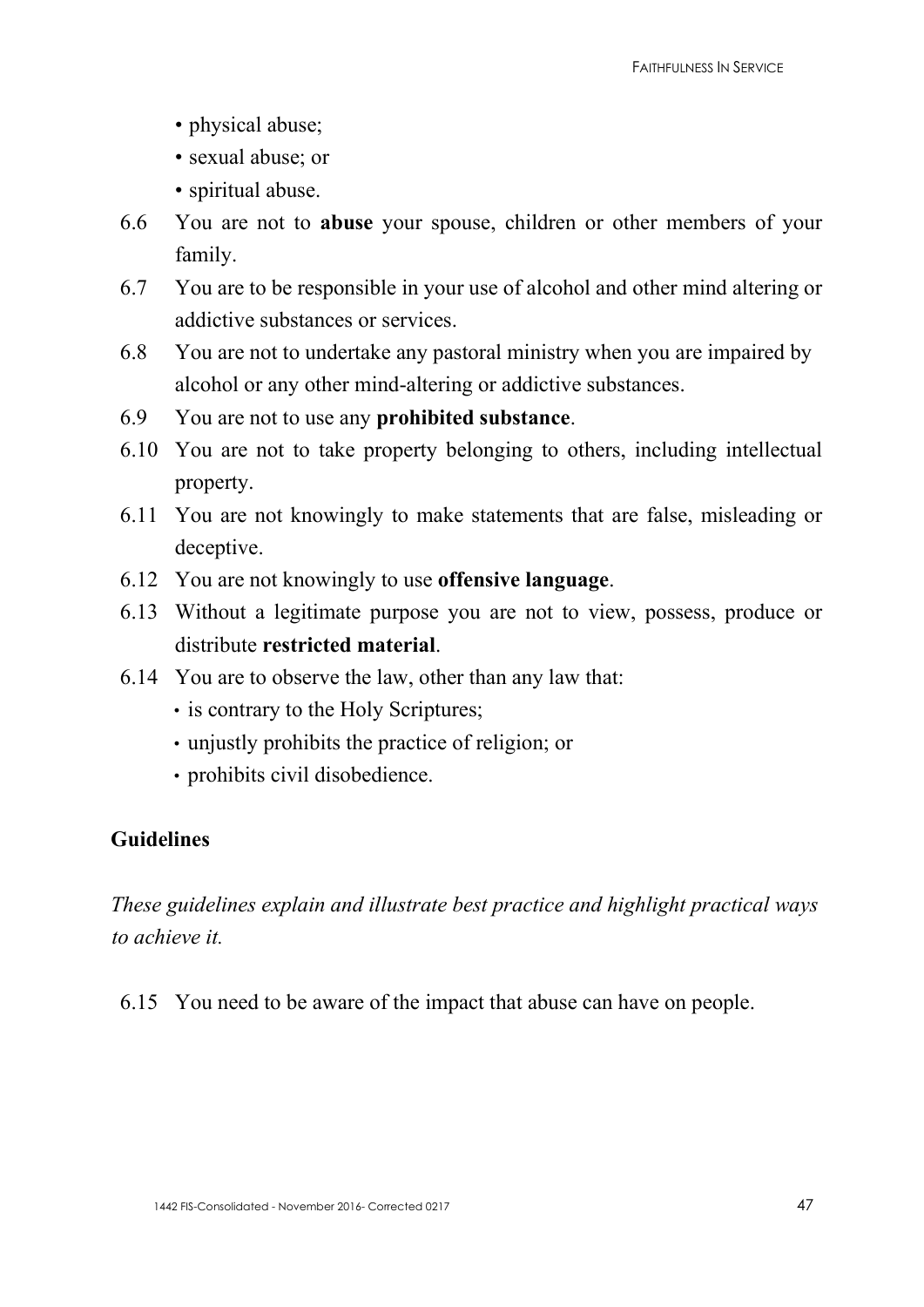#### **The impact of abuse**

A person who is abused may suffer emotionally, psychologically, physically, socially and spiritually. The impact can be life long and affect the person, their relationships and their capacity for ministry.

## *How abuse affects the person and their relationships*

The person who is abused may experience:

- feelings of shame, humiliation, rejection, powerlessness, insecurity, anger and resentment;
- sadness, tearfulness, depression, anxiety;
- fatigue, disturbed sleep, changed appetite and ill health;
- substance abuse, gambling and use of pornography;
- becoming more withdrawn or aggressive;
- burn out:
- suicidal thinking and action;
- loss of self-esteem and self-confidence;
- marital and family problems;
- breakdown in community and collegial relationships.

## **How abuse affects ministry**

Clergy or church workers who are abused may experience:

- loss of coping skills;
- disillusionment:
- inability to concentrate;
- loss of motivation;
- decreased productivity and competence;
- bad decision-making and poor judgement;
- loss of faith or crisis of vocation;
- difficulty trusting others;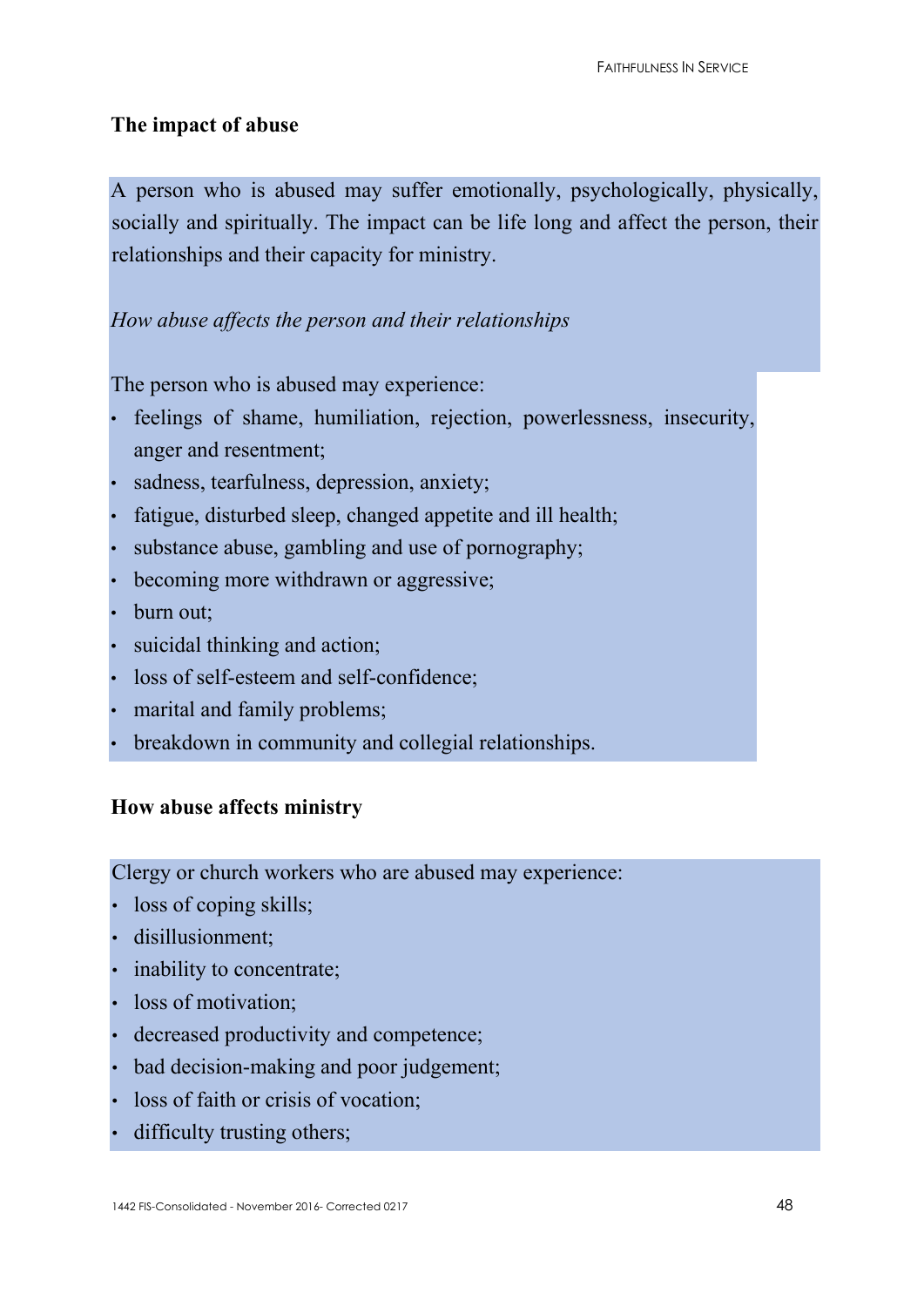- diminished employability;
- premature desire to cease employment.
- 6.16 You need to be able to identify bullying and the cultures and environments which encourage it.

#### **Cultures and environments which encourage bullying**

Contexts in which bullying is likely to flourish are characterised by:

- overbearing or inadequate leadership;
- poor management;
- a high level of competition;
- a climate of uncertainty and insecurity;
- lack of support and governance structures;
- poor handling of conflict:
- rigid structures;
- low level of participation or consultation;
- excessive demands on time;
- unclear role description and processes;
- inadequate grievance procedures.
- 6.17 If another person indicates by their words or actions that they feel bullied or harassed by you, review your conduct. If in doubt, cease the conduct and seek advice. When teaching, admonishing or exercising discipline as part of your pastoral ministry, be sure you do it respectfully.
- 6.18 Love and care for your family and pay particular attention to the effect of your ministry on your family relationships. Ensure that your behaviour in family relationships is consistent with this Code.
- 6.19 Take steps to prevent your spouse or children or other members of your family becoming victims of your stress. If you find yourself acting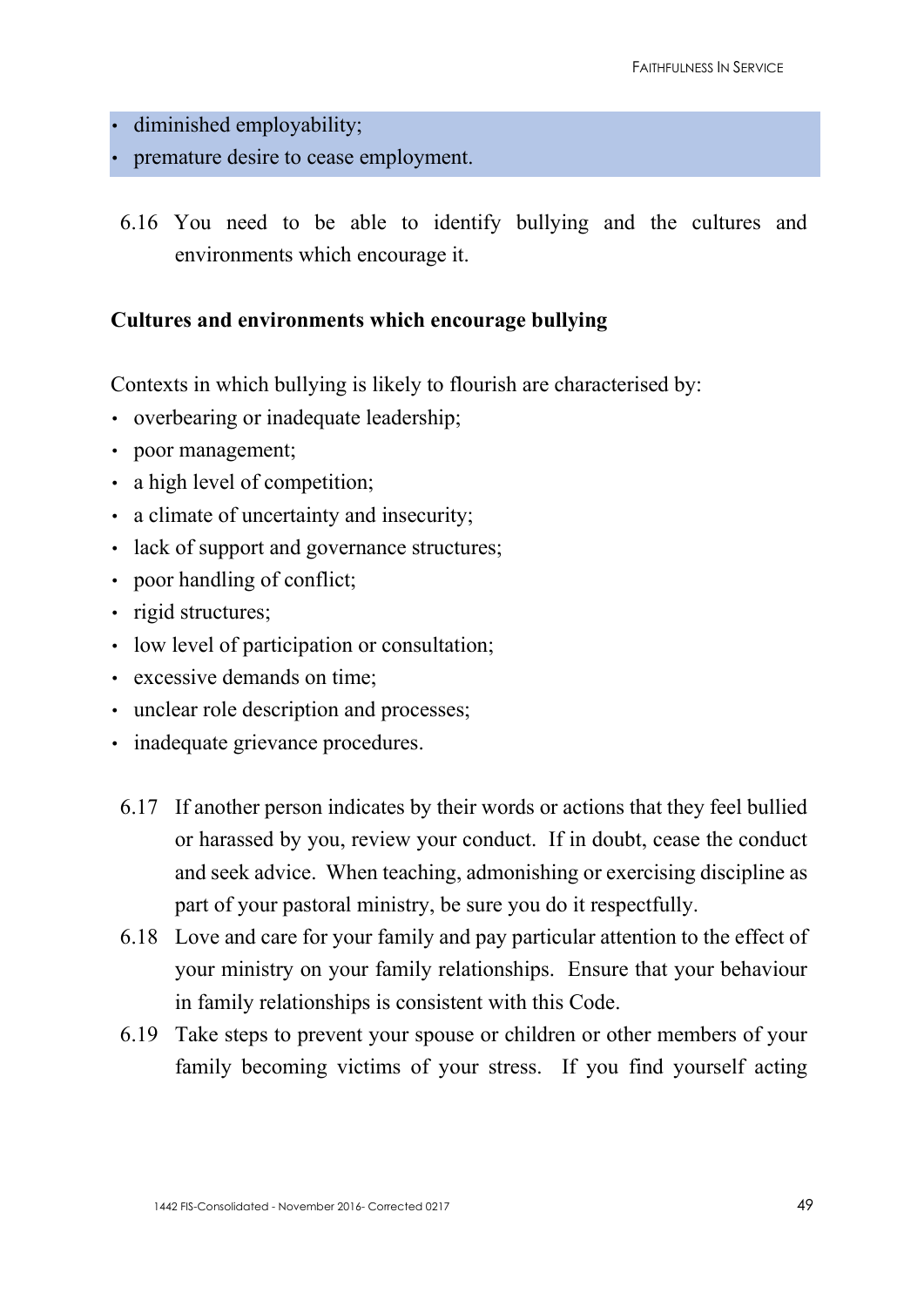violently or abusively to any member of your family, seek professional help immediately.

- 6.20 Monitor your consumption or use of alcohol and other mind altering or addictive substances or product (e.g. gambling) to ensure your wellbeing and that of others. Seek professional help if the use of these substances or products adversely affects your ministry, personal wellbeing or relationships.
- 6.21 You should be sensitive to the effect of your language on others. Avoid using language that may be misunderstood or that bullies, threatens, belittles, humiliates or causes unnecessary offence or embarrassment. Take care when using:
	- any swear word;
	- language which has sexual connotations; and
	- racial, religious or other group descriptions.
- 6.22 Exercise discretion when viewing or using restricted material. You should:
	- consider the legitimate purpose of viewing or using the restricted material;
	- consider whether your conduct will damage your reputation and impair your ministry; and
	- disclose the purpose and circumstances of your conduct to a supervisor or colleague to avoid any misunderstanding.
- 6.23 When engaged in civil disobedience, do not act violently or intentionally provoke violence.
- 6.24 Be sensitive to the effect of your dress on others.Dress appropriately to the context.
- 6.25 You should comply with copyright legislation. Ensure that any licences for the use of copyright material are current and complied with and that copyright is duly acknowledged.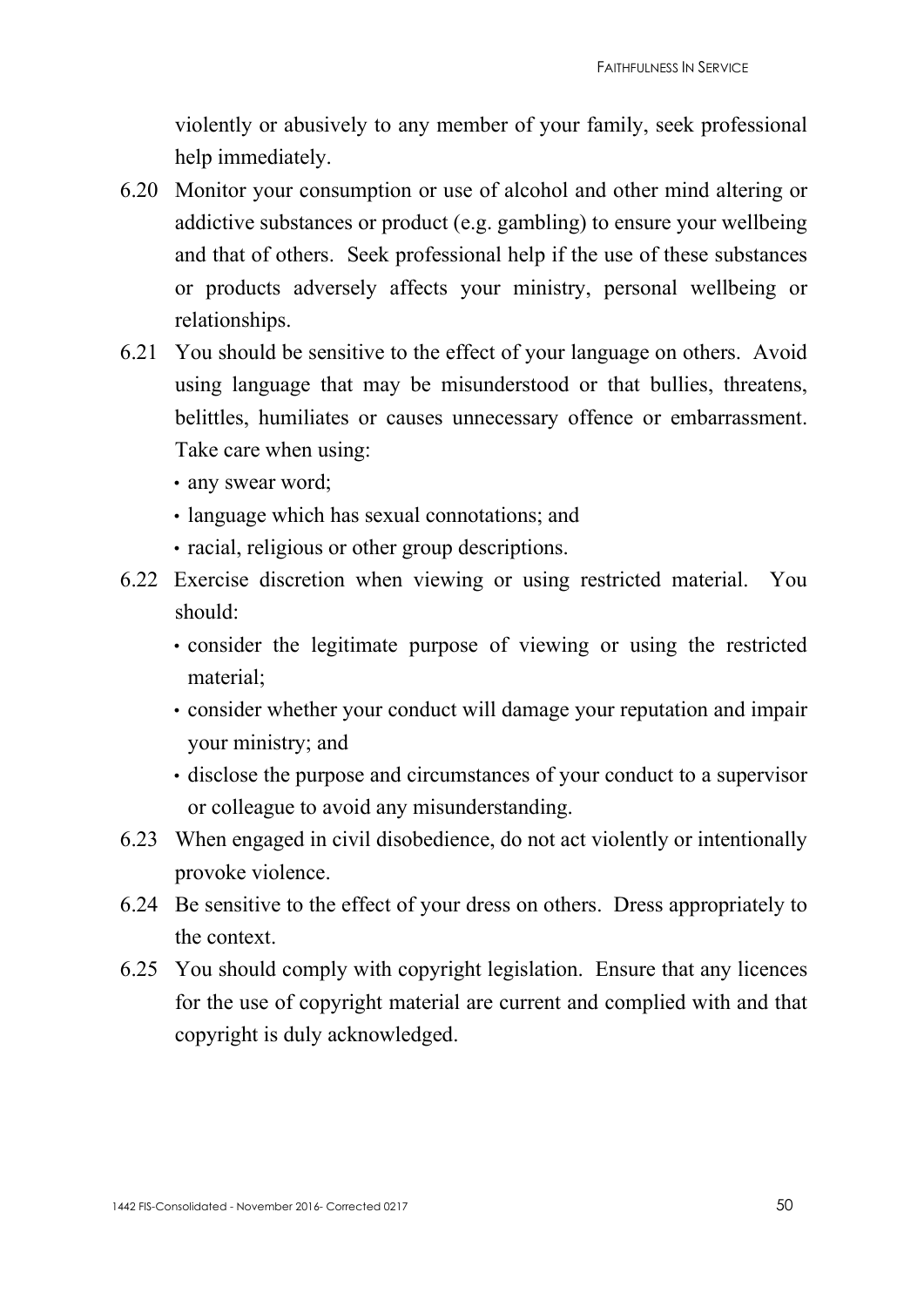# **7. SEXUAL CONDUCT**

## **Preamble**

Clauses 7.2 and 7.4 of *Faithfulness in Service* are to be understood and applied in the context that a member of the clergy or church worker who is in a committed and monogamous relationship with another person is not to be regarded as being in breach of Clauses 7.2 and 7.4 only because that relationship does not have the status of a marriage solemnised according to an Anglican marriage rite;

*Faithfulness in Service* (November 2016 version) is otherwise affirmed and adopted as the Code of Conduct for observance by Clergy and Church workers in the Diocese.

(*Faithfulness in Service* was qualified by this paragraph when adopted by the Diocese of Gippsland as the Code of Conduct for observance by Clergy and Church workers in the Diocese.) *Inserted by resolution 237/21, Synod 2021*

- 7.1 The sexual conduct of clergy and church workers has a significant impact on the **Church** and the community.
- 7.2 Sexuality is a gift from God and is integral to human nature. It is appropriate for **clergy** and **church workers** to value this gift, taking responsibility for their sexual conduct by maintaining chastity in singleness and faithfulness in marriage.
- 7.3 It is part of the role of clergy and church workers to care for, protect and respect all with whom they have a **pastoral relationship**. It is never appropriate for clergy and church workers to take advantage of their role to engage in sexual activity with a person with whom they have a pastoral relationship. Consent to such activity will not be regarded by the Church as valid, except within marriage.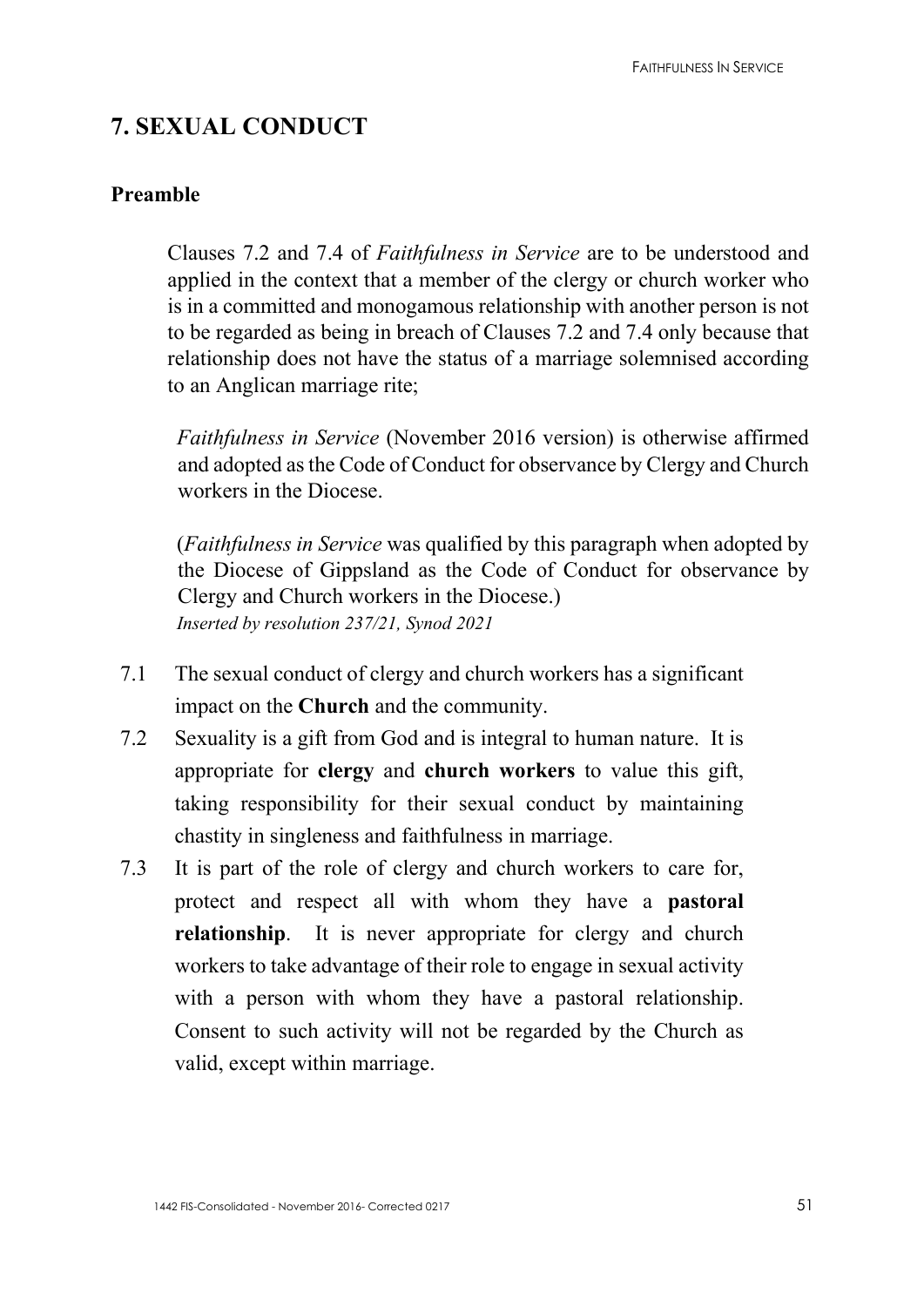#### **Standards for clergy and church workers**

*These standards state the Church's expectations for personal behaviour and the practice of pastoral ministry.* 

- 7.4 You are to be chaste and not engage in sex outside of marriage and not engage in disgraceful conduct of a sexual nature.
- 7.5 You are not to:
	- sexually abuse an adult;
	- sexually abuse a child;
	- engage in prostitution;
	- visit brothels and other places associated with the sex industry without a legitimate purpose;
	- view, possess, produce or distribute **restricted material** containing sex or nudity without a legitimate purpose; and
	- view, possess, produce or distribute any form of child pornography or **child exploitation material**.

#### **Guidelines**

*These guidelines explain and illustrate best practice and highlight practical ways to achieve it.* 

- 7.6 If you intend to make physical contact with another adult or speak to them about a sexual matter you should:
	- take responsibility for your own actions;
	- seek permission;
	- respect the person's wishes;
	- notice and respond to the person's non-verbal communication; and
	- refrain from such conduct if in doubt about the person's wishes.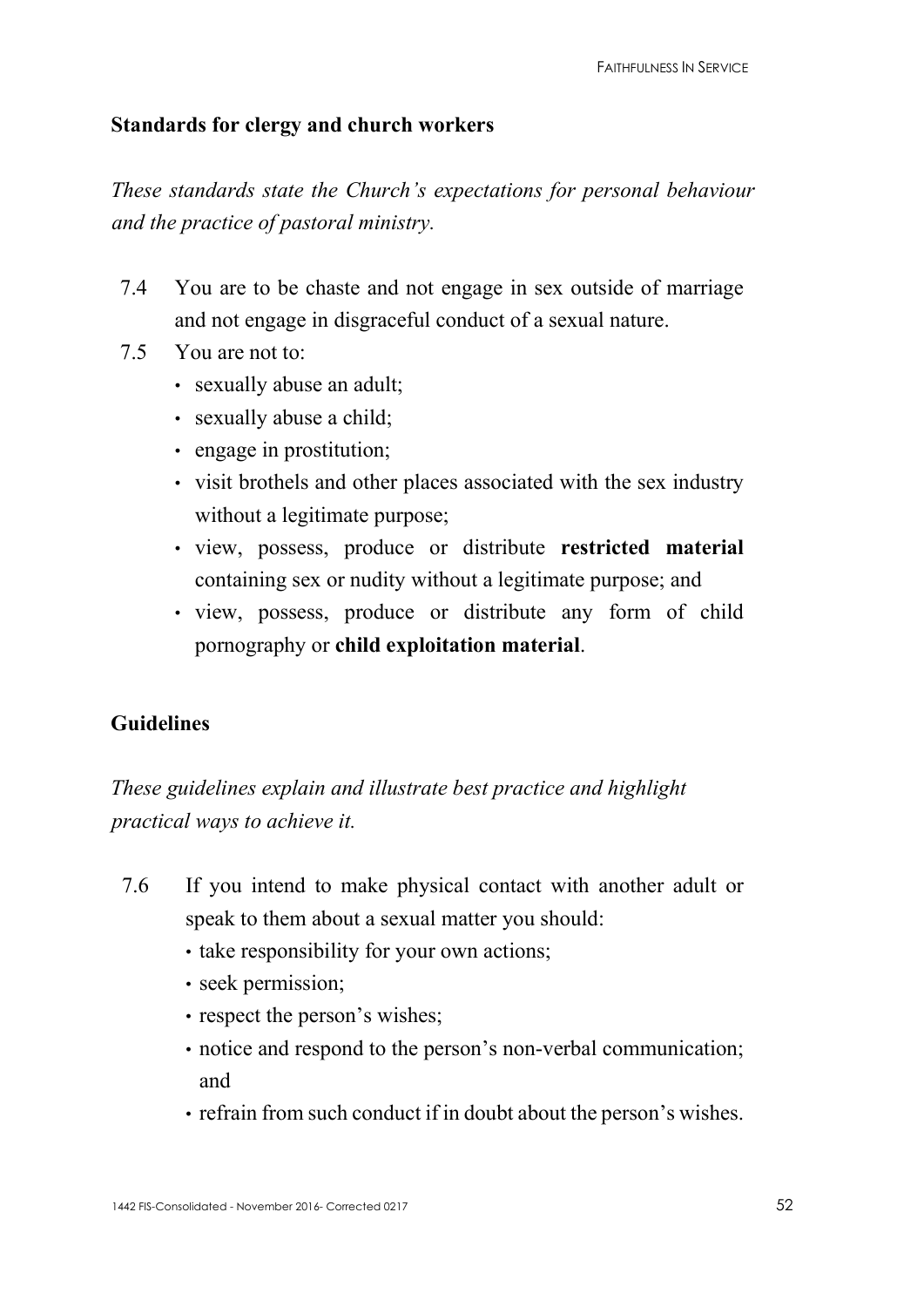- 7.7 You should avoid situations where you are vulnerable to temptation or where your conduct may be construed as a breach of the standards of sexual conduct in this Code.
- 7.8 Any involvement in pastoral ministry to persons in the sex industry requires safeguards and a high level of accountability and collegial support. If in pastoral ministry you intend to visit people or places associated with the sex industry, you should:
	- consider the legitimate purpose of visiting the person or place;
	- consider whether your conduct will damage your reputation and impair your ministry; and
	- to avoid any misunderstanding, disclose the purpose and circumstances of what you are doing to a supervisor or colleague.

# **8. FINANCIAL INTEGRITY**

#### **Preamble**

- 8.1 In both their personal capacity and their pastoral ministry **clergy** are involved in matters of a financial nature. The ministry of **church workers** may include financial management. The financial dealings of clergy and church workers have a significant impact on the **Church** and the community.
- 8.2 Financial integrity is essential to all financial processes and transactions.
- 8.3 Clergy and church workers with overall authority for financial management in a church body are responsible for the implementation and maintenance of proper systems for financial integrity and accountability. They cannot delegate this responsibility to anyone else.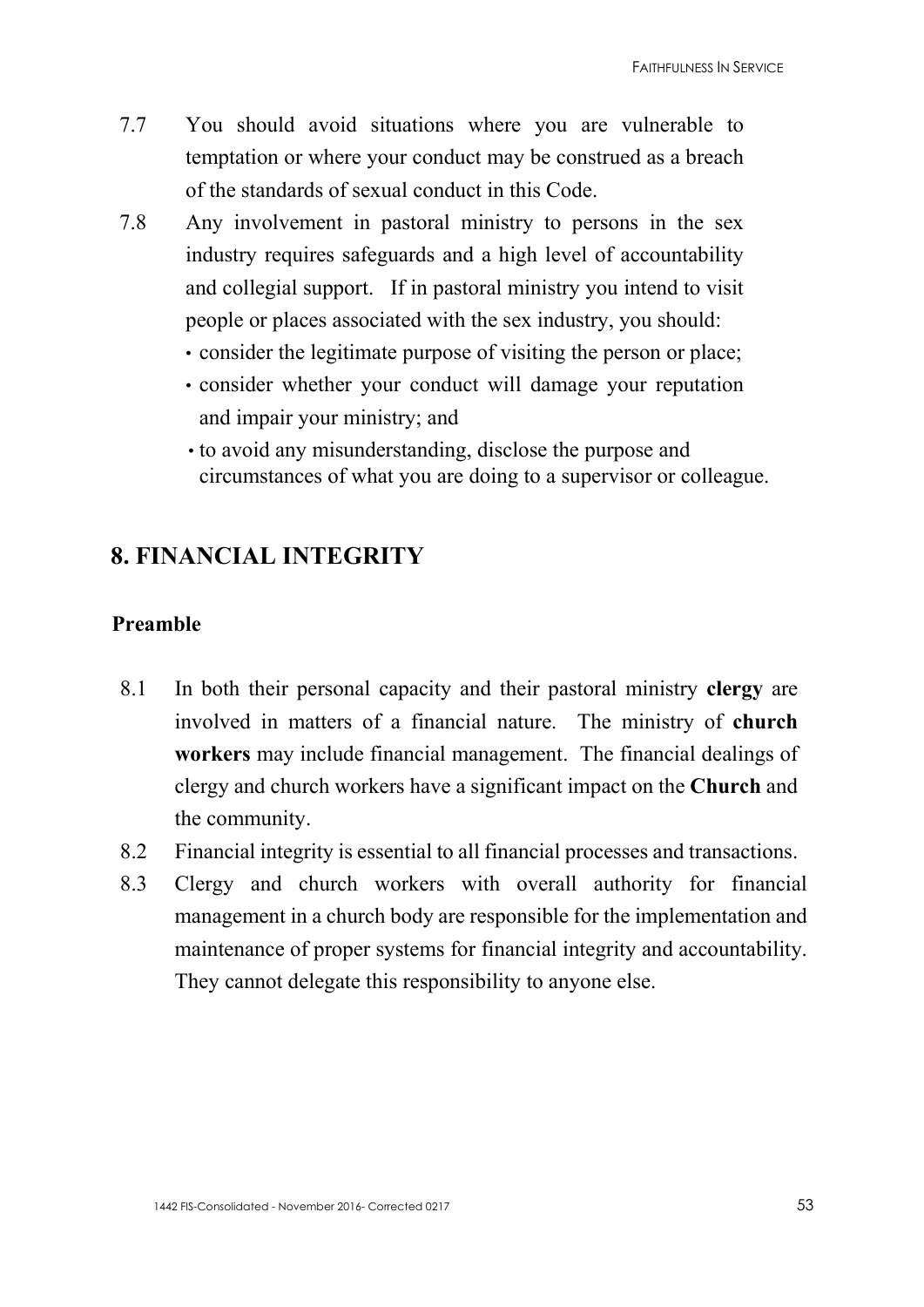## **Standards for clergy and church workers**

*These standards state the Church's expectations for personal behaviour and the practice of pastoral ministry.* 

- 8.4 You are not to avoid payment of your just debts and family support obligations.
- 8.5 You are not to engage in tax avoidance.
- 8.6 You are not to seek personal advantage or financial gain for yourself or your family from your position or from a **pastoral relationship,** beyond your stipend or wage and recognised allowances and deductions.
- 8.7 You are not to allow yourself to be influenced by offers of money or financial reward.
- 8.8 You are to avoid situations of conflict between your personal financial interest and your pastoral ministry responsibilities.
- 8.9 You are to arrange your personal and church finances to ensure that clear account and transaction boundaries are maintained.
- 8.10 You are to fully disclose and be publicly accountable for all church monies which you handle.
- 8.11 If you have overall authority for financial management in a church body, you are to ensure that:
	- proper systems for financial integrity and accountability are implemented and maintained;
	- all clergy and church workers for whom you have responsibility and who have authority for financial management in a church body are informed of their roles and responsibilities; and
	- all stipends, wages and allowances payable are adequate, and paid promptly and in full.

## **Guidelines**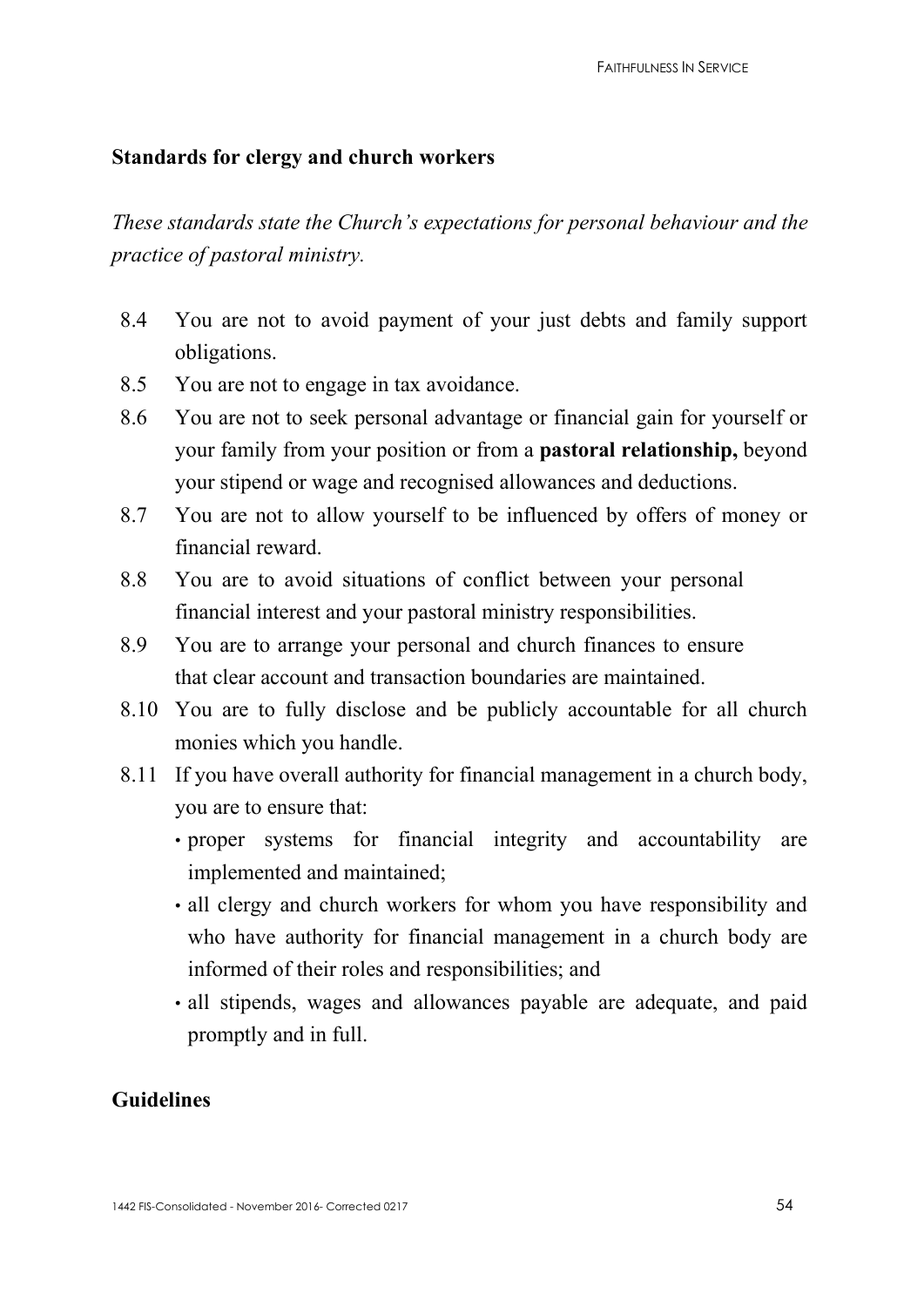*These guidelines explain and illustrate best practice and highlight practical ways to achieve it.* 

#### **Financial management practices**

- 8.12 You should ensure that your salary packaging and the accounts of any church body for which you have responsibility are in accordance with Church and civil taxation and accounting requirements.
- 8.13 If you have overall authority for financial management in a church body, you should minimise the risk of you and other clergy and church workers being accused of or engaging in financial impropriety by:
	- having two persons unrelated by family to handle church money received;
	- not involving paid clergy or paid church workers in the counting of church offertories;
	- ensuring that church money on church premises is kept safely and securely;
	- avoiding church money being taken home wherever possible;
	- ensuring that all church money received is banked promptly;
	- ensuring that proper accounting records are kept for church transactions, in the form of receipts, diary entries, tax invoices, accounts and account statements;
	- ensuring that all church accounts have more than one signatory;
	- ensuring that any accounts paid by cash are duly receipted; and
	- ensuring that those with the responsibility for handling money have suitable training in financial matters.

## **Gifts**

8.14 If you are offered or receive a gift, whether monetary or otherwise, from a person with whom you have a pastoral relationship, you should: